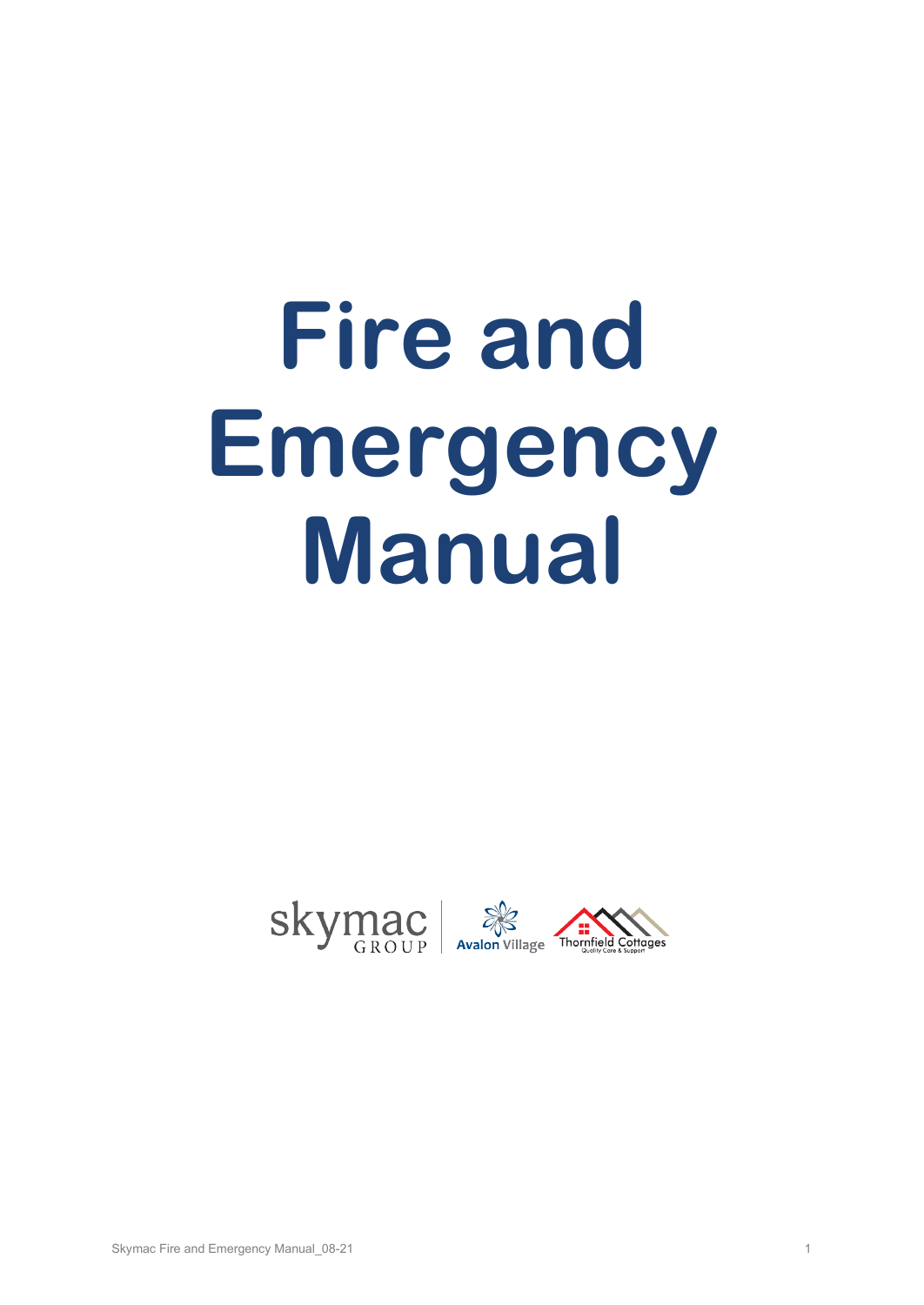# **Table of Contents**

| Duties of the Accommodation Manager or Senior Carer or similar position (night person) 8 |  |
|------------------------------------------------------------------------------------------|--|
|                                                                                          |  |
|                                                                                          |  |
|                                                                                          |  |
|                                                                                          |  |
|                                                                                          |  |
|                                                                                          |  |
|                                                                                          |  |
|                                                                                          |  |
|                                                                                          |  |
|                                                                                          |  |
|                                                                                          |  |
|                                                                                          |  |
|                                                                                          |  |
|                                                                                          |  |
|                                                                                          |  |
|                                                                                          |  |
|                                                                                          |  |
|                                                                                          |  |
|                                                                                          |  |
|                                                                                          |  |
|                                                                                          |  |
|                                                                                          |  |
|                                                                                          |  |
|                                                                                          |  |
|                                                                                          |  |
|                                                                                          |  |
|                                                                                          |  |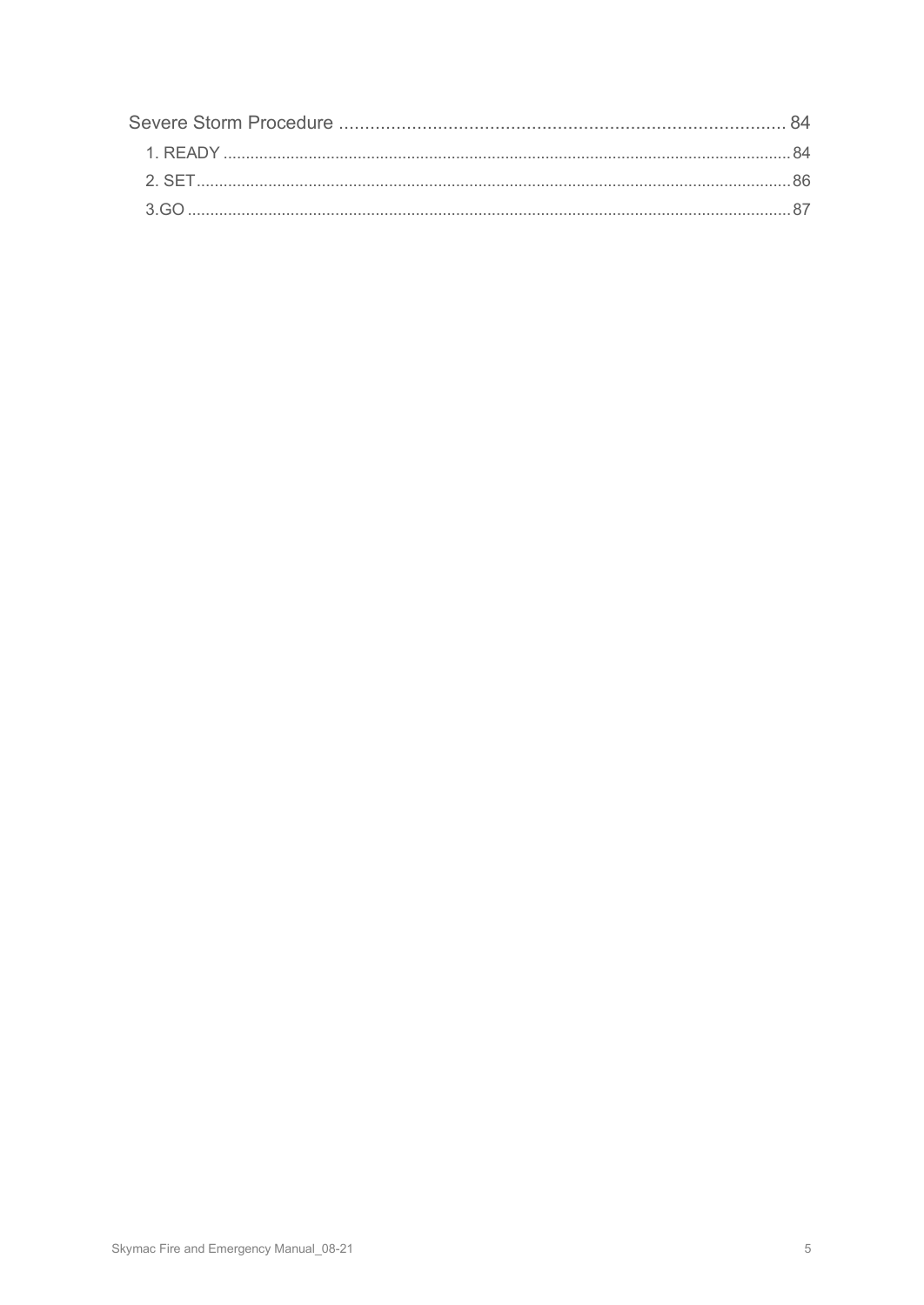# <span id="page-5-0"></span>**1. Fire Safety Guidelines**

# <span id="page-5-1"></span>**Aim**

All residents, staff and visitors will be made aware of the fire exit locations and of the procedures to ensure the safe evacuation of all occupants when confronted with a fire or other emergency situation.

# <span id="page-5-2"></span>**Policy**

Skymac's buildings will be maintained to the relevant fire safety standards and management will ensure that all staff are aware of the fire and emergency evacuation procedure as set out in this manual. Staff will be made aware of all fire exit locations, and the location of fire extinguishers and hoses.

All staff will be orientated to fire safety and emergency procedure before commencing duties.

This will include instruction in relation to:

- The fire and emergency evacuation plan
- The means to escape from the premises in case of emergency
- The position and operation of each of the means of fire fighting e.g. extinguishers and hose reels.
- The means and method of operation of any means of giving warning in case of emergency.

Management will ensure each staff member receives refresher instruction every 12 months.

Instructions are to include:

- Methods of evacuation of residents and visitors
- Marshalling them into a place of safety
- Accounting for those present
- Reporting those apparently unaccounted for.

A record is to be kept each time instruction is given detailing the names of staff members present, the instruction given, the name of the instructor and the date.

All fire safety equipment is tested to legislated requirements.

The resident list detailing resident's name, bed number MUST be accurate. When a resident leaves Skymac [even for a short time] this is to be documented by administration. When a resident has a change of room or bed the resident list must be updated within 24 hours.

Emergency Services Numbers are displayed at all phone points in Reception and the Care Station.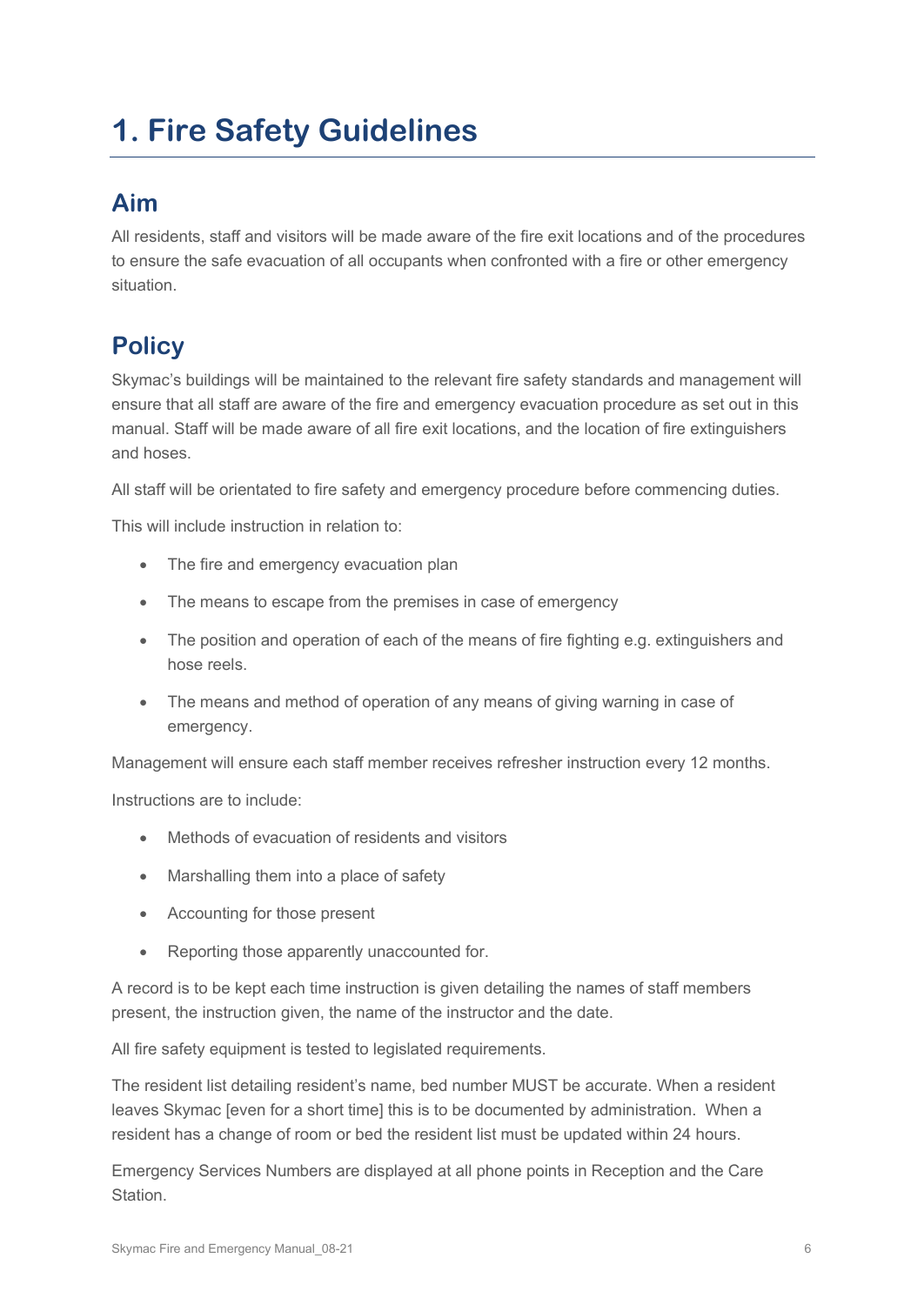Fire equipment and exit doors to be free from obstruction at all times.

Staff should only attempt to extinguish the fire if they do not place themselves at risk.

Smoking and naked flames are prohibited near gas cylinders and residents' rooms.

Because of the speed with which fire can occur, emergency procedures must be pre-planned. Regular fire drills will be held to familiarise staff and residents on the procedures to be carried out in an emergency to prevent panic, and ensure the safe and orderly egress (exit) of all the occupants from the building, using all egress facilities, and to get the occupants attuned to reacting automatically when confronted with a fire or other emergency situation, when evacuation is necessary.

### **Sequence of Procedures will be:**

- **Remove** all occupants from room / area.
- **Activate** manual fire alarm call point and one person notify fire authority on (000) of location and severity of fire.
- **Contain** fire by closing door to room / area involved.
- **Notify** other staff of fire and location.
- **Evacuate** residents from premises via exit routes to assembly area.
- Fight fire if possible without placing persons at risk.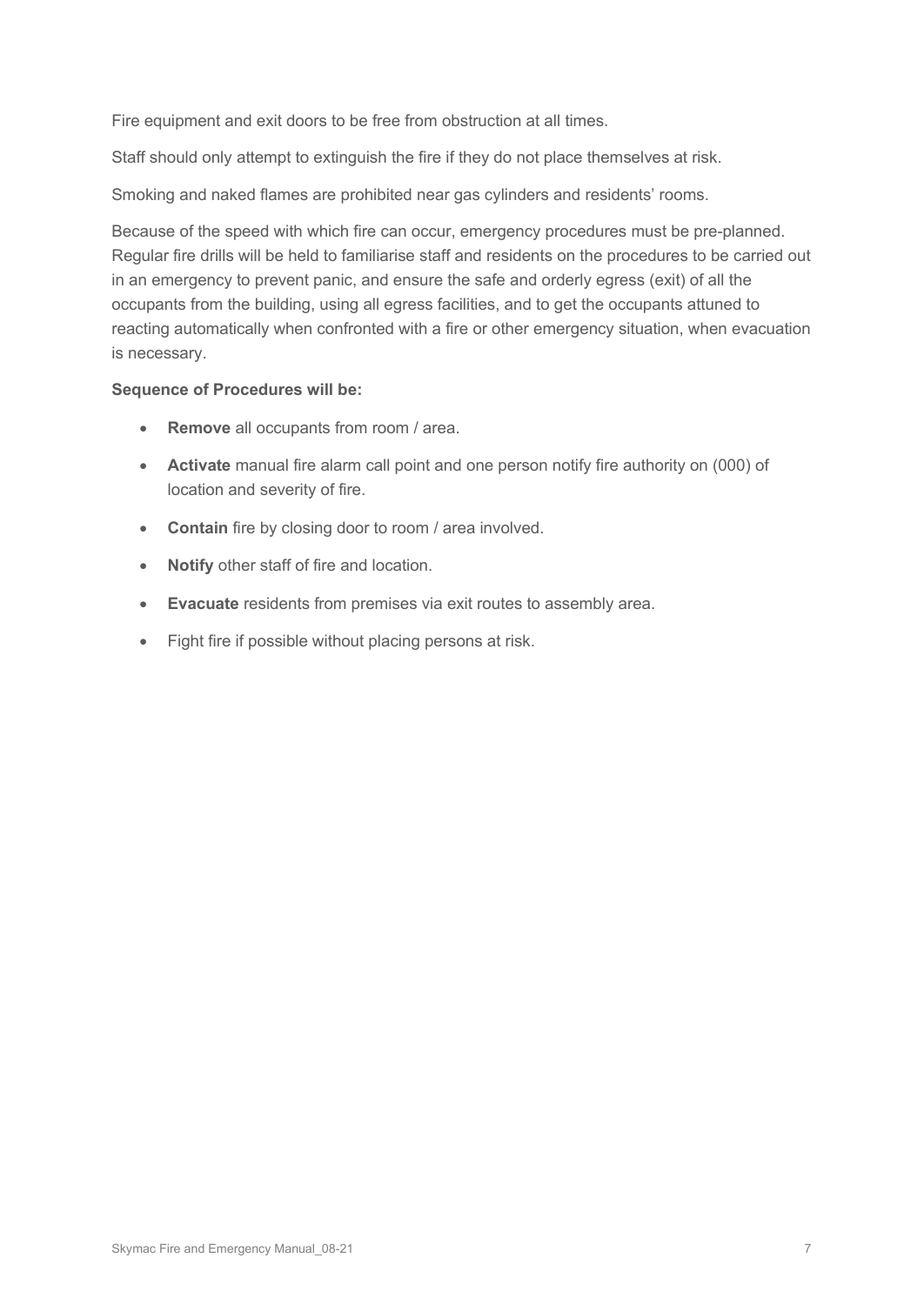# <span id="page-7-0"></span>**Fire Evacuation Procedure**

| <b>Approval Date: 5 Nov 2020</b> | <b>Review date: 5 Nov 2020</b> | <b>Version: 1.0</b> |
|----------------------------------|--------------------------------|---------------------|
|----------------------------------|--------------------------------|---------------------|

In the event of a fire occurring in the building, staff should perform certain duties to ensure the safety of all occupants as well as themselves. Depending on the number of staff present at the time, duties performed may vary.

# <span id="page-7-1"></span>**Duties of the Accommodation Manager or Senior Carer or similar position (night person)**

The Accommodation Manager, being the more senior staff member in the building is to assume the duties normally undertaken by a Chief Warden in larger buildings. Whereas it is assumed it would be the Accommodation Manager performing these duties it may be the Senior Carer / night person, or someone in a position of responsibility to ensure the efficient application of the evacuation procedures.

# <span id="page-7-2"></span>**Prior to the possibility of any fire occurring**

- 1. The Accommodation Manager / Senior Carer will ensure all corridors, pathways and walkways remain clear of obstructions. Regular inspections will ensure the ongoing maintenance of clear exit paths.
- 2. Exit doors must remain clear and unlocked from the inside when the building is occupied to ensure unrestricted exit of residents in an evacuation.
- 3. A practice of the evacuation procedures should take place to ensure that they are functional and efficient. Any problems that arise from a practice evacuation should be resolved immediately. All participants should be consulted to determine if they saw any problems with the practice evacuation.
- 4. Occupants, upon taking up residence in the building and at regular intervals while in residence, will be instructed on the evacuation procedure, in their preferred mode of communication. This will include:
	- the steps to follow if evacuation is required,
	- the location of exit paths,
	- the location of exit doors
	- the location of fire fighting equipment and
	- The location of the Assembly area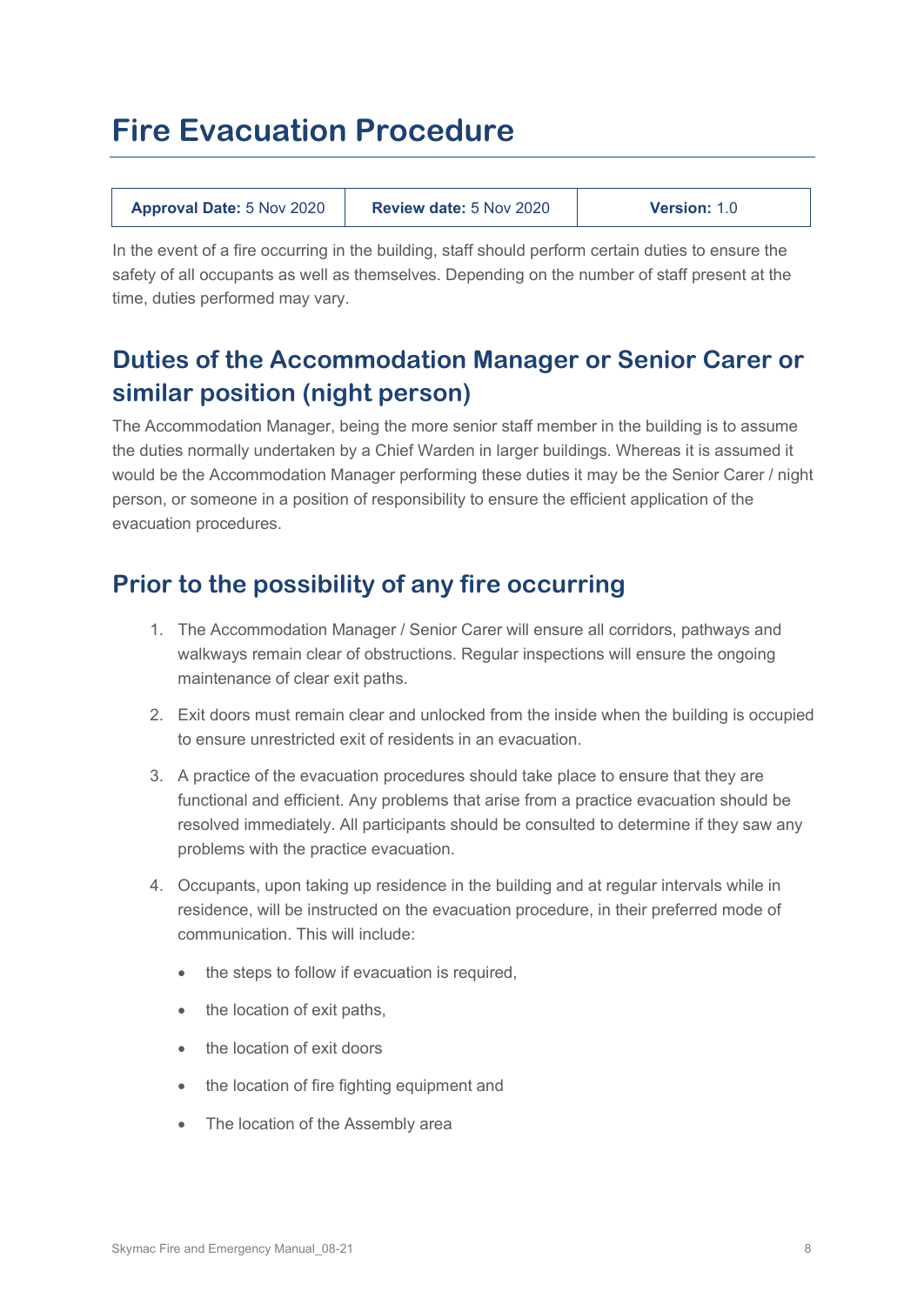It is advisable to also provide instructions on:

- safe areas away from the building in which to assemble following evacuation
- the location of fire alarms and their emitting sounds warning of fire.

Adequate instruction would be to physically show residents the locations of exit paths, exits, the assembly area and fire fighting equipment.

# <span id="page-8-0"></span>**No Fire**

If no fire is found, the Accommodation Manager / Senior Carer should:

- Inform the residents of the situation
- If the Fire Service has been called, ring the Fire Service to advise them of the situation (the Fire Service will still attend)
- Meet the Fire Service on arrival and inform them of the situation

# <span id="page-8-1"></span>**Further Duties of Accommodation Manager / Senior Carer**

- All procedures until the arrival of the Fire Service
- Maintaining an up-to-date list of the residents in the building
- Arrangement and coordination of practice evacuation exercises
- The accurate logging of performance**,** any problems encountered the conduct of a debriefing with everyone involved and the continual improvement of the effectiveness of the evacuation plan.

# <span id="page-8-2"></span>**Residents**

Upon hearing the fire alarm sound, all residents, unless notified otherwise by the Accommodation Manager / Senior Carer, should evacuate to the safe outside assembly area.

If possible, and if not hindering the evacuation of other residents, they should attempt to close doors and windows behind them, if it is safe.

All residents should remain in the assembly area until the situation is assessed and the accountability of all occupants is achieved. No one is to re-enter the building until advised by the Location Manager / Senior Carer or the attending Fire Services Officer.

Residents who do not self-evacuate, or who do not acknowledge the alarm to evacuate, should be assisted by staff to exit the building, if safe to do so.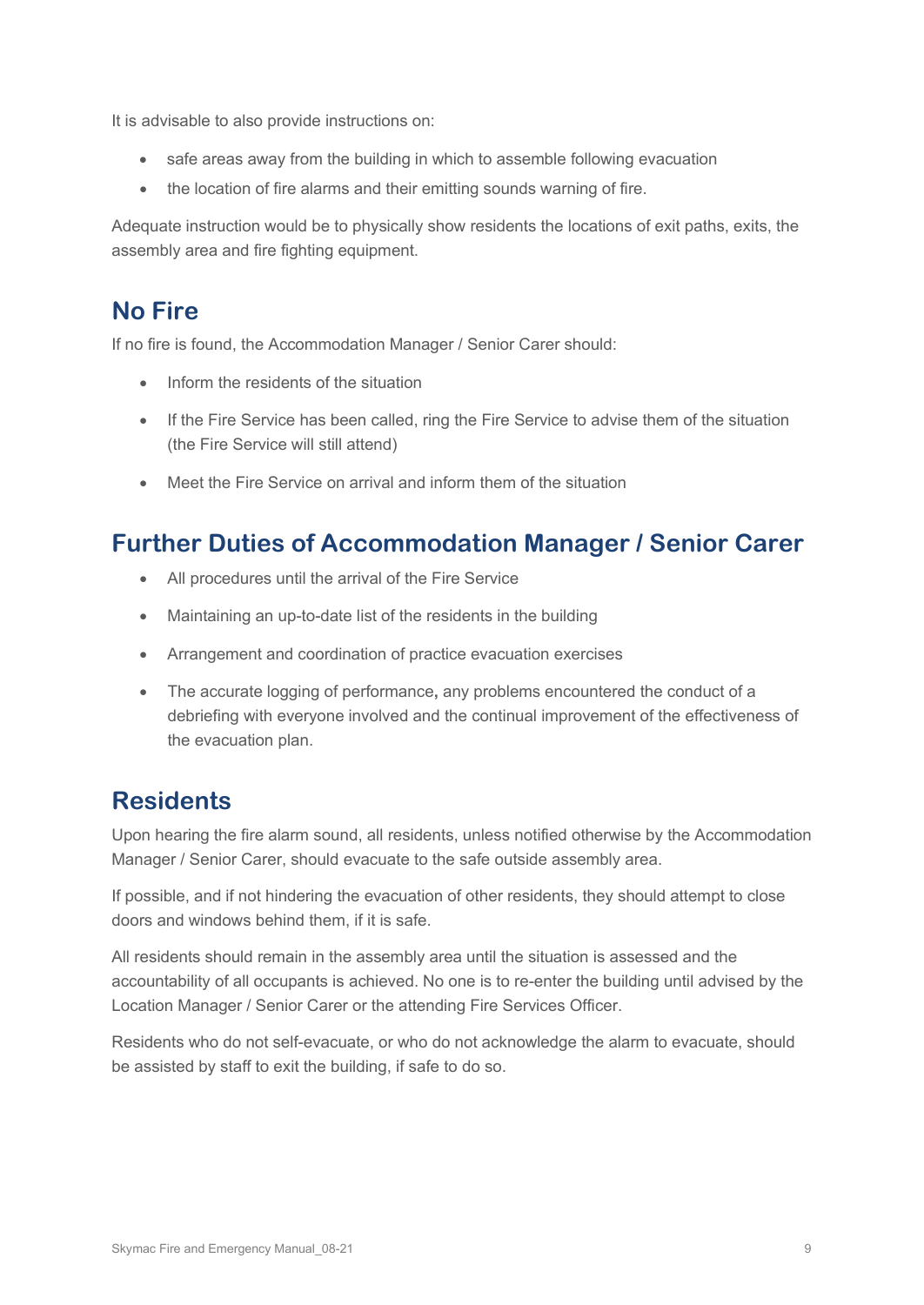# <span id="page-9-0"></span>**Evacuation Plan Sign**

A sign detailing instruction will be posted in conspicuous locations throughout each individual building on the premises, and behind each bedroom door. By doing this, residents will regularly view the sign and therefore become familiar with the location of exit paths and exit doors required to be used in an evacuation.

Residents and staff should be familiar with the location of exits and paths to reach exits prior to any emergency incident occurring.

### **In the event of a sounding alarm:**

On hearing the fire alarms sounding, spotting a fire, or being informed by other people of a fire, the Accommodation Manager / Senior Carer will immediately:

- Investigate the fire situation
- Reassure any residents that the alarm is being investigated
- **If there is a fire, alert residents immediately to evacuate and ensure the Fire Service has been called. If there is any doubt regarding whether there is a fire situation, the Fire Service should still be called.**

### **Fire**

If a fire has been found, the Accommodation Manager / Senior Carer should:

- Ensure evacuation of occupants of the building alert all occupants without further compromising life.
- Ensure the Fire Service has been notified
- Account for all occupants at the assembly area
- If any people are missing, conduct a search without compromising life. Missing people may not necessarily still be inside the building, however, they may have evacuated and are simply not present at the designated assembly area.
- Attempt to extinguish the fire if trained and if it is safe to do so.

If the fire is small enough, use a nearby fire extinguisher or hose reel to control and extinguish the Fire. Do not fight the fire if the following conditions exist:

- You don't know what's burning
- The fire is spreading rapidly
- You don't have the proper equipment (e.g. appropriate extinguisher for type of fire)
- You can't do so with your back to an exit
- The fire might block you means of escape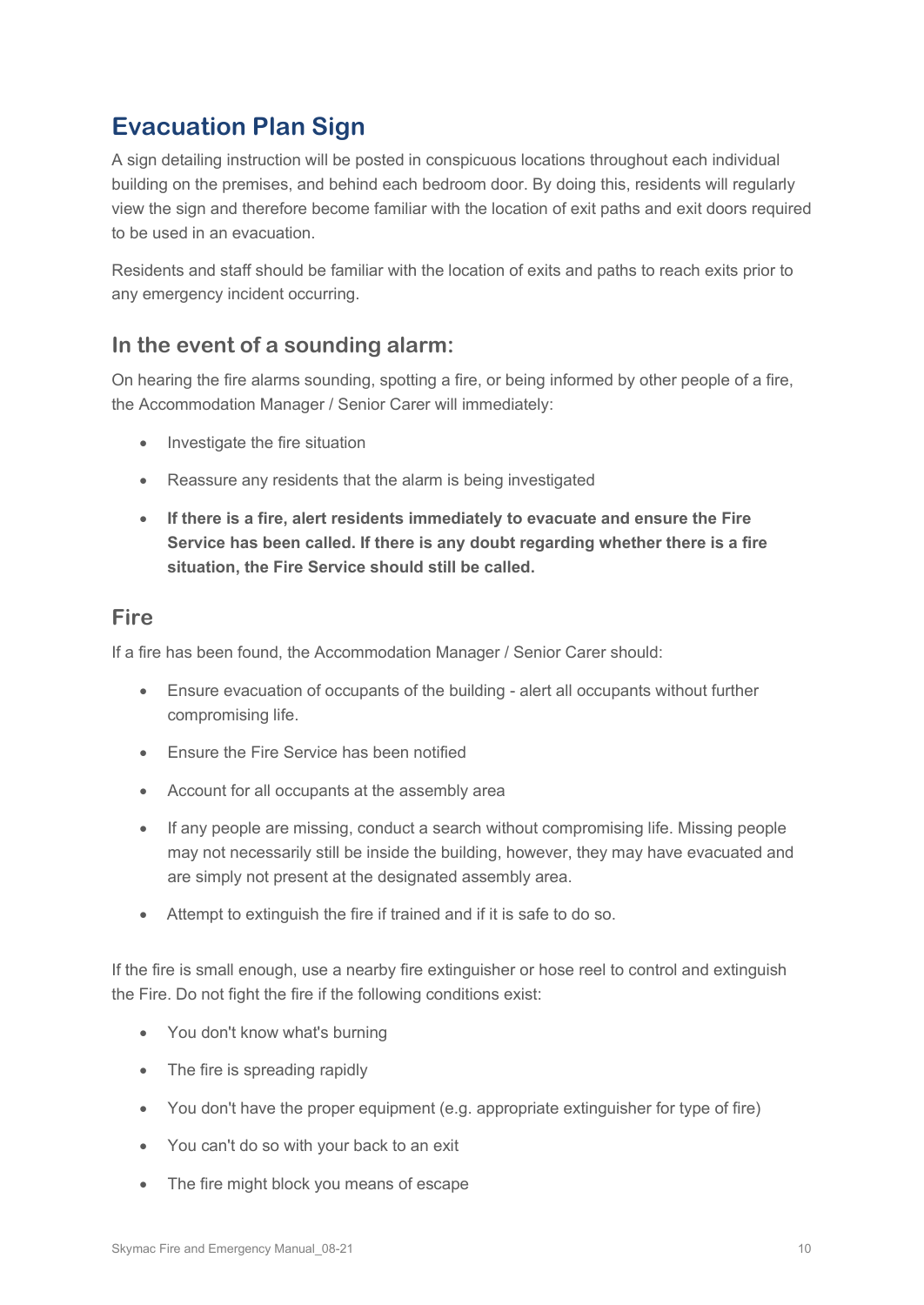- You might inhale toxic smoke
- Your instincts tell you not to do so.

If the first attempts to put out the fire do not succeed, evacuate the building immediately.

**Meet the Fire Service on arrival and inform them of the situation. Even if the fire has been extinguished the Fire Service should still attend.**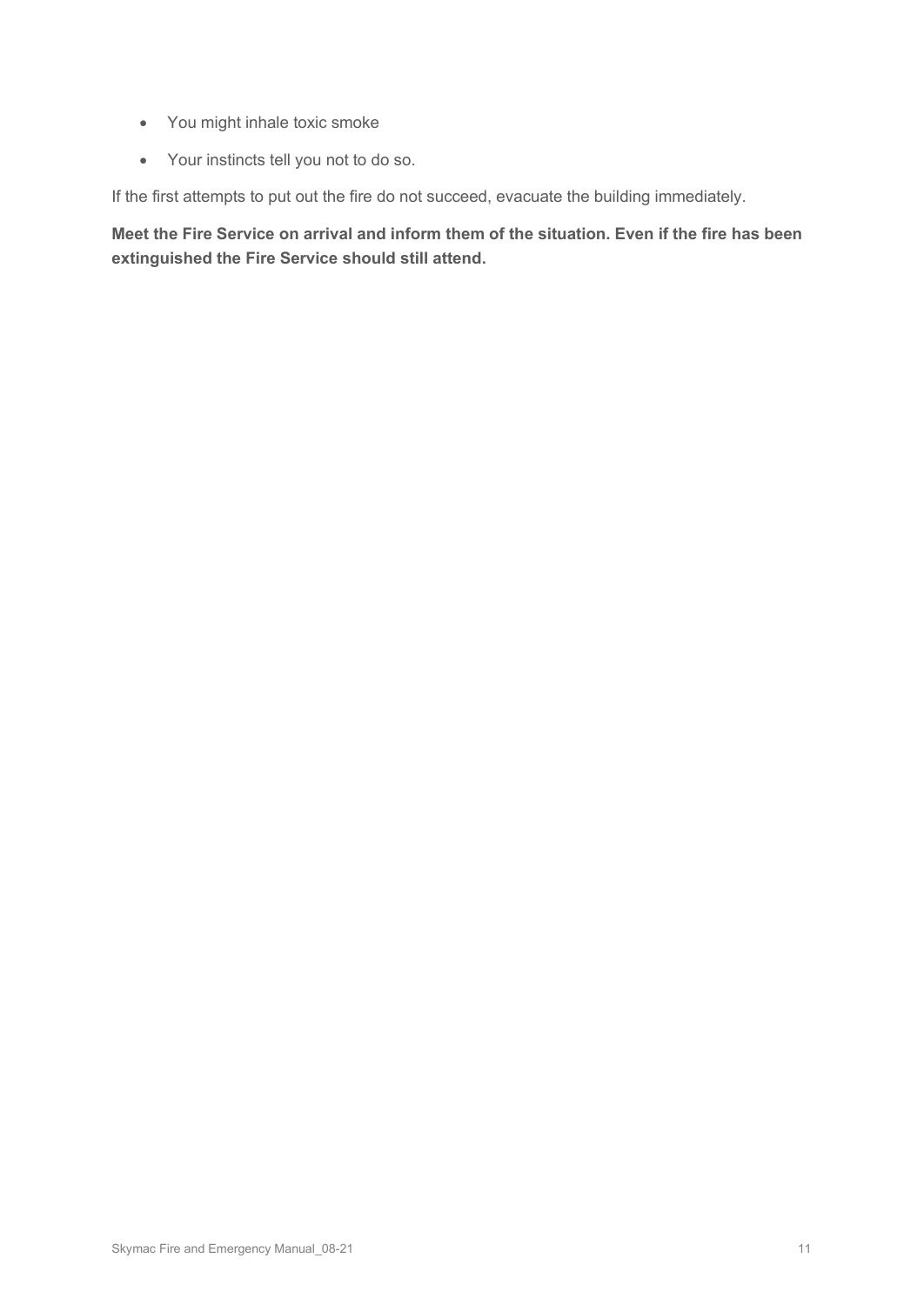# <span id="page-11-0"></span>**2. Bomb Threat**

In achieving safety with a Bomb Threat we first need to understand the hazards we may encounter and the risks involved.

# <span id="page-11-1"></span>**Definition**

A Bomb Threat is a message with the intent to harm people, property or gain publicity for a specific reason. Threats are an emergency of an unnatural cause. Threats may be specific or non-specific, the latter being more common. Every threat should be treated as genuine until proven otherwise. It should not be assumed that local police will conduct bomb searches. Nor should it be assumed that evacuation will always take place.

# <span id="page-11-2"></span>**Hazards**

- Disruption to routine and care services with no actual bomb
- A bomb or bombs that could explode and cause, injury, death or property damage.

# <span id="page-11-3"></span>**Risks** – with evacuation:

- Increased risk of injury or death when no search precedes evacuation
- A state of panic and subsequent risk of injury
- Loss of routine support services that could be detrimental to a resident's health or wellbeing during search and evacuation

# <span id="page-11-4"></span>**Safety**

This is achieved by a methodical process:

- Identity the hazards
- Assess the risks
- Control the risks
- Monitor and Review

Therefore when a threat is announced, a search should first be conducted to identify if, in fact, there is any hazard. The response will depend on search findings.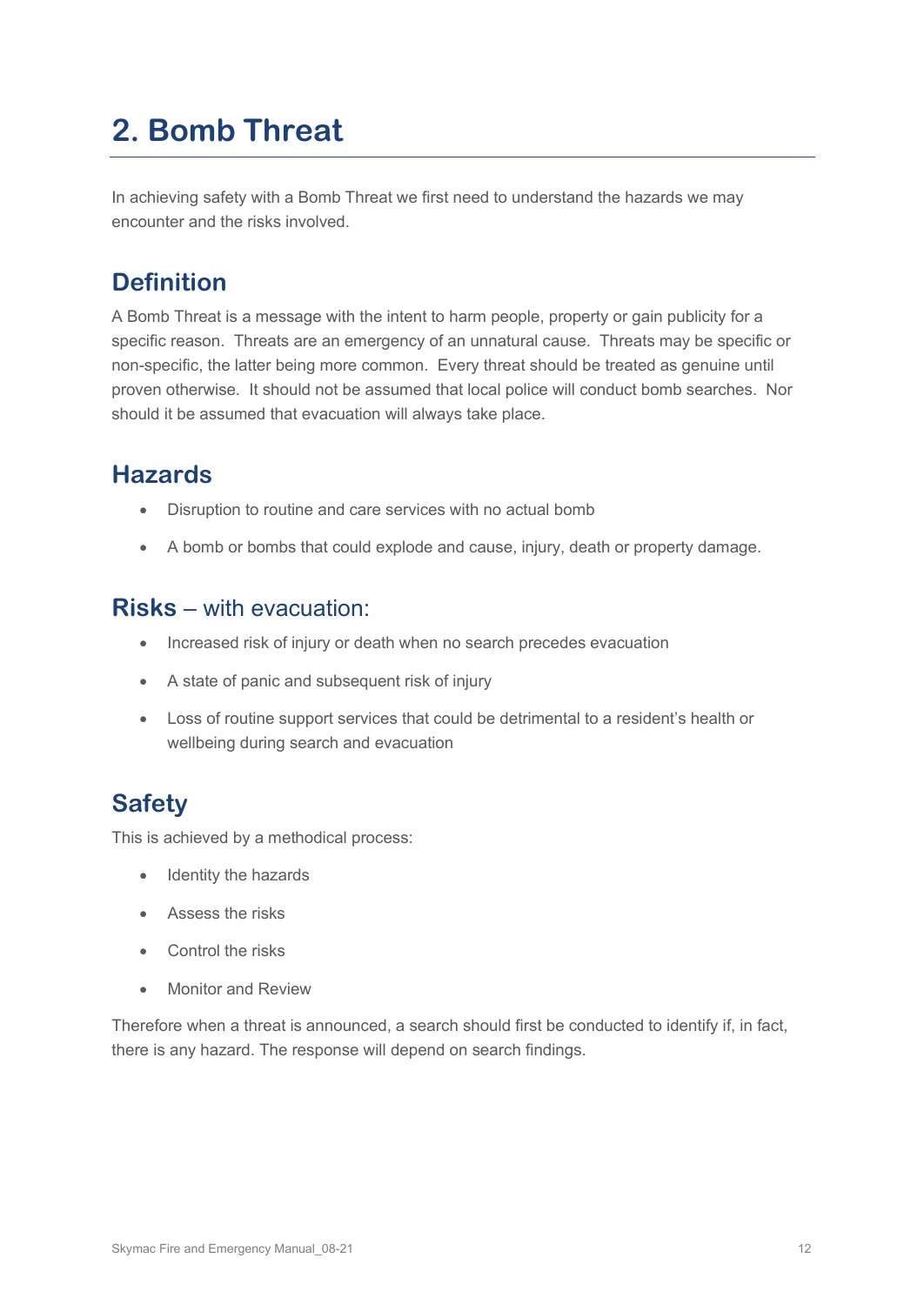# <span id="page-12-0"></span>**Preparedness**

Notification to POLICE is the first step. They are alerted and ready for the emergency in the event of a "suspect item" being found at the search.

- Ring "000" Ask for LOCAL POLICE
- State the name and address of suspected item
- State the contents of the threat which may be:
	- o Written
	- o By phone call
	- o A suspect object
	- o Suspect mail.

# <span id="page-12-1"></span>**Prevention**

All information needs to be preserved and available for investigation.

### **Written threat**

If a bomb threat is received in writing it should be kept, including the envelope or container. Further unnecessary handling should be avoided to retain evidence of fingerprints, handwriting or typewriting, paper and postmarks. Preserve it by placing the letter in a plastic sleeve. The person receiving the threat must inform the person in control of the workplace and hand in the evidence

### **Suspect mail**

Staff responsible for mail and incoming goods must be alert and report suspect mail, parcels and goods.

### **Suspect object**

The person(s) locating a suspect object must:

- Not touch or move it
- Advise the person in control of the workplace of location of suspect object
- Evacuate the area
- Isolate the area
- Continue to search the premises.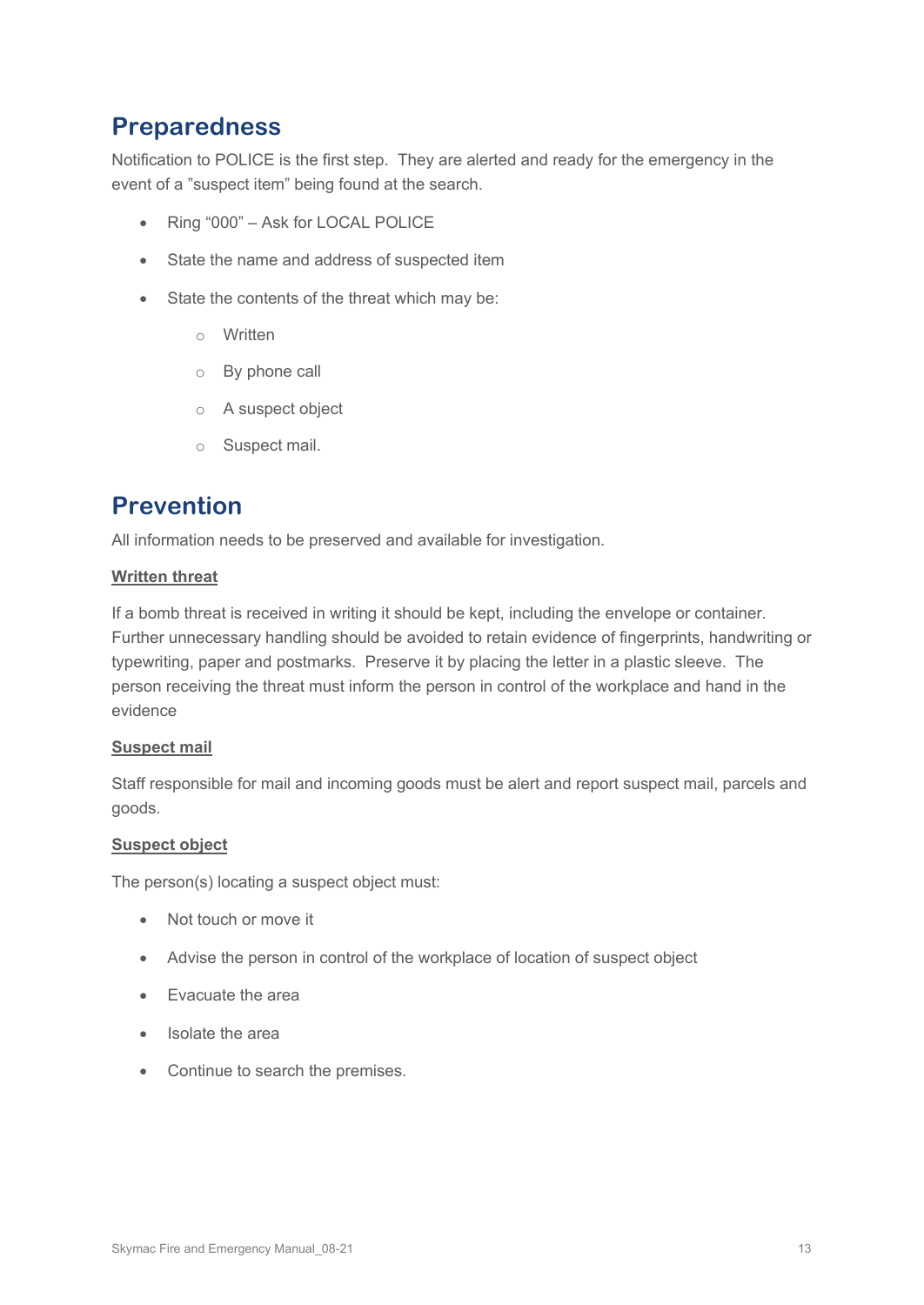### **Telephone threat**

Accuracy can provide valuable information on which to base recommendations, action and subsequent investigation.

The person receiving the bomb threat should:

- Consult the Fire & Emergency Manual procedure for bomb threat
- Don't disconnect the call
- Should record, in writing, subjective and objective information
	- o Gain as much information as possible ask questions:
	- o What does the bomb look like?
	- o Where is the bomb located?
	- o When is the bomb set to go off?
	- o What is the bomb made of?
	- o What is your name?
- Document exactly what is said document other clues:
	- o Male or female voice
	- o Speech soft, stutter, lisps, nervousness
	- o Language accent, dialect
	- $\circ$  Background noises music, traffic, other voices
- Record the date and time of the telephone call and note the number if visible on the phone pad
- DO NOT HANG UP.

# <span id="page-13-0"></span>**Response**

- Inform local police and follow their instructions as to evacuation instructions.
- Avoid panic and stay calm
- Inform key personnel only.

# <span id="page-13-1"></span>**Search**

Commence a methodical search of the premises. Ensure the external grounds are also searched. Especially include the exits and the pathways to the exits, and public areas. Look for unusual items that are not usually located in the area, the item described in the threat, and suspicious shapes, sounds and attachments. Avoid repetitious of the same area by: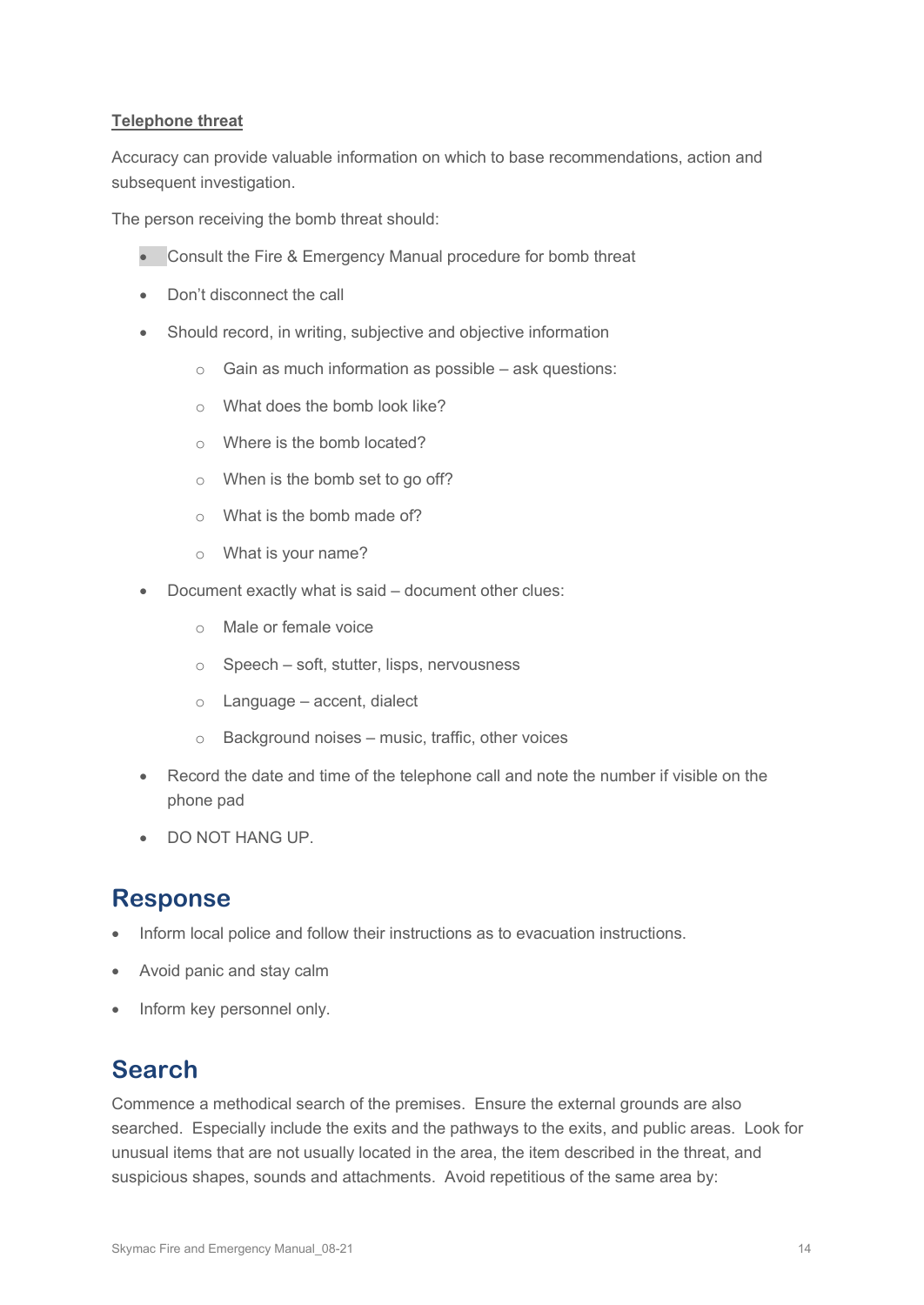- Mark areas searched on the Fire List floor plan
- Designate personnel for inside the premises and the external.

On location of a suspect item, **DO NOT TOUCH IT**. Ask to whom it belongs. Also query staff returning from breaks or arriving for duty.

If ownership is not claimed, evacuate and isolate the immediate area, again disclosing information only to key personnel.

INFORM **RESIDENTS** OR **VISITORS** ONLY IF EVACUATION IS TO OCCUR.

# <span id="page-14-0"></span>**Evacuation**

Ensure the external grounds and pathways to the assembly area have been searched before initiating the evacuation. Assemble at the EXTERNAL emergency assembly site ensuring it is well clear of the bomb site, clear of glass, flammables or other potential flying debris. Evacuation may be partial using a priority order:

- Those in immediate danger
- Ambulant Residents
- Visitors
- Non-essential personnel
- Others at discretion according to the risk analysis

Leave windows and doors open

Ensure the LOCAL POLICE have been informed that:

- You have found a suspect item
- You have commenced evacuation and isolation of the area.

When POLICE arrive on the premises, control of the emergency becomes their responsibility. Follow all instructions given by Emergency Services.

# <span id="page-14-1"></span>**Control Measures for Bomb Safety**

The Sequence of events for Bomb Safety is:

### **REMAIN CALM**

document and store evidence

prevent panic

assess and evaluate

choose appropriate response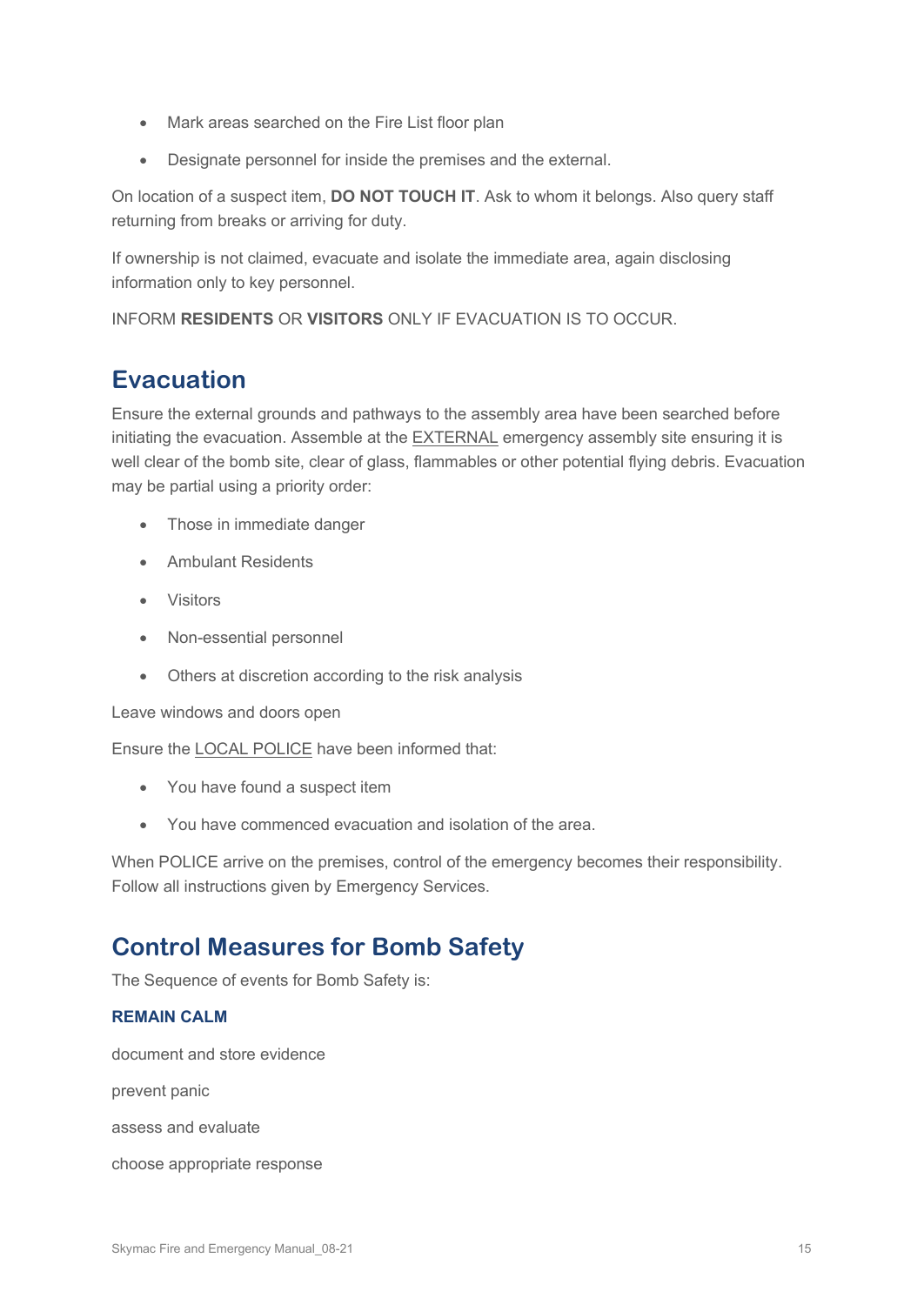### **ANNOUNCE**

the threat to appropriate authorities

to internal key personnel only

### **CONTAIN**

search and locate do not touch or move

### **EVACUATE**

if a suspect item is found

### **RECOVERY**

the return to building is initiated only when the police issue the "all clear" status. As soon as possible, a debriefing session should occur only for those involved.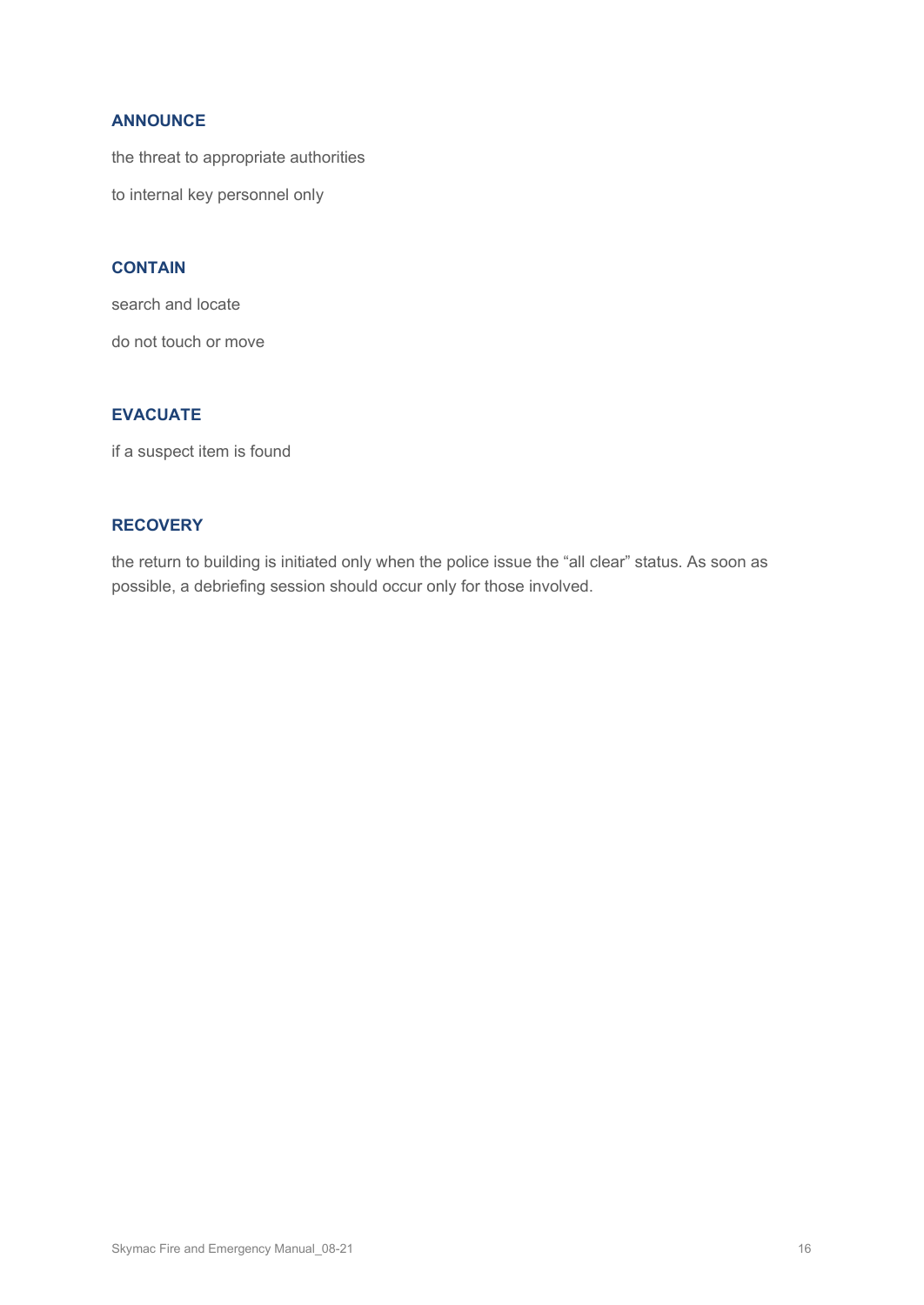# <span id="page-16-0"></span>**Bomb Threat Procedure**

| <b>Approval Date: 5 Nov 2020</b> | <b>Review date: 5 Nov 2020</b> | <b>Version: 1.0</b> |
|----------------------------------|--------------------------------|---------------------|
|----------------------------------|--------------------------------|---------------------|

**The sequence of events for Bomb Threat is:**

**REMAIN CALM** – assess, evaluate and plan appropriate response

**ANNOUNCE** – the threat to the appropriate authorities only

**CONTAIN** – search and locate but do not touch

**EVACUATE** – if a suspect item is found.

# <span id="page-16-1"></span>**REMAIN CALM**

### **The PERSON who receives the threat:**

#### **Threat by letter:**

- Avoid handling to preserve fingerprints
- Place the letter in a plastic sleeve, including the envelope or container
- Hand the evidence to the Location Manager or delegate.

### **Threat by telephone**:

- Gain as much information from the caller as is possible
- Ask questions:
- What does the bomb look like?
- Where is the bomb located?
- When is the bomb set to go off?
- What is the bomb made of?
- What is your name?
- Document exactly what is said, on the Bomb Threat Checklist during the phone call or as soon as possible
- Listen and document clues:
- Male or female voice
- Speech soft, stutter, lisps, nervousness etc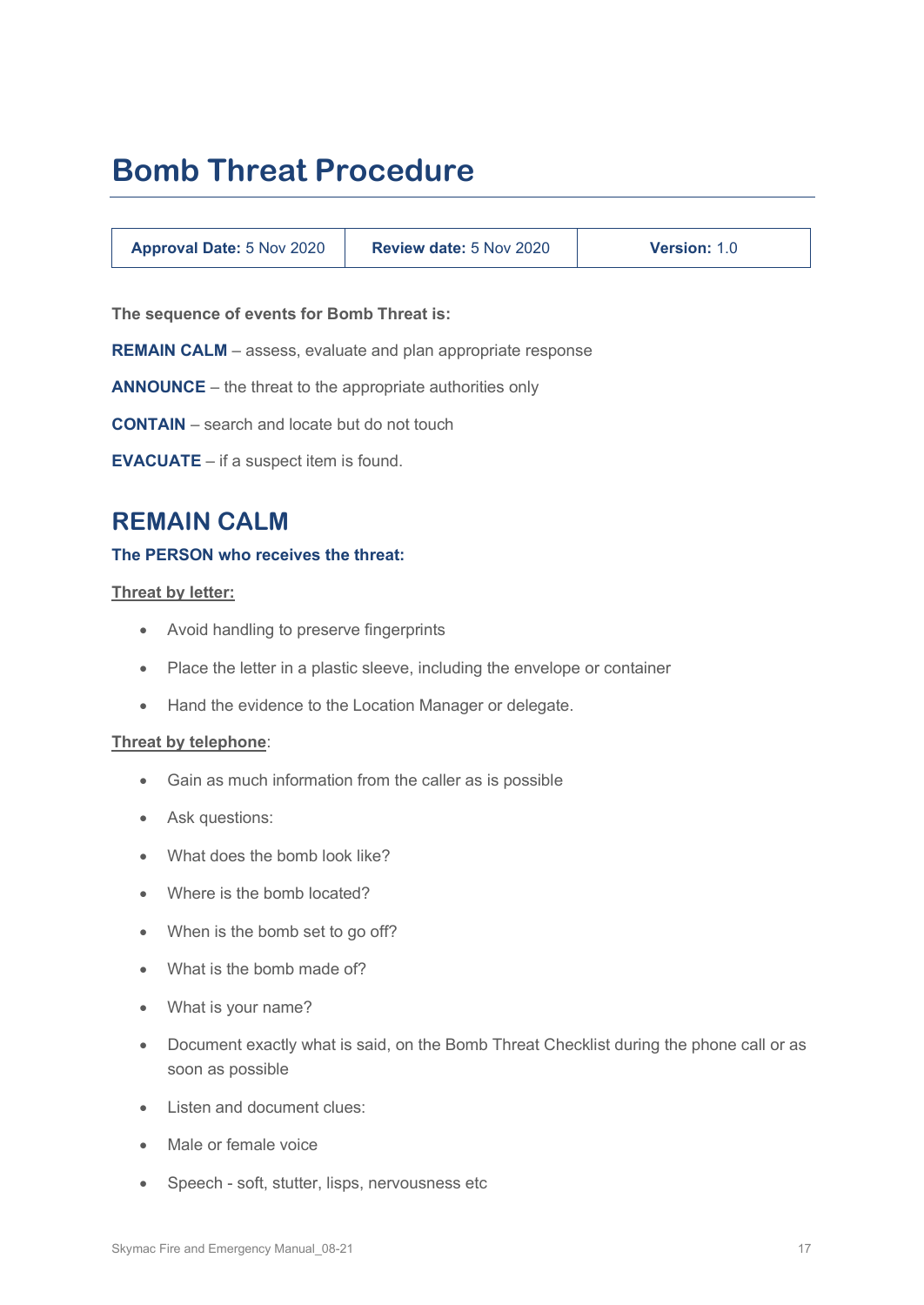- Language accent, dialect
- Background noises aircraft, music, voices, machinery etc.
- Record the time and date of the telephone call and do not hang-up
- Submit the evidence to Skymac or delegate.

### **Threat by suspect object:**

- Person discovering suspect object and search personnel shall
- Not touch or move the object
- Mark a trail to the nearest exit
- Communicate findings to Skymac Manager. or delegate
- Commence evacuation of the area concurrent with a continued search of other areas
- Isolate the risk area.

# <span id="page-17-0"></span>**ANNOUNCE**

Do not announce the threat to all people on the premises – Key Personnel only

The **ACCOMMODATION MANAGER** or delegate will:

- Notify the LOCAL POLICE ring "000"
- State the name and address of the Care Facility
- State the contents of the threat
- Inform the Police that a search is organised
- Delegate Supervisors to conduct a search (other staff with discretion)
- Ensure key personnel are allotted to external and internal areas
- Notify the GM or Director
- Make a return phone call and communicate findings to the POLICE
- No suspect items found
- Suspect item found.

# <span id="page-17-1"></span>**CONTAIN**

THE **SENIOR CARER** will:

- Assume the duties of the Location Manager in his/her absence
- Commence a discreet search of the premises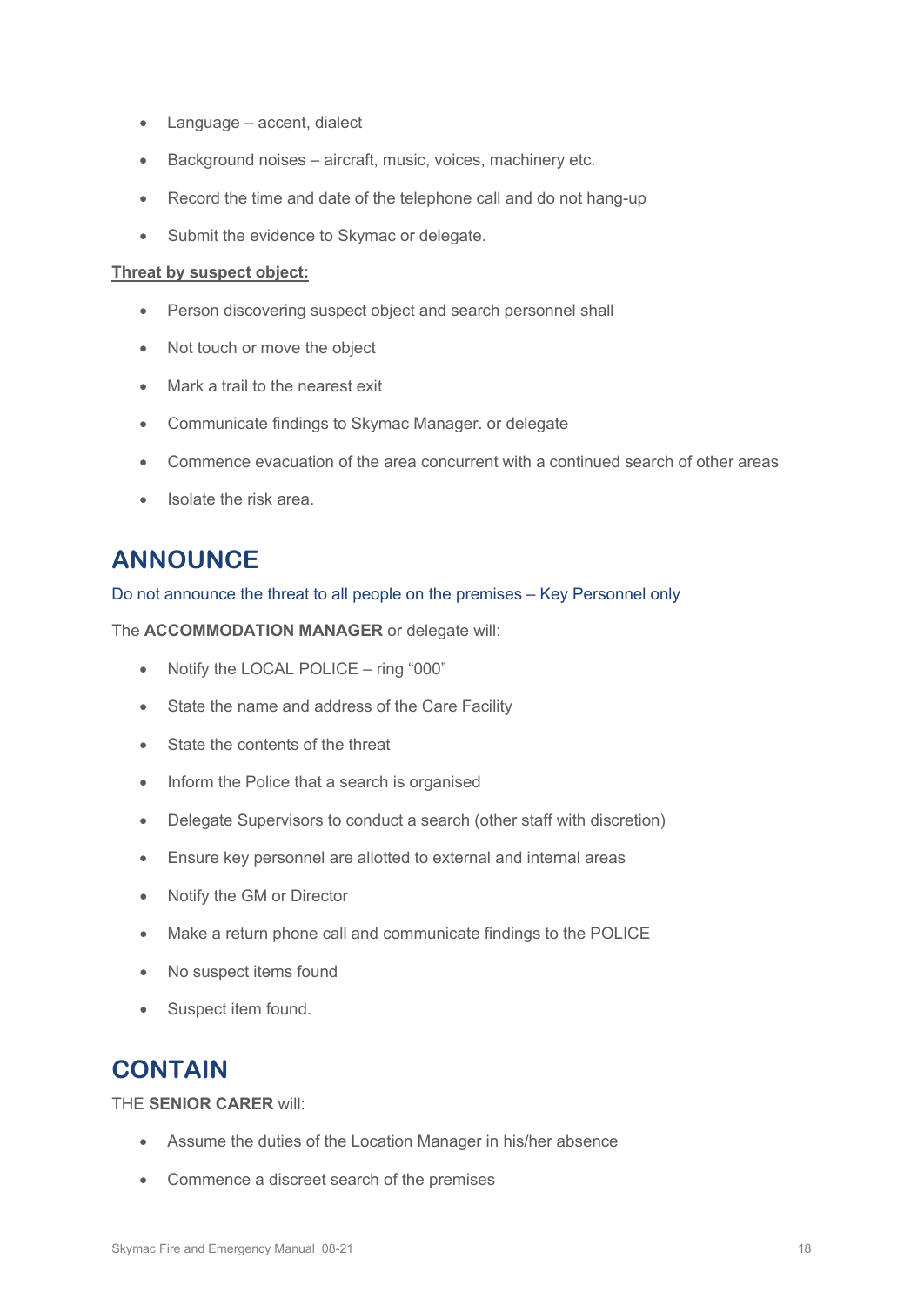- Follow the orders of the Location Manager.
- Look for unusual items
- Document areas searched using the Fire Safety floor plan
- On location of a suspect item ask who it belongs to (if it is not owned by someone)
- DO NOT TOUCH OR MOVE THE ITEM
- Mark a trail to the nearest exit
- Isolate the area
- Report findings to Skymac Location Manager

### The **ACCOMMODATION MANAGER**:

• Inform the police of the findings and follow instructions of police.

#### Evaluation criteria:

- Risk of injury
- Ensure assembly area has been searched
- Decide if partial or full evacuation is indicated taking into account the following:
	- o Response impairment
	- o Staff needed for search
	- o Reduction in care delivery
	- o Panic
	- o Evacuation may cause unnecessary risk of injury
	- o Predictable and unpredictable behaviour.

# <span id="page-18-0"></span>**EVACUATE**

### The **ACCOMMODATION MANAGER** will:

- Consult with the search team(s) and ensure the external area, pathways to exits, and exits have been searched
- Initiate evacuation of the immediate place of danger
- Inform LOCAL POLICE that a suspect item has been found
- State that evacuation has commenced
- Follow any instructions given by the Police
- Oversee the evacuation process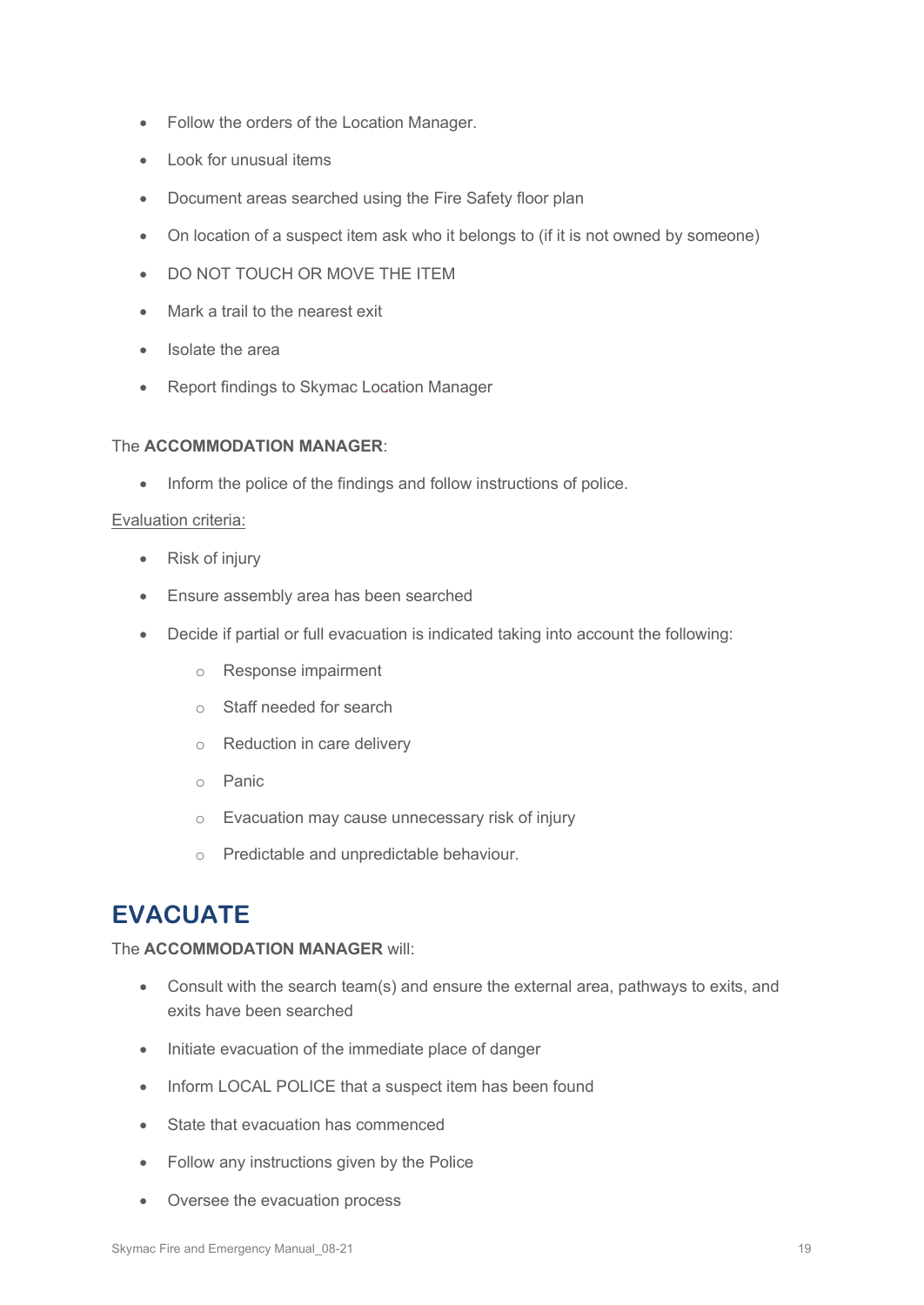- Inform the Police of the ROLL CALL(S)
- Initiate the return to the building when the "all clear" status is issued
- Assist will Police investigations
- Notify the GM or Director
- Maintain confidentiality and do not speak to the Media unless authorised by the GM

### **SENIOR CARER** will:

- Assume the duties of the Accommodation Manager in his/her absence
- Ensure the external areas, exits and exits paths have been searched
- Commence evacuation
- Ensure the order of priority
- Ensure safety during the process
- Do not divulge unnecessary information
- Windows and doors are left open
- The assembly area is clear of the bomb site, free from the potential of flying debris, glass and flammables
- Perform a ROLL CALL at the evacuation site using the Resident List and Staff Roster
- Communicate the results of the roll call to the Accommodation Manager.
- Ensure all remain at the assembly areas(s)
- Commence the return to the building when the "all clear" status is received
- Attend the debriefing session.

### **OTHER STAFF** will:

- Follow the instructions of the Supervisors
- Evacuate to the EXTERNAL assembly area, following the order of priority and instructions from the Supervisors
- Leave windows and doors open
- Participate in the ROLL CALL
- Return to the building when the "all clear" status has been issued
- Attend the debriefing session.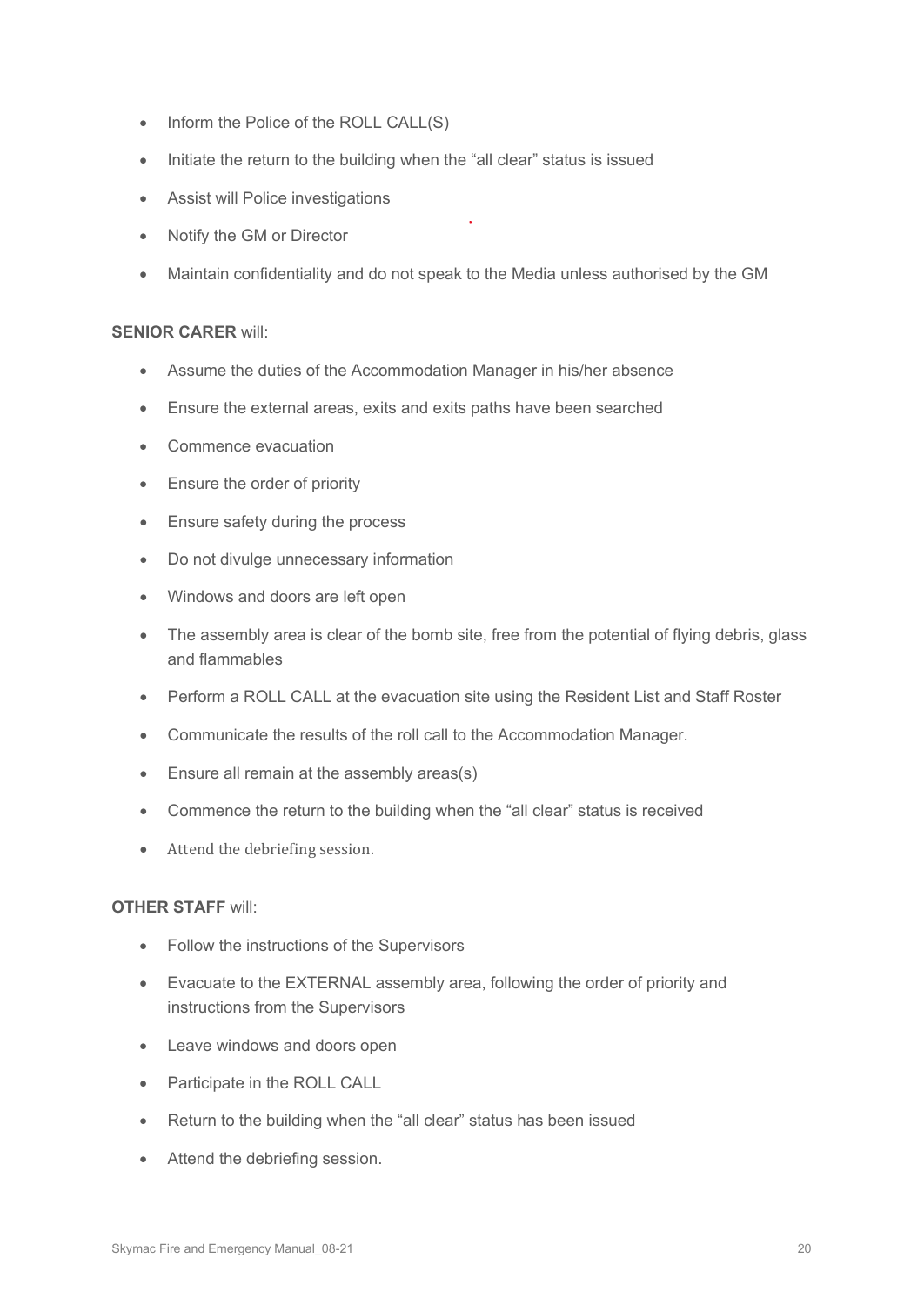### **ORDER OF PRIORITY FOR EVACUATION**

- Those in immediate danger
- Ambulant residents
- Visitors
- Staff not involved in the continuing search
- Others if full evacuation is ordered.

# <span id="page-20-0"></span>**RECOVERY**

### **Following evacuation**

### The **ACCOMMODATION MANAGER** will:

- Ensure the "all clear" is given by the POLICE before return to the premises
- Initiate the return of people to the premises
- Ensure a debriefing session occurs
- Provide emotional support and assistance to all
- Assist with the restoration to normal duties including equipment checks if indicated
- Document the incident, using an incident form
- Notify the GM or Director
- Assist with Police investigations.

### **Following search with NO evacuation**

### The **ACCOMMODATION MANAGER** will:

- Initiate the return to normal duties
- Inform the POLICE
- Assist with Police investigations
- Ensure a debriefing session with only those directly involved
- Complete an incident form
- Notify the GM or Director

When POLICE are on the premises, control of the situation become their responsibility. All instructions given by the POLICE must be followed whether they are on the premises or not.

When a bomb explodes follow the plan – Explosion Procedure.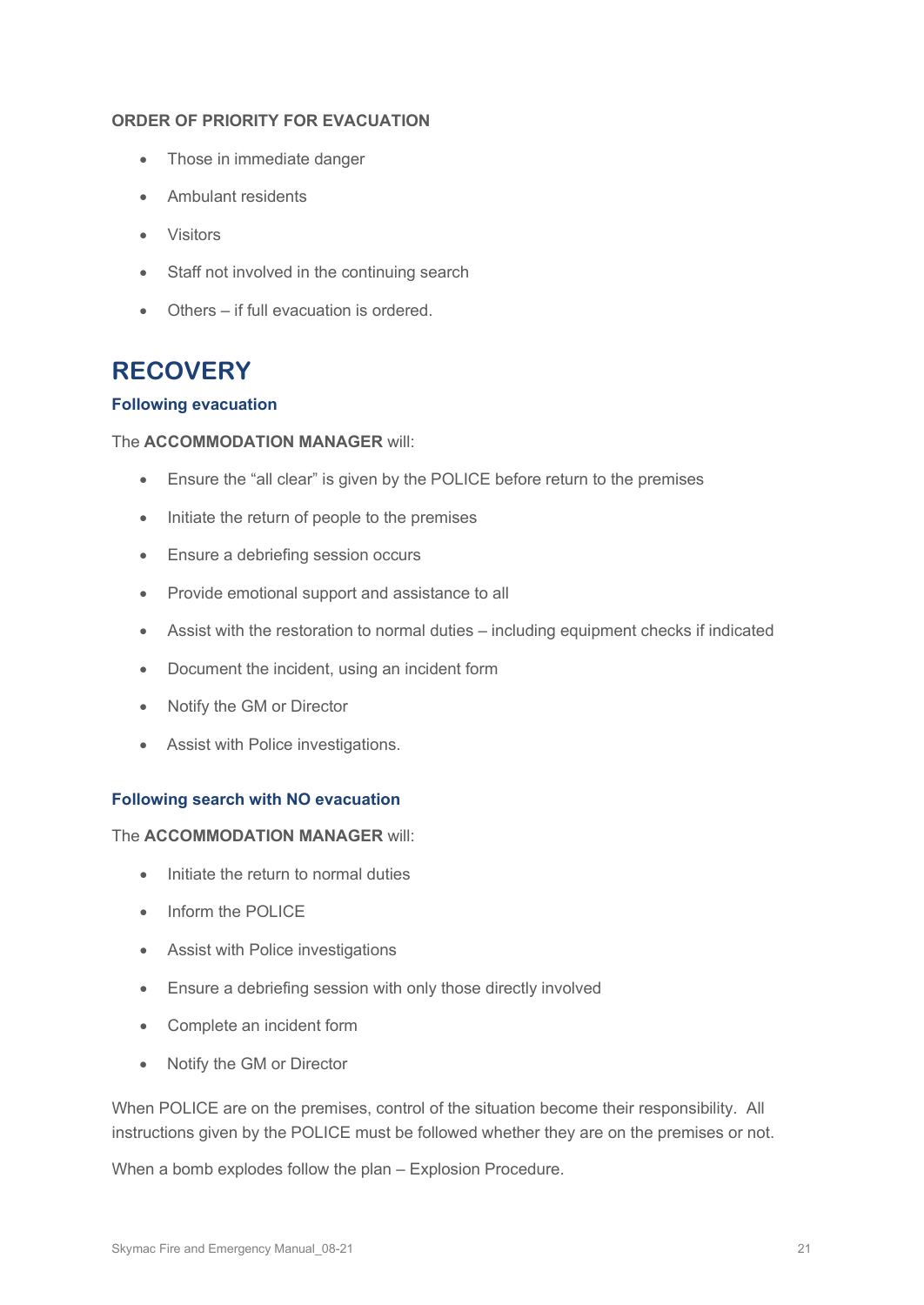# <span id="page-21-0"></span>**3. Explosion Threat**

Safety following an explosion requires knowledge of the hazards and risks involved.

### **Explosion**

The discharge of noise, material matter including flying glass, and hazardous substances that can result in death or serious injury to people, and damage to property and buildings by disintegration or fire.

# **Prevention**

Safe handling and storage of hazardous substances is a control measure in preventing explosions. Alertness is a key element to prevention. A plan of action is essential in the event of an explosion to prevent worsening conditions.

# **Alertness**

At all times during the performance of our duties, we must be alert to the danger associated with chemicals and correct any erroneous work practices. However, outside of our scope, other actions may cause an explosion. This may be external or associated with a bomb threat. Attention to detail with continuous assessment is essential.

### **Hazards and Risks**

- Flying and settled debris
- Injuries/DEATH
- Likelihood of fire
- Noxious gases in air
- Loss of essential services or exposure to:
	- o Gas leaks
	- o Live electricity cables

### **Preparedness**

In the event of an explosion a First Aid kit must be available. Emergency telephone numbers must be easily accessed so that external assistance is gained quickly.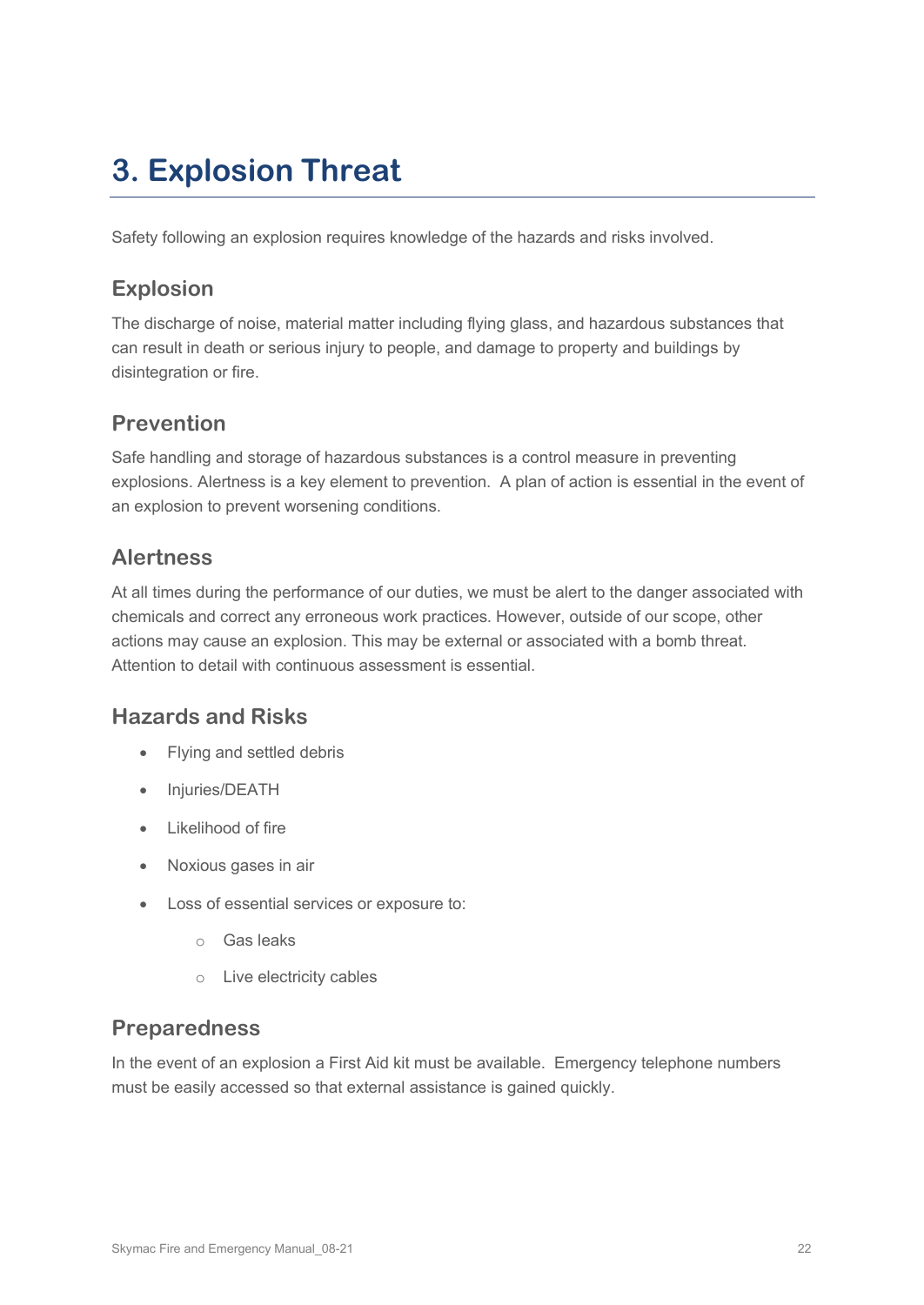### **Safety**

Safety is achieved by a methodical process:

- Identify the hazards
- Assess the risks
- Control the risks

Multiple victims may be involved all needing First Aid in a very unsafe scene for the first aider. External assistance would be indicated.

Nothing should be disturbed. The injured person/s would need First Aid and not be moved until assistance arrived. Electricity, Gas and Water supplies should be turned off at the mains. Bystanders can hinder the rescue process and would be moved from the area. Other safety measures include "no smoking" and isolating the area.

### **Response**

The sequence of events in the event of an explosion is:

### **REMAIN CALM**

Take a mental note of the environment and assess

### **ANNOUNCE**

Ring "000" ask for the POLICE

State that there has been an explosion

Estimate the number of injuries

State that you need transfers to hospital and Assistance from Queensland Fire and Emergency Services

Describe the damage and request S.E.S. assistance

### **CONTAIN**

Turn off all essential services, do not disturb anything, and attend to First Aid

### **EVACUATE**

If the building has structural damage

To the EXTERNAL assembly area well clear of the explosion site.

When State Emergency Services are on the premises, control of the situation becomes their responsibility. All orders must be followed.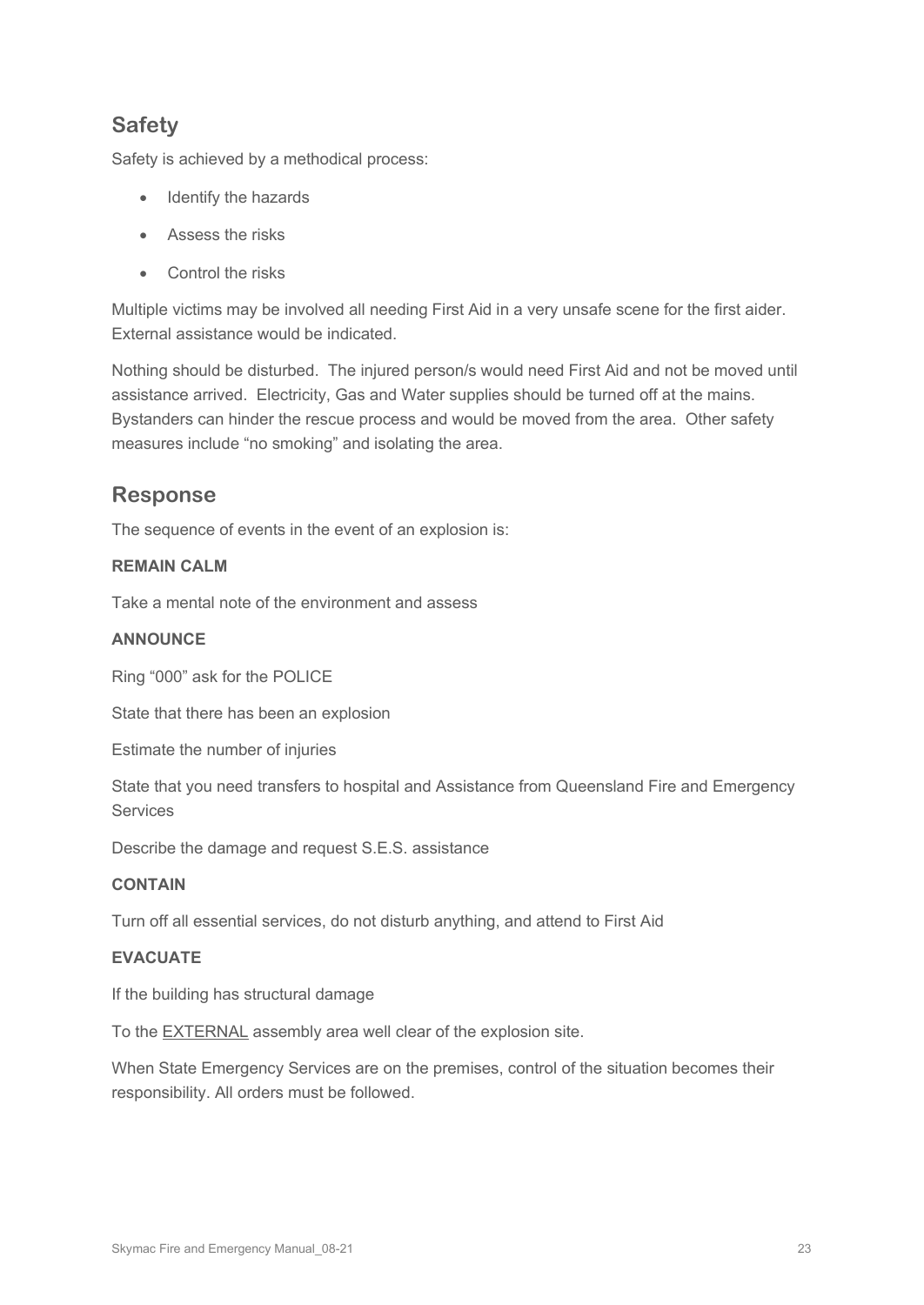### **Recovery**

When the State Emergency Services issue the "all clear" status the clean-up process begins with the return to normal activities. A debriefing session is conducted to give emotional support to all those involved and to evaluate the plan. The incident must be investigated.

### **Investigation**

An explosion is investigated by the Company (internal investigation).

An explosion is investigated by the Division of Workplace Health and Safety (external investigation) involving:

- Queensland Fire and Emergency Service
- Queensland Police Service

Bomb threat and explosion are investigated by the Queensland Police Service (Criminal investigation).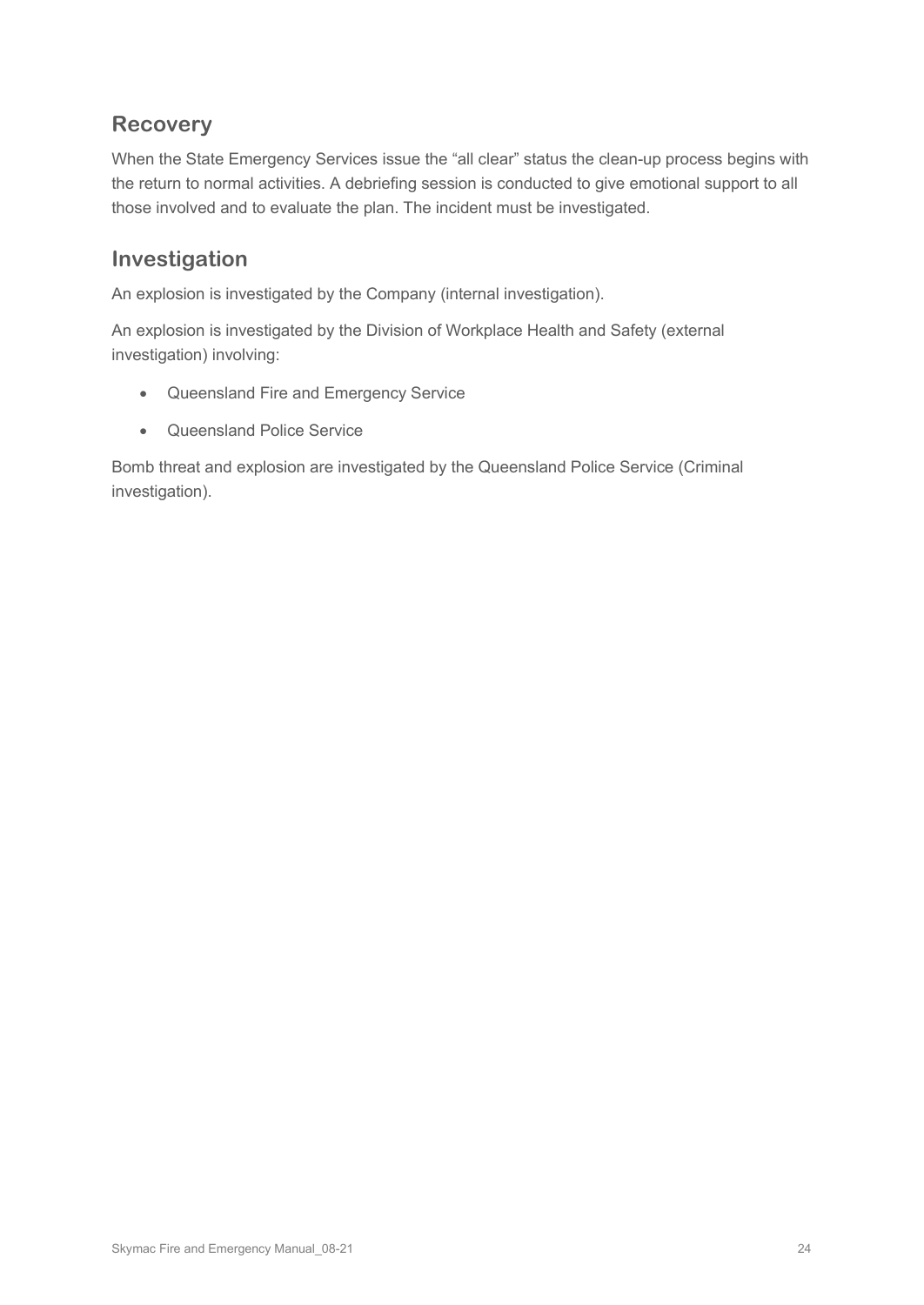# <span id="page-24-0"></span>**Explosion Safety Procedure**

| <b>Approval Date: 5 Nov 2020</b> | <b>Review date: 5 Nov 2020</b><br><b>Version: 1.0</b> |
|----------------------------------|-------------------------------------------------------|
|----------------------------------|-------------------------------------------------------|

The sequence of events for explosion safety is:

**REMAIN CALM** – Assess the situation

**ANNOUNCE** – inform Skymac Manager and Emergency Services

**CONTAIN** – avoid making the situation worse

**EVACUATE** – if the building has structural damage.

### The **ACCOMMODATION MANAGER** will:

- Assess the situation
- Inspect the premises for injured persons, building damage and hazards
- Turn off at the mains:
	- o Electricity
	- o Gas
	- o Water
- Ring "000" ask for POLICE and
	- o Queensland Fire and Emergency Service
	- o and STATE EMERGENCY SERVICES
	- o State the name and address of the facility and give a description of the emergency
- Do not disturb anything at the site
- Initiate evacuation of the building if advised by the S.E.S. or structural damage is evident
- Ensure First Aid is administered
- Exclude media and unauthorised persons from impeding operations
- Notify the GM or Director
- Notify the Division of Workplace Health and Safety
- Report those injured and hospitalised
- Assist with investigations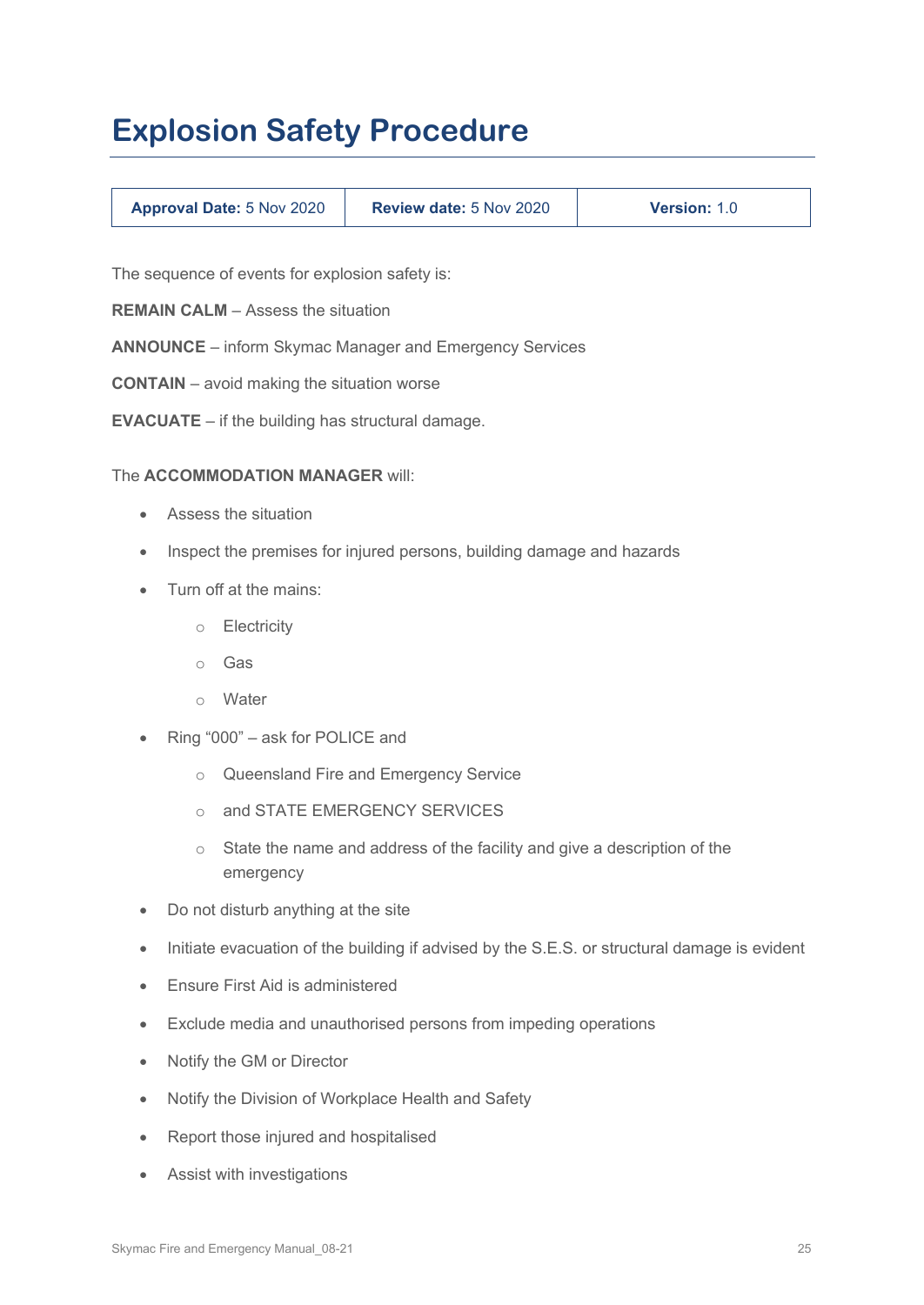- Have Chemical Register, Material Data Safety Sheets (MSDS) and other evidence available.
- Report those who are missing to the emergency service personnel
- Document using an incident form
- Notify next-of-kin
- Initiate return to normal routine when the "all clear" status is issued
- Conduct an internal investigation
- Notify the following as indicated:
	- o Local council Brisbane City Council on 07 3403 8888
	- o Electricity authority– Energex
		- Emergency on 13 19 62
		- Power Outage on 13 62 62
	- o Gas Corporation AGL on 13 12 45
	- o Building contractors (as contracted)
	- o Insurance company Via Head Office on 07 368 1586
- Plan a debriefing session.

### The **SENIOR CARER** will:

- Assume the duties of the Accommodation Manager in their absence
- Raise the alarm, using the nearest manual call point
- Inspect their designated areas for injured persons and building damage
- Report to the Accommodation Manager.
- Attend to First Aid of the injured
- Delegate carers for First Aid assistance
- Do not disturb anything at the site
- Isolate the area and ensure "No Smoking" safety measure
- If advised, initiate evacuation to the **EXTERNAL** assembly area(s)
- Stay with the injured until external assistance arrives
- Assist with hospital transfer
- Use the Resident List and perform a ROLL CALL (if possible)
- Use the Roster to account for staff on duty (if possible)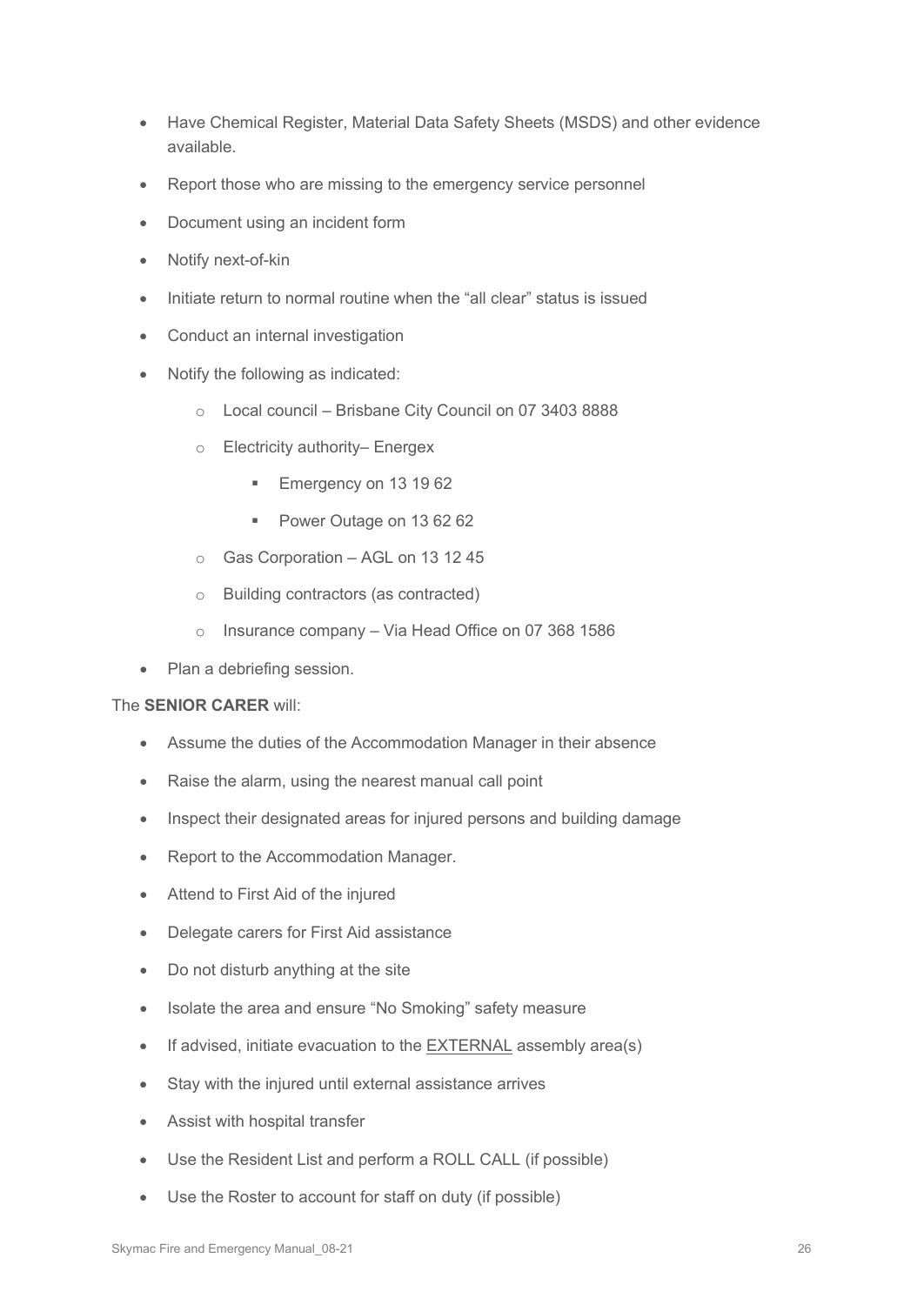- Note visitors who were on the premises
- Report those missing to Accommodation Manager.
- When advised, initiate the return of people to the building
- When appropriate, complete accident/incident report
- Assist in notifying next-of kin
- Assist in the investigation process
- Attend the debriefing session.

### **OTHER STAFF** will:

- Follow the instructions of the Senior Carer
- Do not disturb anything at the site
- When advised, commence evacuation to the **EXTERNAL** assembly area(s)
- Assist with the ROLL CALL(S)
- Note visitors who were on the premises
- Report to the Senior Carer
- Do not return into the building until advised
- Attend the debriefing session.

When State Emergency Services are on the premises, control of the situation becomes their responsibility. All instructions given by them must be followed.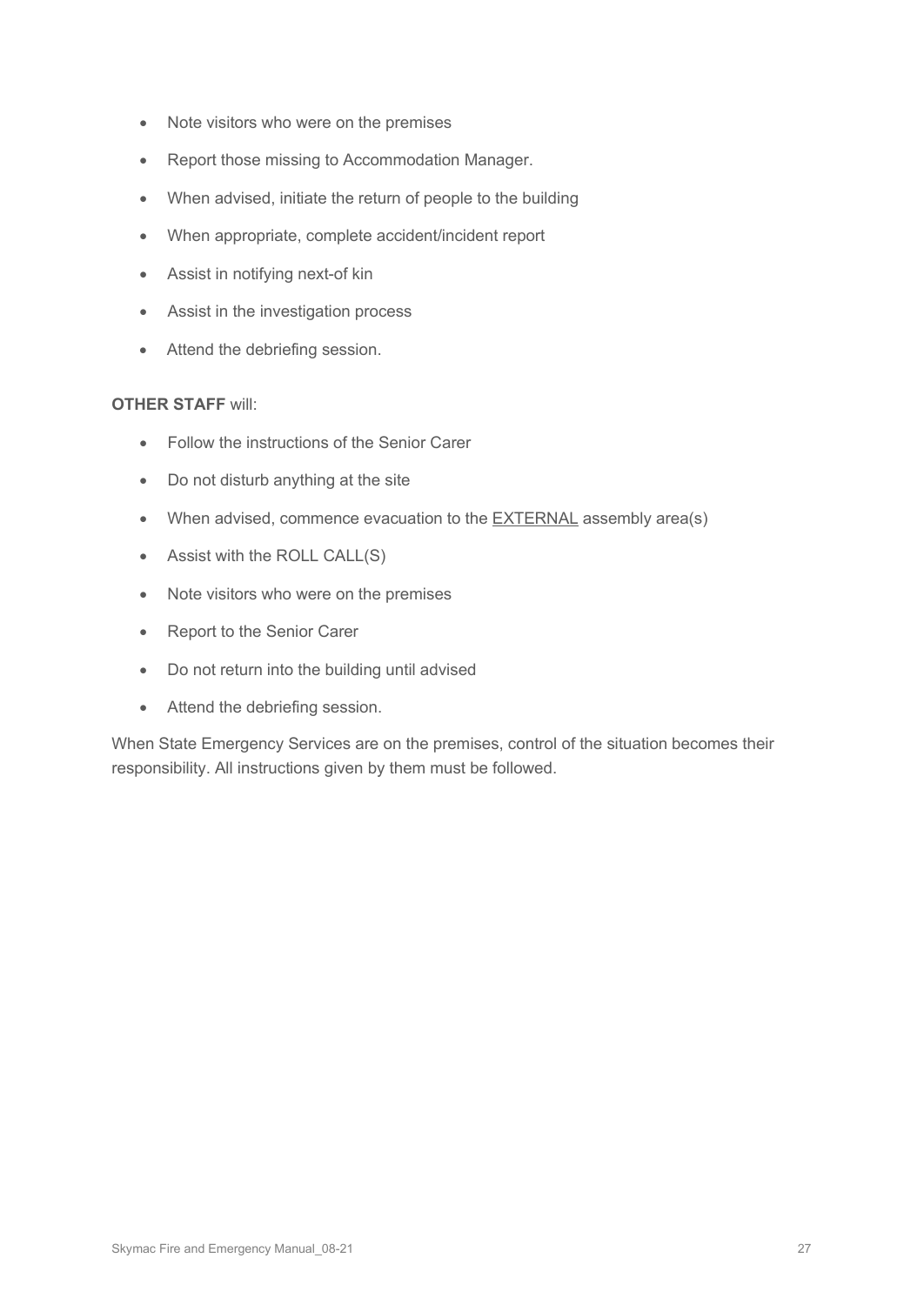# <span id="page-27-0"></span>**4. Bush Fire Threat**

To achieve safety in this emergency we first need to understand the hazards and risks involved.

# <span id="page-27-1"></span>**Definition**

This is a fire in the external environment by natural or unnatural causes.

# <span id="page-27-2"></span>**Hazards and Risks**

Bush fires are often unpredictable and threaten to destroy building and townships. There is a high risk of loss to life, property, pets, vegetation, and wildlife. Hazards include:

- Unpredictable, fast-moving flames burning at extreme temperatures
- Thick smoke affecting breathing and visibility
- Strong winds, carrying burning debris and fuel
- Fallen and exposed live power lines
- Explosions caused by fire making contact with flammable gases or liquids
- Panic
- Trauma

# <span id="page-27-3"></span>**Prevention**

- Observe fire bans
- Attend to "good housekeeping" of the external environment, including:
	- o Keep lawns short and grass well-watered
	- o Keep shrubs and trees pruned
	- o Remove dead and dry branches and leaves that could act as fuel in a fire
- Limit the stock of flammable liquids and solids
- Take care of the environment when smoking cigarettes.

# <span id="page-27-4"></span>**The Warning System**

- Local broadcast on television and radio
- Automated landline voice message
- RSS Feeds

• SMS alerts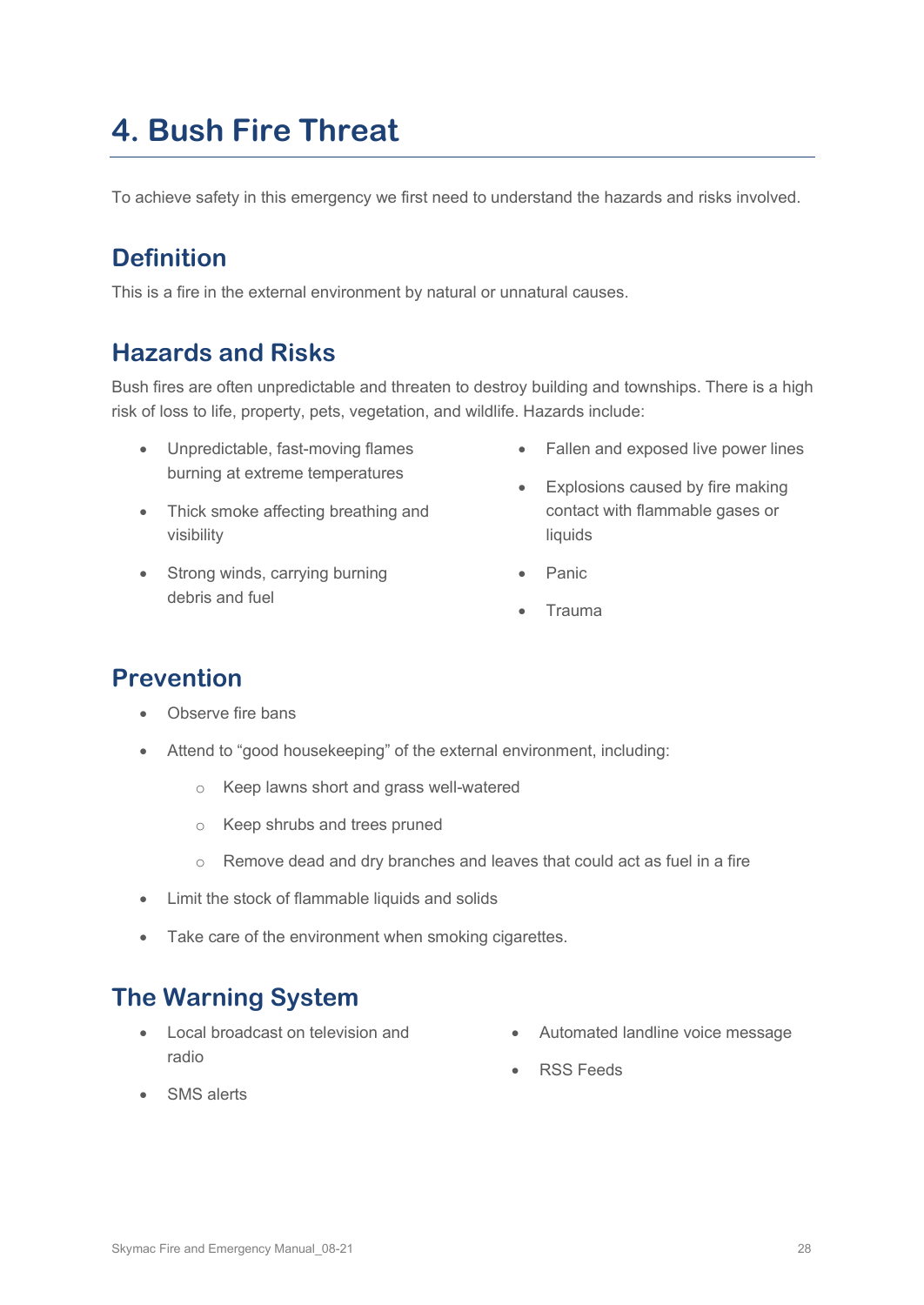# <span id="page-28-0"></span>**Alertness**

This involves monitoring the warning systems for updates and observing the external environment. Winds can suddenly change direction and bring the fire to an area originally regarded as not at risk. Do not leave it until it is too late to evacuate and follow all recommendations of emergency services.

# <span id="page-28-1"></span>**External Assistance**

- Ring "000" and ask for State Emergency Services
- State the name and address of the care facility
- State the problem
- Ensure State Emergency Services know that vulnerable people are at risk.

# <span id="page-28-2"></span>**Safety**

Safety is achieved by a methodical process:

- Identify the hazards
- Assess the risks
- Control the risks

There are many control measures to reduce the risks of a bush fire.

# <span id="page-28-3"></span>**Preparedness**

### **Prepare for evacuation**

- Where to go
- When to go
- How to travel
- What to take
- Seek external advice/assistance

### **Prepare if evacuation is not possible – building safety**

- Staff on duty to notify Accommodation Manager / Management of bush fire threat
- Off duty staff to be called to assistance
- Monitor warning system updates
- Hose the building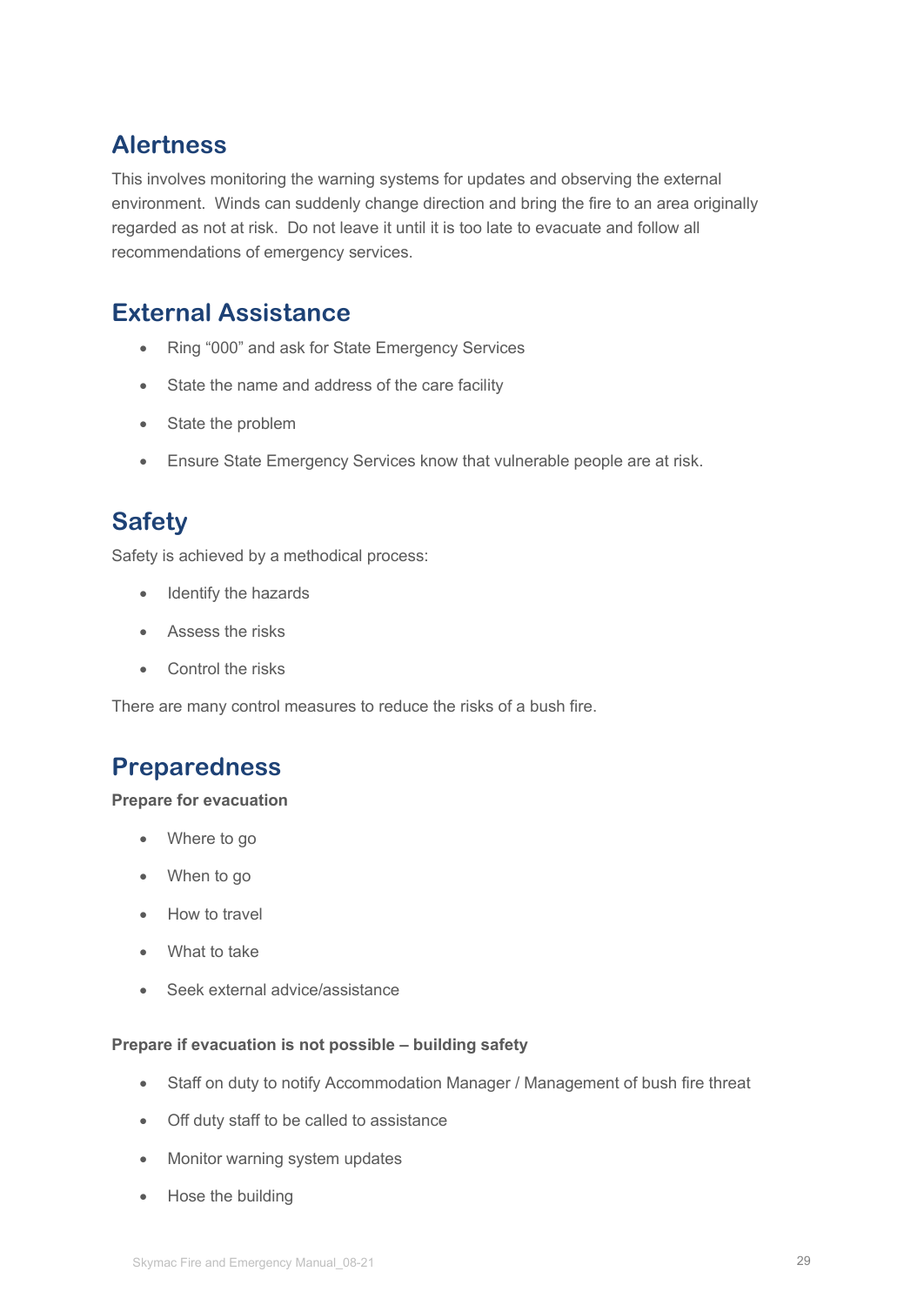- Fill gutters with water to prevent spot fires
- Turn off gas valve *(if safe to do so)*
- Turn off electricity *(if safe to do so)*
- Staff ensure they have access to an Evacuation Kit / First Aid kit

### **Prepare if evacuation is not possible – personal safety**

- Ensure residents with breathing difficulties (Asthmatics) are placed / housed in a secure / area
- Monitor warning system updates
- Close windows, doors, vents and curtains and push furniture away from windows
- Use wet rolled towels to close gaps in windows and doors
- Wear sturdy shoes, and cover skin with woollen clothing
- Drink water to prevent dehydration
- Wet towels and cloths and wrap over mouth and nose if needed
- Have a ladder available to check roof
- STAY INSIDE
- Perform a ROLL CALL

Preparedness for safety is part of the response.

# <span id="page-29-0"></span>**Response**

The sequence of events during a bushfire is:

**READY** – before the bushfire season and as a bushfire approaches

**SET** – awaiting evacuation or waiting for the crises to ease

**GO** – action after the bushfire has passed.

Continuing assessment must occur, as conditions can change and the plan must be adapted to the circumstances of the moment.

When State Emergency Services are on the premises, control of the situation becomes their responsibility. All instructions from them must be followed whether they are on the premises or not.

# <span id="page-29-1"></span>**Recovery**

This is the clean up process if temporary accommodation is not indicated. The "all clear" status must be given by the State Emergency Services. It also includes restoration of cares and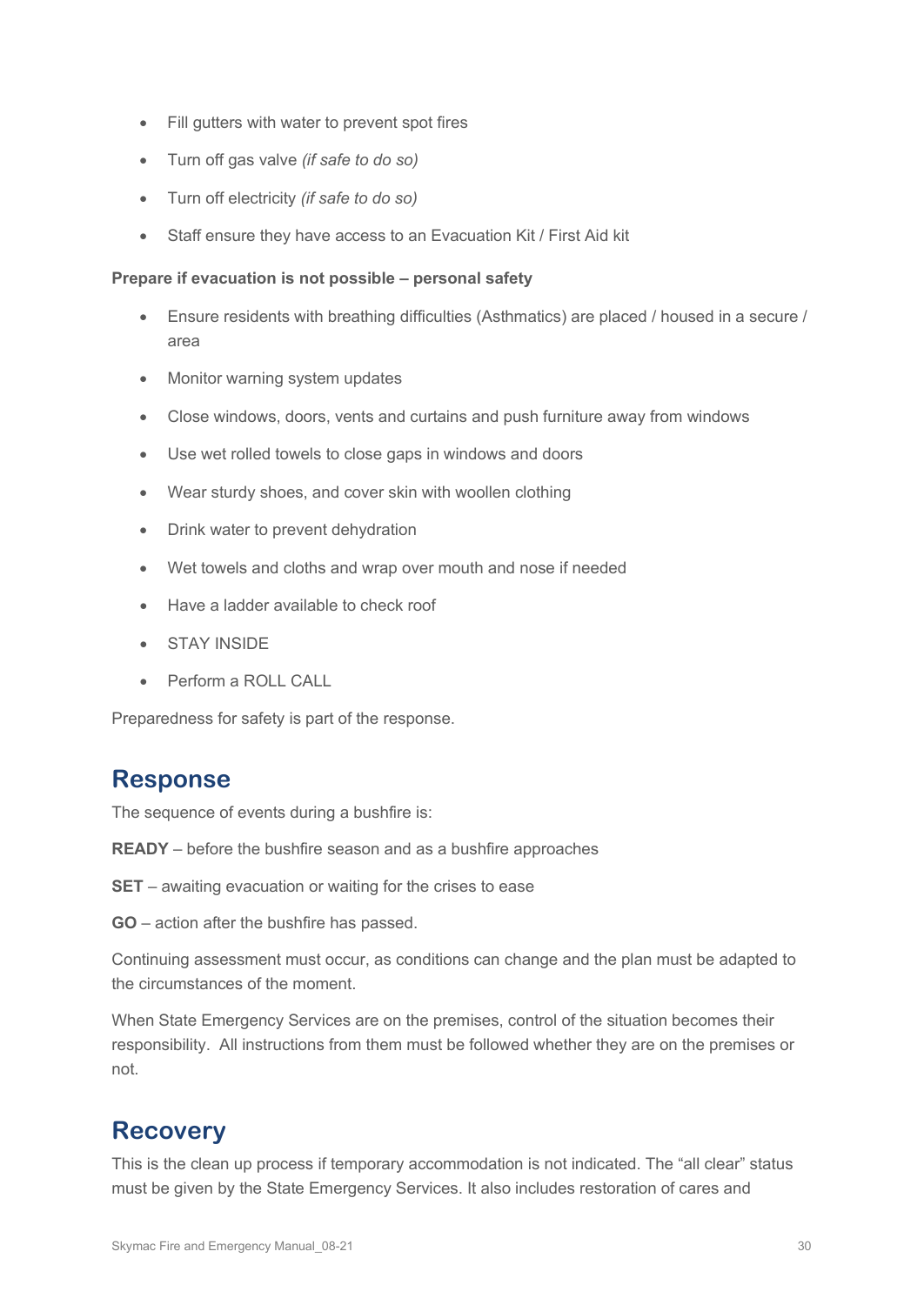services and a debriefing session, at an appropriate time, for evaluation of the emergency plan and as emotional support to all involved.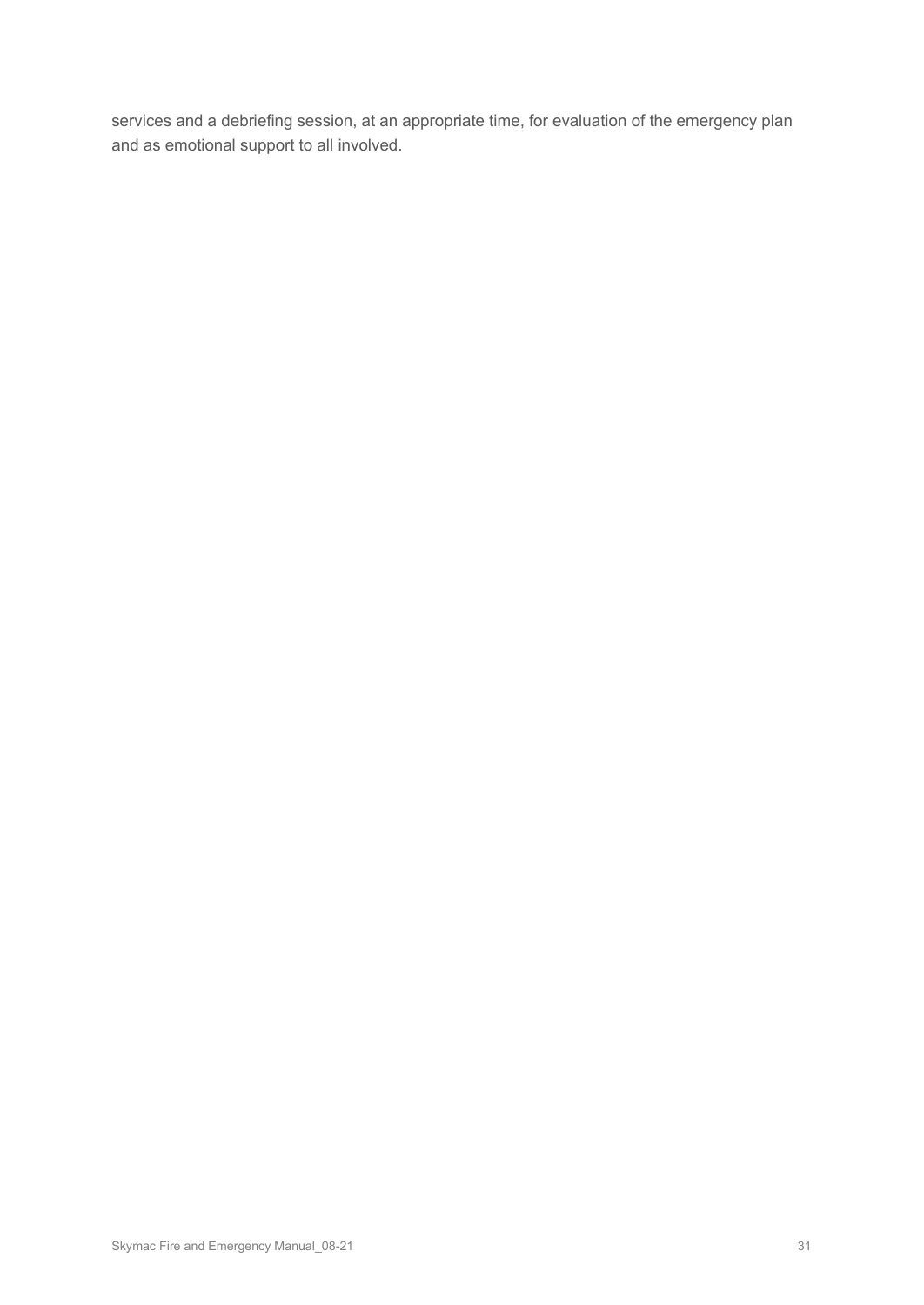# <span id="page-31-0"></span>**Bush Fire Safety Procedure**

**Approval Date:** 5 Nov 2020 **Review date:** 5 Nov 2020 **Version:** 1.0

The sequence of events for Bushfire is:

- **1. READY**
- **2. SET**
- **3. GO**

# <span id="page-31-1"></span>**1. READY**

### **Action before the bushfire season and as a bushfire approaches**

The Accommodation Manager will ensure the following:

- Observance of open fire bans
- The external landscape is well maintained
- Limit the stock of flammable liquids and solids
- The smoke free policy is met.
- Oversee the emergency
- Monitor warning system updates
- Confirm a threatened status with Local Police
- Confirm the site is supported accommodation with vulnerable residents
- Perform continuous assessments
- If conditions change adversely ring **"000"** and:
	- o Ask for State Emergency Services -Bushfire
	- o State the name and address of the care facility
	- o Ask advice to evacuate or not
	- o Advise that the frail and elderly are at risk
	- o Confirm assistance for evacuation
	- o State the number of Residents
- **Issue the advice given**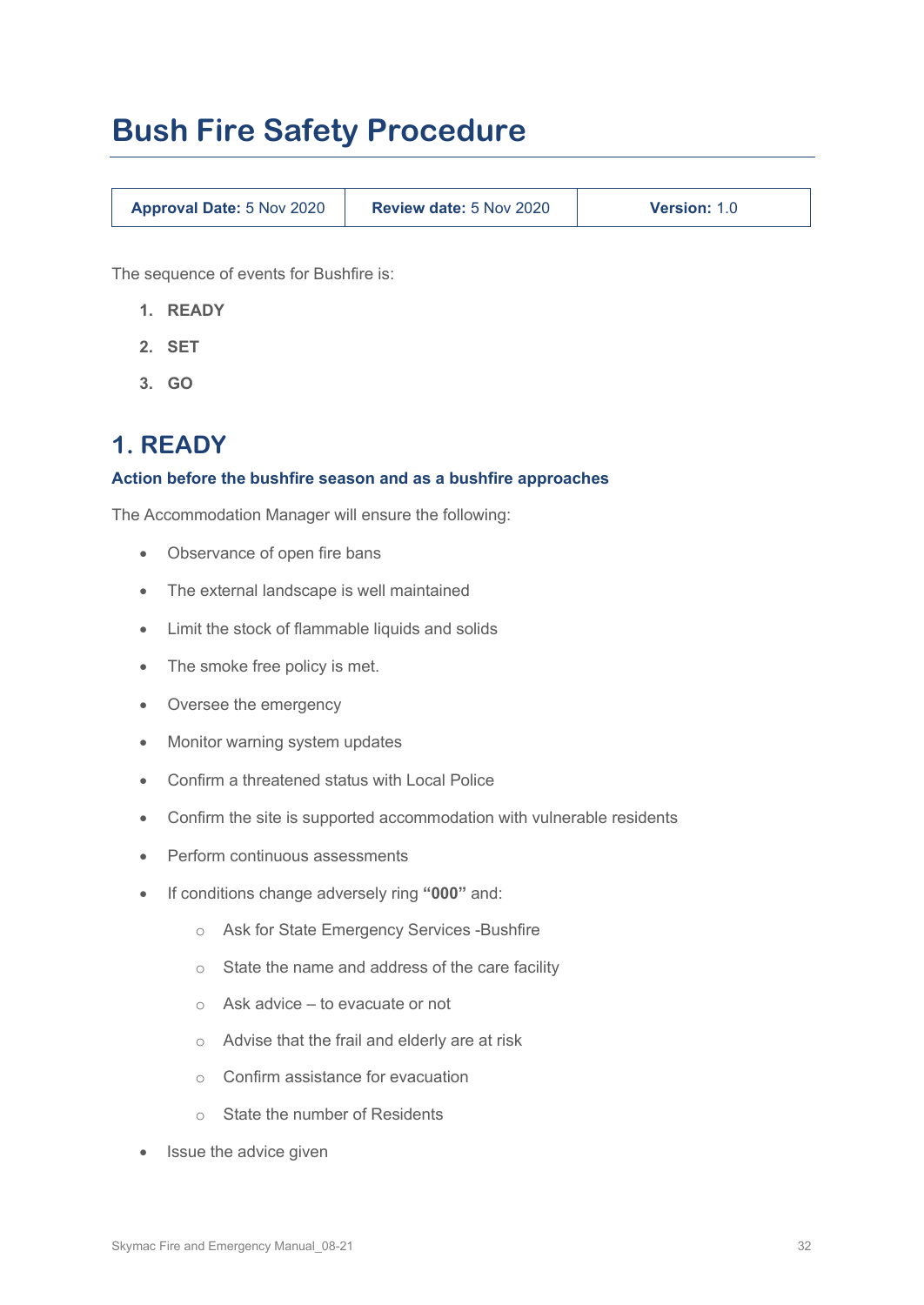### **When evacuation is indicated:**

- Residents have an essential clothing kit
- Residents have essential medicines
- A kit of essential supplies is available
	- o Drinking water
	- o Blankets
	- o Towels
- Follow the instructions given by State Emergency Services
- Arrange private travel for ambulant residents (if advised)
- Turn off Gas and Electricity at the Mains
- Removal of oxygen cylinders to an external site
- Shut windows and doors
- Lock the premises
- Have Resident List ROLL CALL, list of visitors, and Staff Roster
- Follow the recommended route.

### The **ACCOMMODATION MANAGER** will:

- When evacuation is not possible threat still exits
- Ensure optimal safety of the building
- Ensure optimal personal safety
- Oversee the safety process
- Gas and Electricity is turned off at the Mains
- Windows and doors are closed
- Perform continuous assessments
- Listen for further warnings and updates
- Maintain contact with Local Police/ State Emergency according to the risk assessment
- Ensure all Residents, Visitors and Staff STAY INSIDE
- Monitor others roles and responsibilities
- Have all ROLL CALLS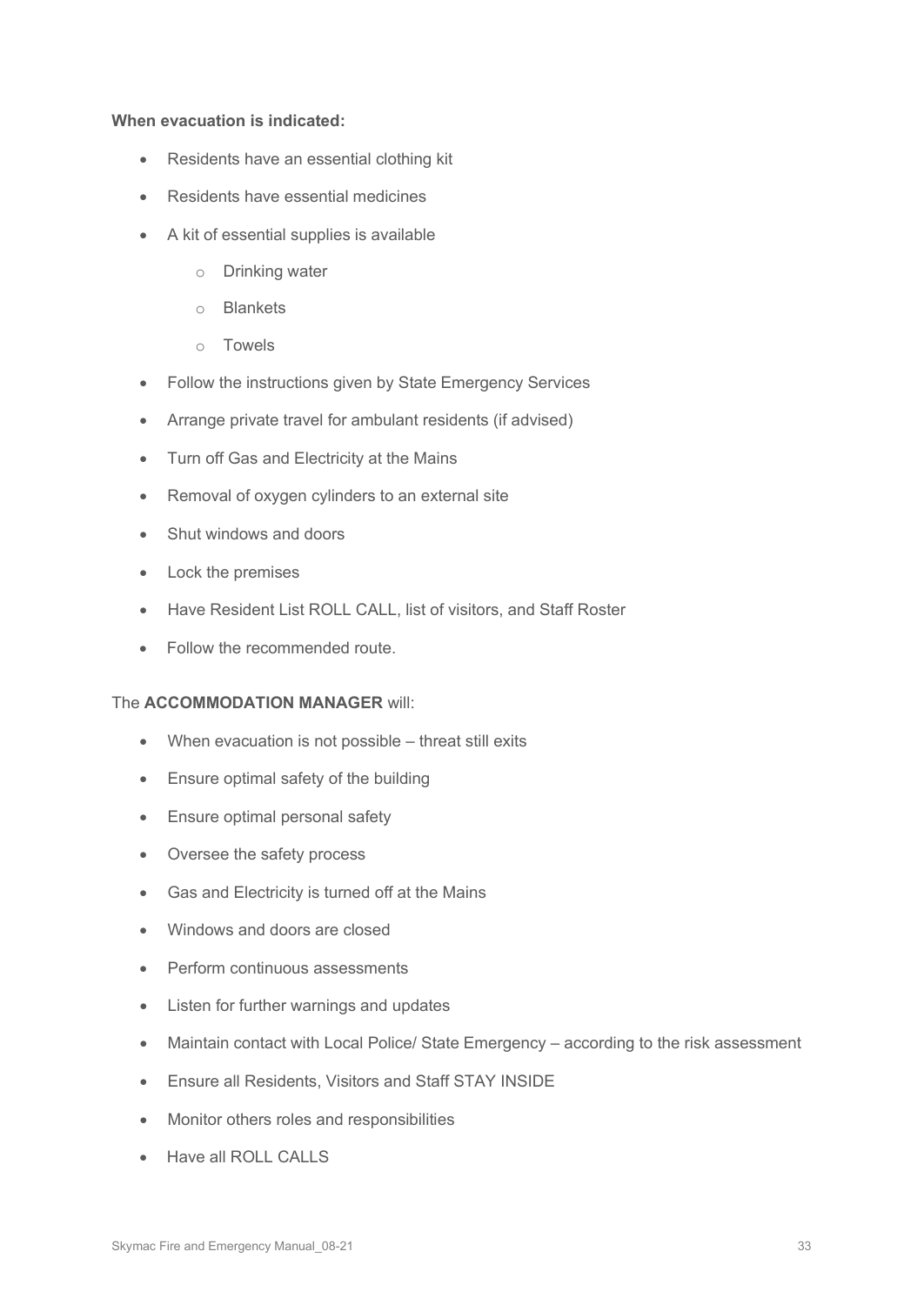### **MAINTENANCE PERSONNEL** will attend to:

- Maintaining the lawns and gardens in good condition including the removal of litter
- Safety with bulk chemical storage
- Ensure gutters are free from flammable debris

### **When evacuation is indicated:**

- Fill water containers and if time permits:
	- o Hose the building
	- o Plug down pipes
	- o Dampen bark and garden mulch
	- o Turn on the sprinkler system
	- o Attend to gas cylinder valves
	- o Take oxygen cylinders to an external site
- Assist with transport (if advised)
- Follow the recommended route

### **When evacuation is not possible – threat still exists**

- Hose the building
- Plug down pipes
- Dampen bark and garden mulch
- Turn on the sprinkler system
- Attend to gas cylinder valves
- Take oxygen cylinders to an external site
- Take a ladder indoors
- STAY INDOORS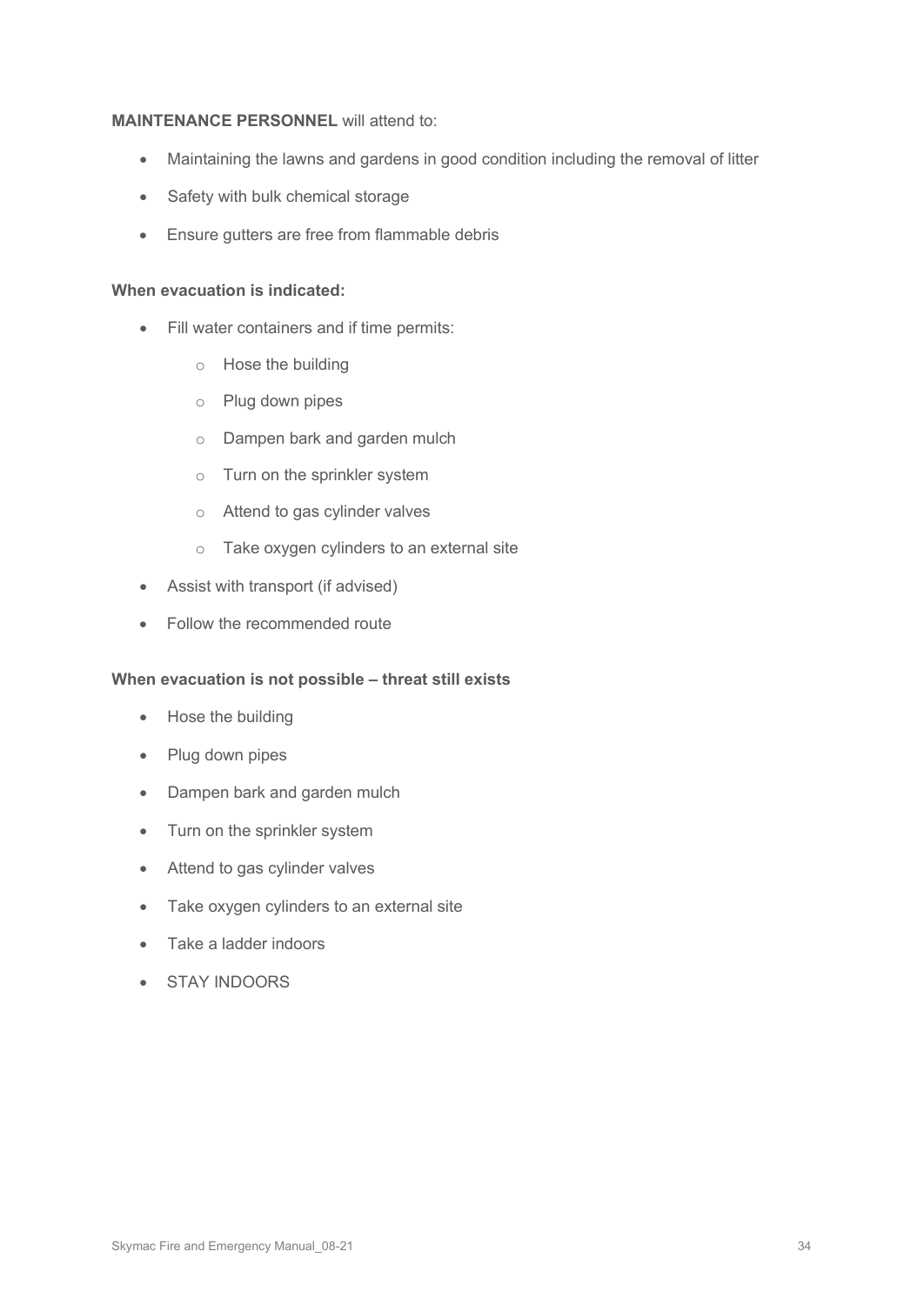### **SUPERVISORS** will:

- Ensure safety with Resident's smoking
- Ensure "Smoke free" policy

### **When evacuation is indicated:**

- Assume the duties of the Location Manager in his/her absence
	- o Initiate preparation of essentials for each Resident
	- o Clothes
	- o Blankets
	- o Towels
- Have essential medicines for each Resident
- Initiate assembly at the INTERNAL assembly site(s) ensuring priority order
- Shut windows and doors
- Perform a ROLL CALL using the Fire List
- Document visitors on the premises
- Inform the Location Manager of these findings
- Assist with transport (if indicated)
- Follow all instructions given by the State Emergency Services
- Follow the recommended route.

### **When evacuation is not possible – threat still exits**

- Assume the duties of the Accommodation Manager in his/her absence
- Ensure all on the premises are indoors
- Close windows, doors, vents, and curtains
- Ensure extra drinking water is available
- Supervise increased hydration
- Wet all towels
- Perform a ROLL CALL using the Resident List
- Document visitors on the premises
- Inform the Accommodation Manager of these findings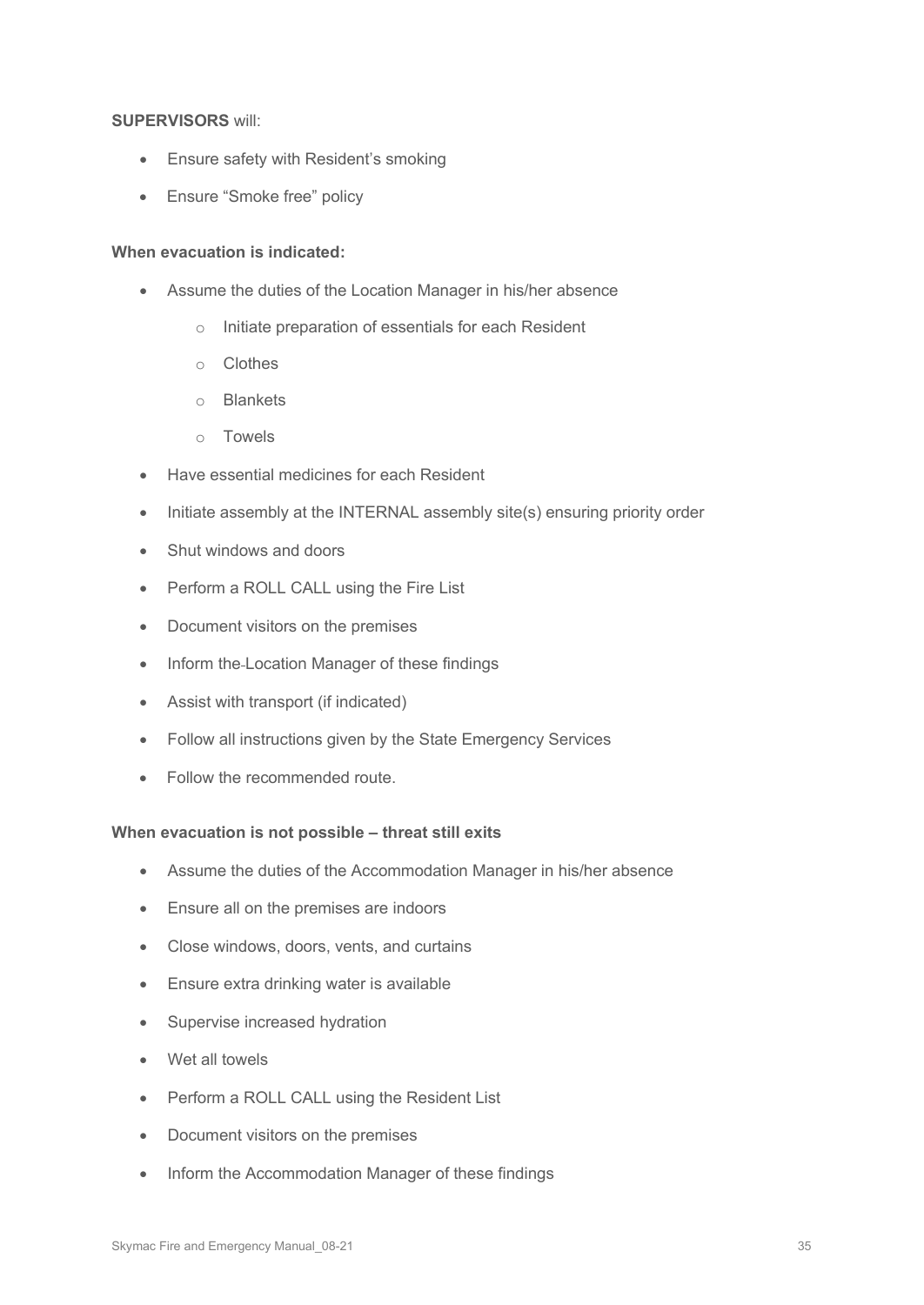- Give reassurance and First Aid to the distressed
- Form "self-help" groups if indicated
- Follow all directions given by the State Emergency Services.

#### **OTHER STAFF** will:

- Supervise the "smoke free" policy
- Supervise Residents when smoking

### **When evacuation is indicated:**

- Pack an essential kit for each Resident
	- o Clothes
	- o Blankets
	- o Towels
	- o Face Mask
	- o Sanitiser
- Remove all synthetic clothing worn and replace with woollen clothing
- Dress in sturdy shoes
- Commence evacuation to the INTERNAL assembly site(s) following the order of priority
- Close Windows, doors and curtains
- Assist will all ROLL CALLS
- Follow all instructions given by the State Emergency Services
- Assist with transport (if indicated)
- Follow the recommended route.

### **When evacuation is not possible:**

- Remove all synthetic clothing worn and replace with woollen clothing
- Dress in sturdy shoes
- Move beds and furniture away from windows
- Ensure increased hydration
- Wet all towels
- **Assist with ROLL CALLS**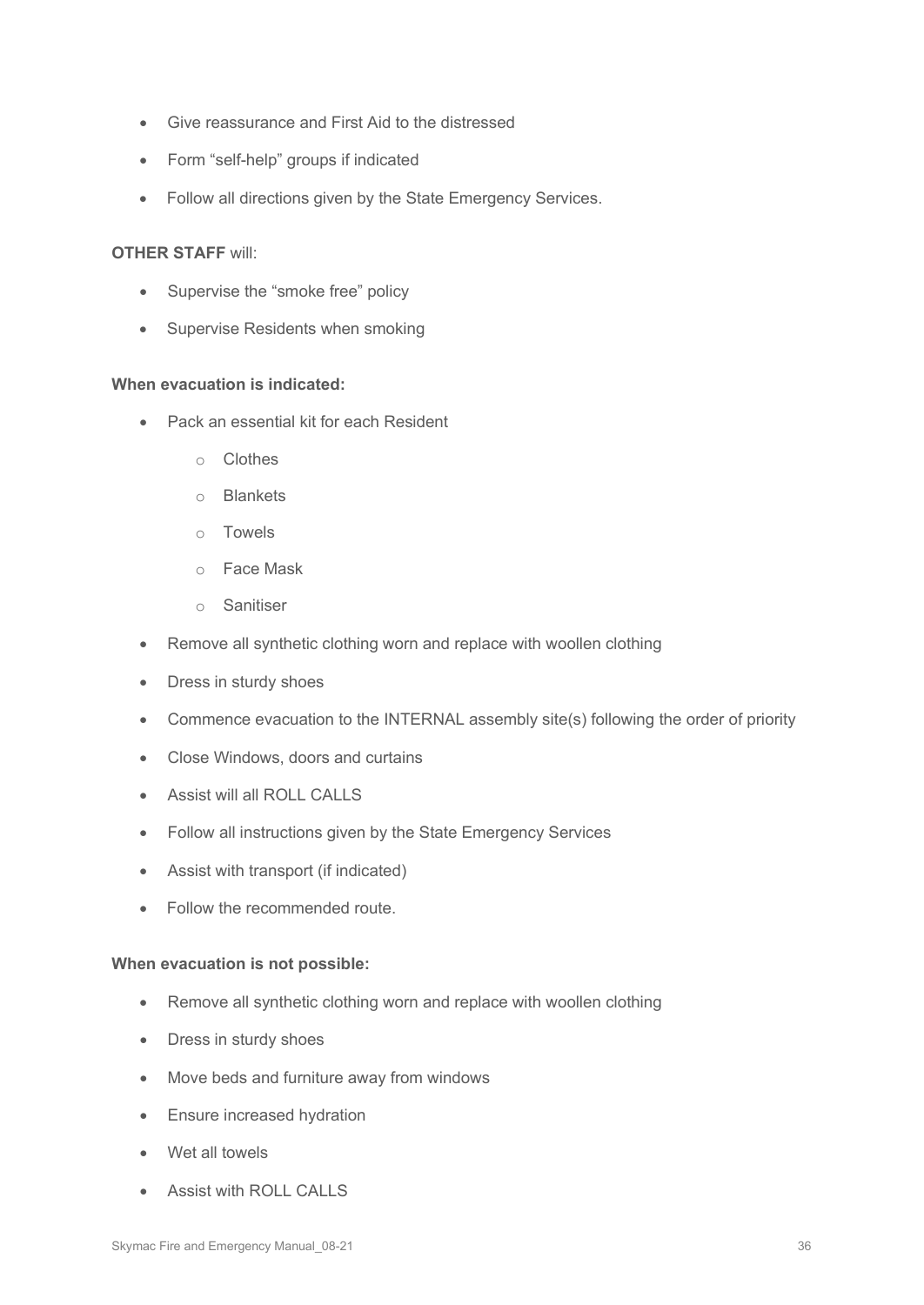- Provide reassurance
- Follow all instructions given by the State Emergency Services.

### **PRIORITY ORDER**

- Ambulant
- Semi-ambulant
- Non-ambulant
- Visitors
- Staff

### **2. SET**

Waiting for the crises to ease.

### The **ACCOMMODATION MANAGER** will:

After evacuation and at temporary accommodation:

- Repeat the ROLL CALLS
- Report missing persons to the State Emergency Services
- Ensure comfort and support
- Oversee the waiting process
- Perform continuous assessments
- Follow and advice given by the State Emergency Services.

#### **When evacuation is not possible:**

- Oversee the safety process
- Maintain contact with the State Emergency Services
- Ensure "spot fires" are extinguished if safety allows
- Ensure all STAY INDOORS.

### **SUPERVISORS** will:

After evacuation and at temporary accommodation:

- Assist with the repeat ROLL CALLS
- Continue with First Aid
- Settle Residents and others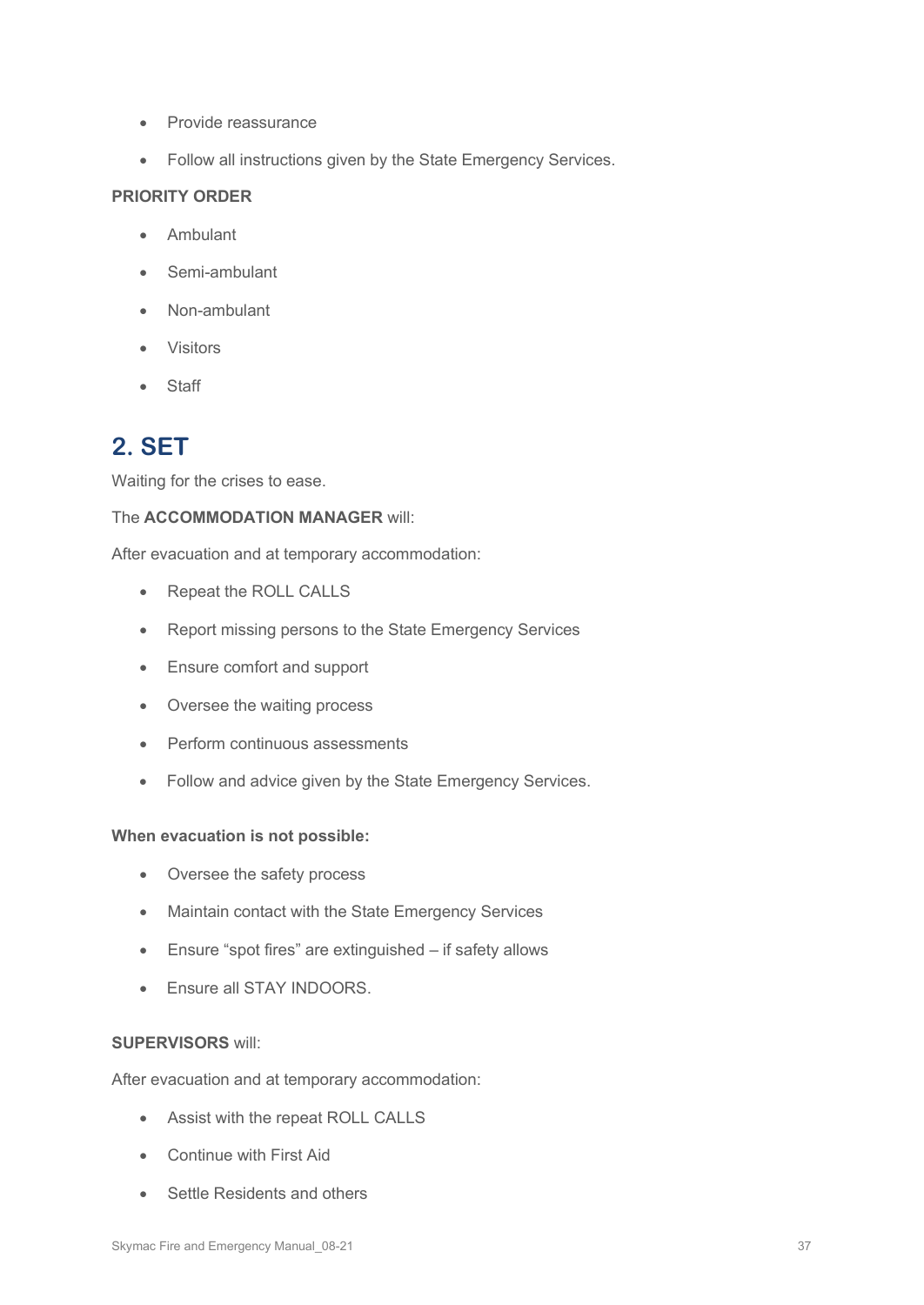• Ensure delivery of care - though improvised.

### **When evacuation is not possible:**

- Ensure all STAY INDOORS
- Form "support groups" if indicated
- Continue with increased hydration
- Use wet cloths to cover mouth and nose if indicated
- Attend to First Aid
- Staff to assist with First Aid
- Continue to listen to radio updates
- Inform Skymac Manager of conditions.

#### **OTHER STAFF** will:

After evacuation to temporary accommodation:

- Assist to settle all Residents
- Provide care though improvised
- Follow directions given by the Senior Carer
- Provide emotional support.

#### When evacuation is not possible:

- Follow directions given by the Senior Carer
- Cover nose and mouth of yourself and those in your care with wet cloths
- Increase hydration
- Fight "spot fires" if safe to do so
- Check the roof for "spot fires"
- Ensure all STAY INDOORS
- Provide emotional support.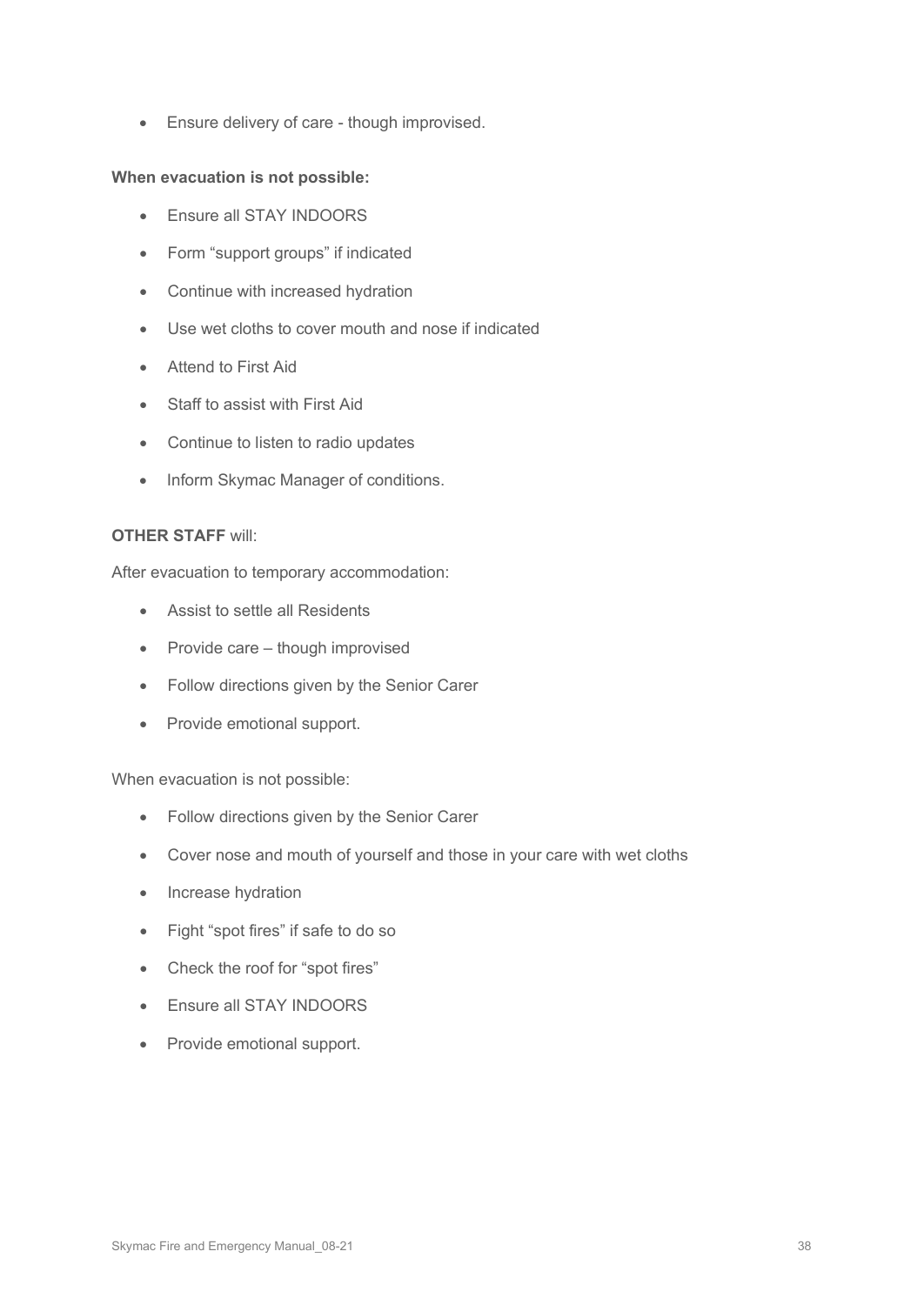## **3. GO**

Action after the bushfire has passed.

### The **ACCOMMODATION MANAGER** will:

- Confirm the "all clear" status with the State Emergency Services
- Follow all instructions given by the State Emergency Services
- Repeat the ROLL CALLS
- Report missing persons, the injured and fatalities
- Oversee the recovery process
- Perform a debriefing session as soon as possible

### **OTHER STAFF will:**

- Assist with the repeat ROLL CALLS
- Assist with the recovery process
- Return to the delivery of care and services
- Provide emotional support
- Attend the debriefing session.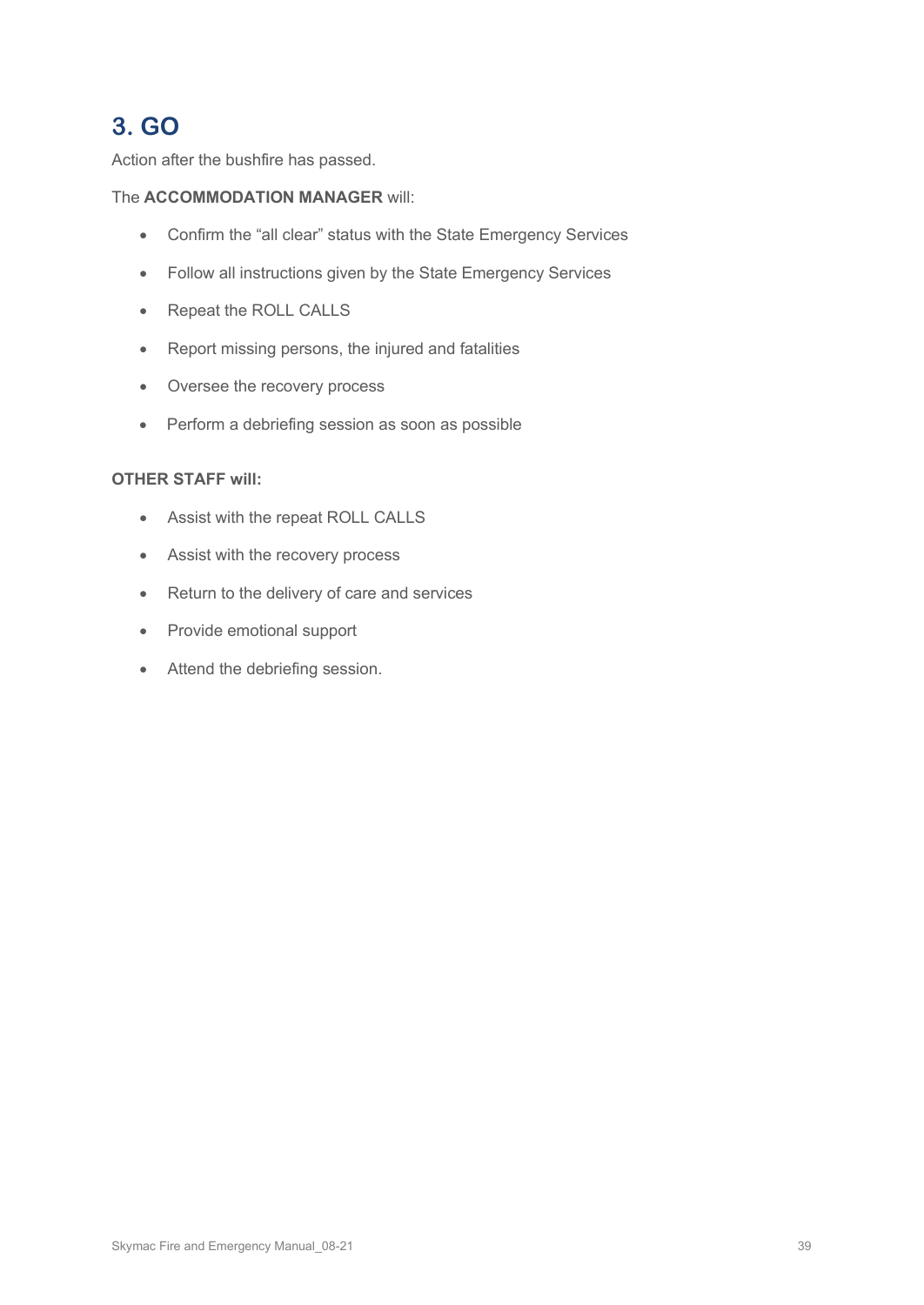# **5. Chemical Spill Safety**

In achieving safety with a chemical spill we first need to understand the hazards we may encounter, and the risks involved.

## **Definition**

A Chemical spill is the inadvertent release of a liquid chemical regarded as hazardous to human health, irrespective of the volume or place of release—indoors or environmental—which, in a workplace, is identified with hazardous materials labels.

## **Material Safety Data Sheets (MSDS)**

Or, simply Safety Data Sheets, must be available at or near the site of chemical use/storage. Information is available as to the correct process for disposal and containment, each substance being individual.

## **Hazchem Code**

The Hazchem code (information on the MSDS) indicates the appropriate extinguisher use to the Fire & Emergency Service.

In particular, hazardous substances create an emergency when spillage, including leakage occurs. Hazardous substances include:

- Flammable liquids
- Corrosive substances
- Miscellaneous substances
- Toxic substances
- Flammable gases

## **Hazards**

- **Fire**
- Explosion
- Inhalations of toxic fumes, vapors
- Burns to eyes, skin, mucous membranes and internal organs (e.g. lungs)

## **Risks**

• Injury

- **DEATH**
- Disease or illness • Property and building damage.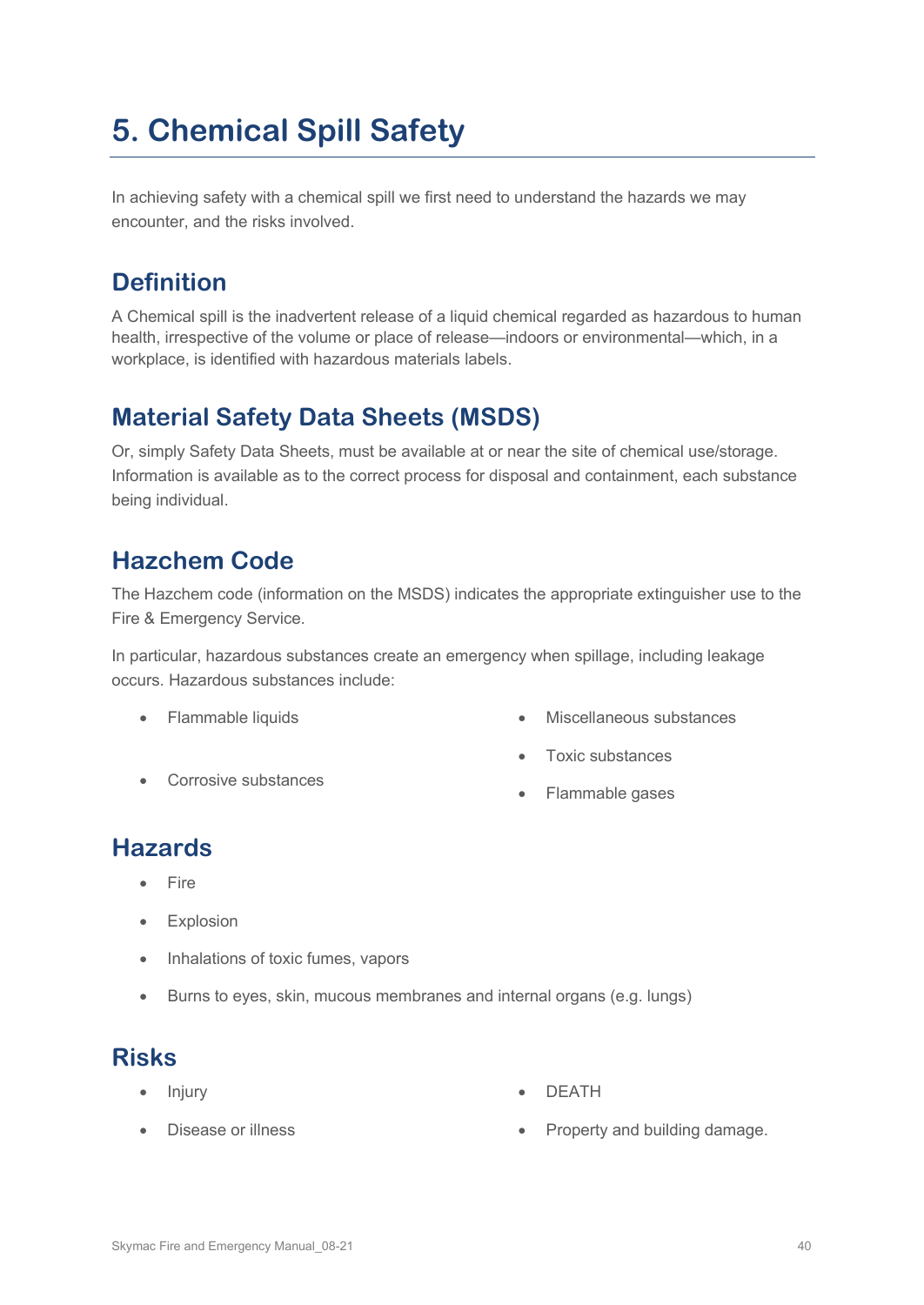## **Prevention**

Because the risks are high, safe work practices are implemented in the following areas:

- Training in the safe handling of hazardous substances
- Storage
- Use
- **Disposal**
- Laws and Regulations
- Excess stocks are not held
- Stocks are properly stored and appropriately labelled
- Material safety data sheets are available.

## **Preparedness**

- Appropriate equipment for containment is accessible
- Personal protective equipment is available with trained usage
- Methods of containment are known
- Appropriate equipment and a plan to manage victims of any hazardous materials incident is available.

## **Alertness**

### **Recognise the signs and symptoms**

- Clouds of vapor
- Spilled liquids or solids
- Bottles or gas cylinders knocked over
- Unusual odours
- Not breathing or difficulty breathing
- Disorientation

## **Safety**

This is achieved by a methodical process:

- Identify the hazards
- Assess the risks
- Control the risks.
- **Confusion**
- **Listlessness**
- Nausea/ vomiting
- Skin pale, cyanotic or turning cherry pink – the latter occurs usually just before death
- Collapse and/or unconsciousness.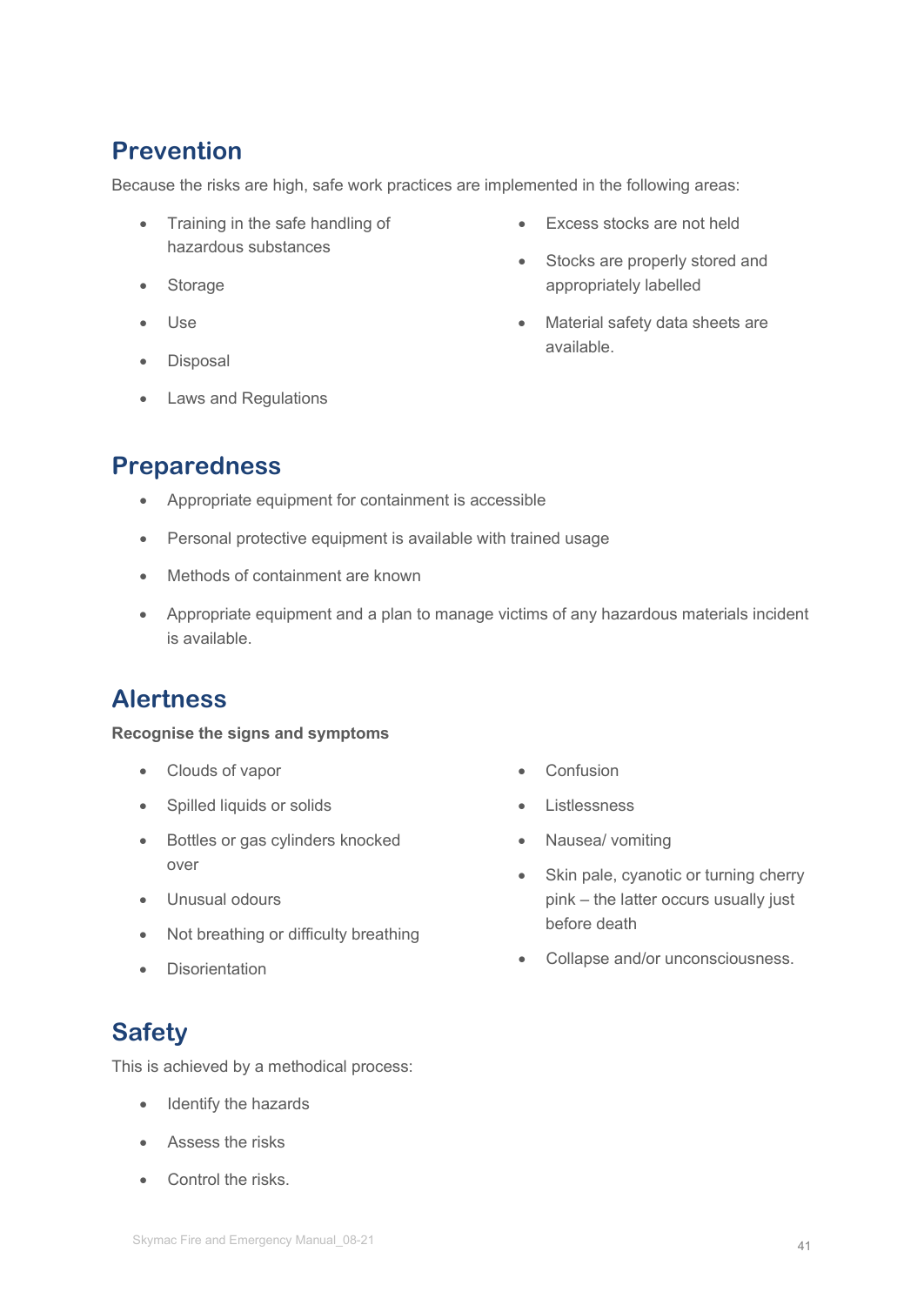## **Response**

Small spills will be attended to as advised by the Safety Data Sheets.

Large spills, whether the substance is known or unknown, requires an additional emergency response:

- Safety of those involved
- Containment of the spill
- External emergency assistance:
	- o Activate the nearest Manual Call Point
	- o Ring "000" ask for Queensland Fire and Emergency Service
	- o State the name and address of the care facility
	- o Describe the signs and symptoms
	- o State the Hazchem code (if known and applicable).

## **Recovery**

This is the "clean up" process after the emergency. The **"all clear"** status must be given by the Fire & Emergency Service before the return to the building or routine activities. Investigations must occur by the Location Manager and by Work Health and Safety.

A debriefing session must occur to give emotional support to all those involved and for review of the emergency procedure.

## **Control Measures for a Chemical Spill**

The emergency safety plan has a sequence of events:

| 1. REMOVE                                          | 3. CONTAIN                                         |
|----------------------------------------------------|----------------------------------------------------|
| from immediate danger                              | the spill $-$ if safe to do so                     |
| 2. ANNOUNCE                                        | restrict the area                                  |
| Ring "000" – ask for Queensland Fire               | avoid sparks and flames                            |
| and Emergency Service                              | ensure "No Smoking"                                |
| State the name and address of the care<br>facility | 4. EVACUATE                                        |
| Describe the signs and symptoms                    | to the EXTERNAL assembly area<br>(internal hazard) |
| State the Hazchem code                             | indoors (external hazard)                          |
| State if you need Medical Assistance               |                                                    |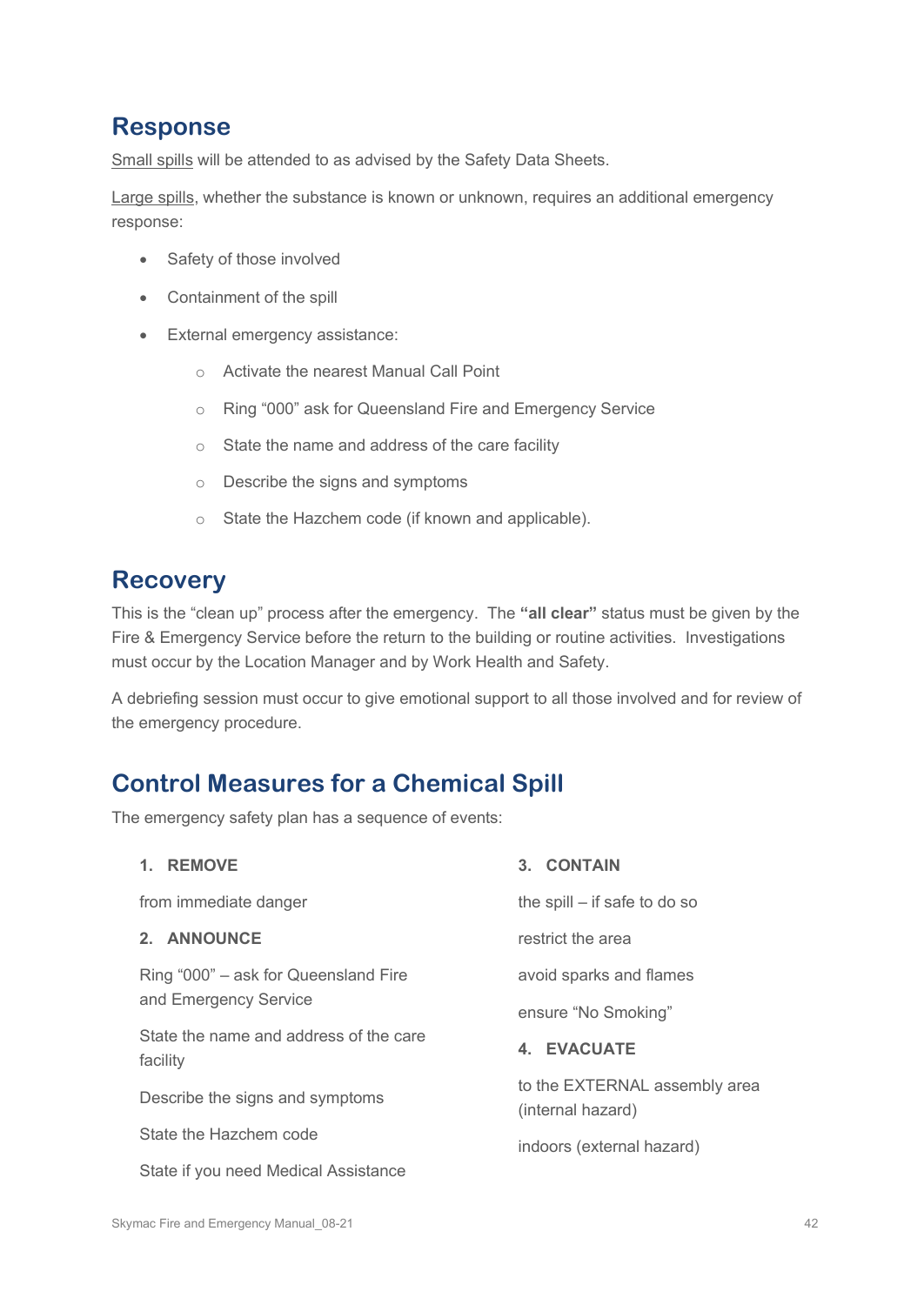# **Chemical Spill Procedure**

| <b>Approval Date: 5 Nov 2020</b> | Review date: 5 Nov 2020 | Version: 1.0 |
|----------------------------------|-------------------------|--------------|
|----------------------------------|-------------------------|--------------|

The sequence of events for Chemical Spill is:

**REMOVE** – from immediate danger

**ANNOUNCE** – the emergency

**CONTAIN** – the spill, if safe to do so

**EVACUATE** –.to external assembly area or escape indoors.

## **Internal Chemical Spill**

The **ACCMOMMODATION MANAGER** will:

- Assess the situation and oversee the emergency process
- Initiate containment of the spill, ensuring use of PPE and safety
- Restrict the area and give instructions to commence evacuation
- Ring "000" and:
	- o Ask for Queensland Fire and Emergency Service
	- o State name and address of the facility
	- o Give information of the chemical spill or signs and symptoms
	- o State the Hazchem code
	- o Inform of the need for Medical Assistance
- Use the master Resident List and perform ROLL CALL
- Have available the Register of Chemicals a copy of the Material Safety Data Sheets
- Use the roster to account for staff on duty
- Report to the Emergency Services those injured, hospitalised, and fatalities
- Follow all instructions given by the State Emergency Services
- Complete an incident form and perform internal investigation
- Notify the Division of Workplace Health and Safety of the incident and those injured, hospitalised and fatalities and assist with their investigations
- Notify carers/family of those with adverse results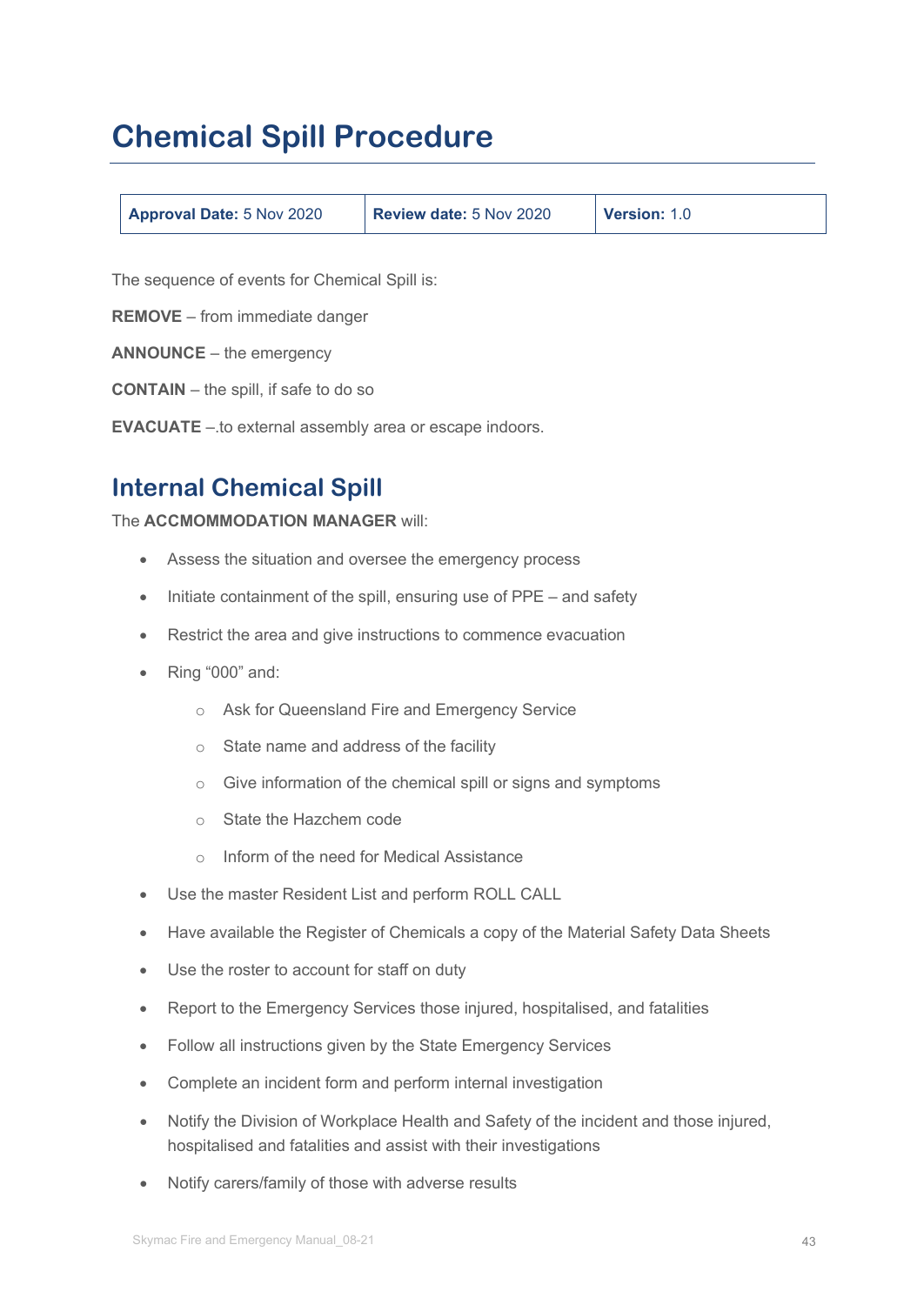- Initiate the return to the building when the "all clear" status is given
- Notify the GM or Director
- Conduct a debriefing session as soon as possible after the "all clear" status has been issued.

### The **SENIOR CARER** will:

- Assume the duties of the Accommodation Manager in their absence
- Initiate the evacuation to the EXTERNAL assembly area(s)
- Follow the order of priority
- Assess and prevent conditions worsening
	- o Restrict/barricade the area
	- o No naked lights/flames/sparks or smoking
- Attend to First Aid refer to the Material Safety Data Sheet
- Delegate Carers to assist with first aid
- Assist Emergency Services with transport to hospital
- Assist in the ROLL CALL(S)
- Report to the Chief Fire Warden
- Follow all instructions given by Queensland Fire and Emergency Service
- Assist with the return to the building when instructed by the Queensland Fire and Emergency Service
- Notify Medical practitioner for medical assessment
- Assist with documentation of incidents
- Update the Fire List
- Assist with notifying carers/family
- Attend the debriefing session.

#### **ORDER OF PRIORITY**

- The injured/affected
- Those at immediate risk
- Others according to continuous assessment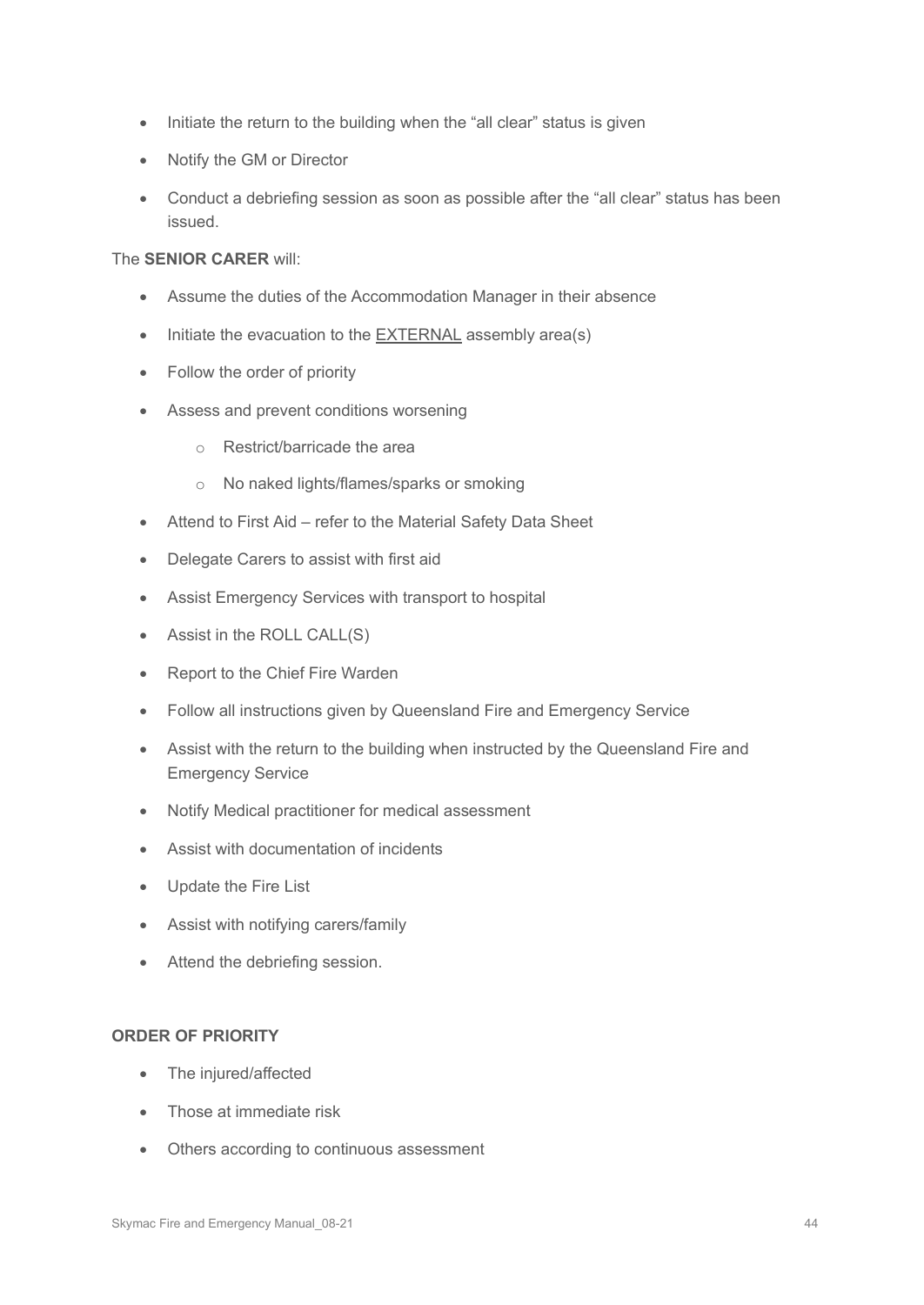### **OTHER STAFF** will:

- Assist with the evacuation
- Follow the order of priority
- Follow the orders of the Senior Carer
- Follow change of instructions given by Queensland Fire and Emergency Service
- Assist with the ROLL CALL(S)
- Assist with identifying visitors on the premises
- Keep people at the EXTERNAL assembly area
- Heed additional safety measures
- Assist with the return to building when instructed by the Emergency Service that is safe to do so
- Attend the debriefing session.

### **Chemical Spill – external environment**

In the event of dense smoke or hazardous airborne pollution occurring outside the care facility:

- The **ACCOMMODATION MANAGER** will ensure:
- Persons outside the building will be escorted into the building
- The closure of all windows, doors and other ventilation entry points
- Seal the entry points, if indicated
- Ring "000" and:
	- o Ask for Queensland Fire and Emergency Service
	- o State name and address of the facility
	- o Give information of the chemical spill or signs and symptoms
	- o State if Medical Assistance is needed
- Report those unaccounted for
- Return to normal duties when the "all clear" status has been issued
- Complete and incident form and investigate
- Notify the Division of Workplace Health and Safety of the incident and people hospitalised
- Notify the GM or Director
- Notify carers/family of those adversely affected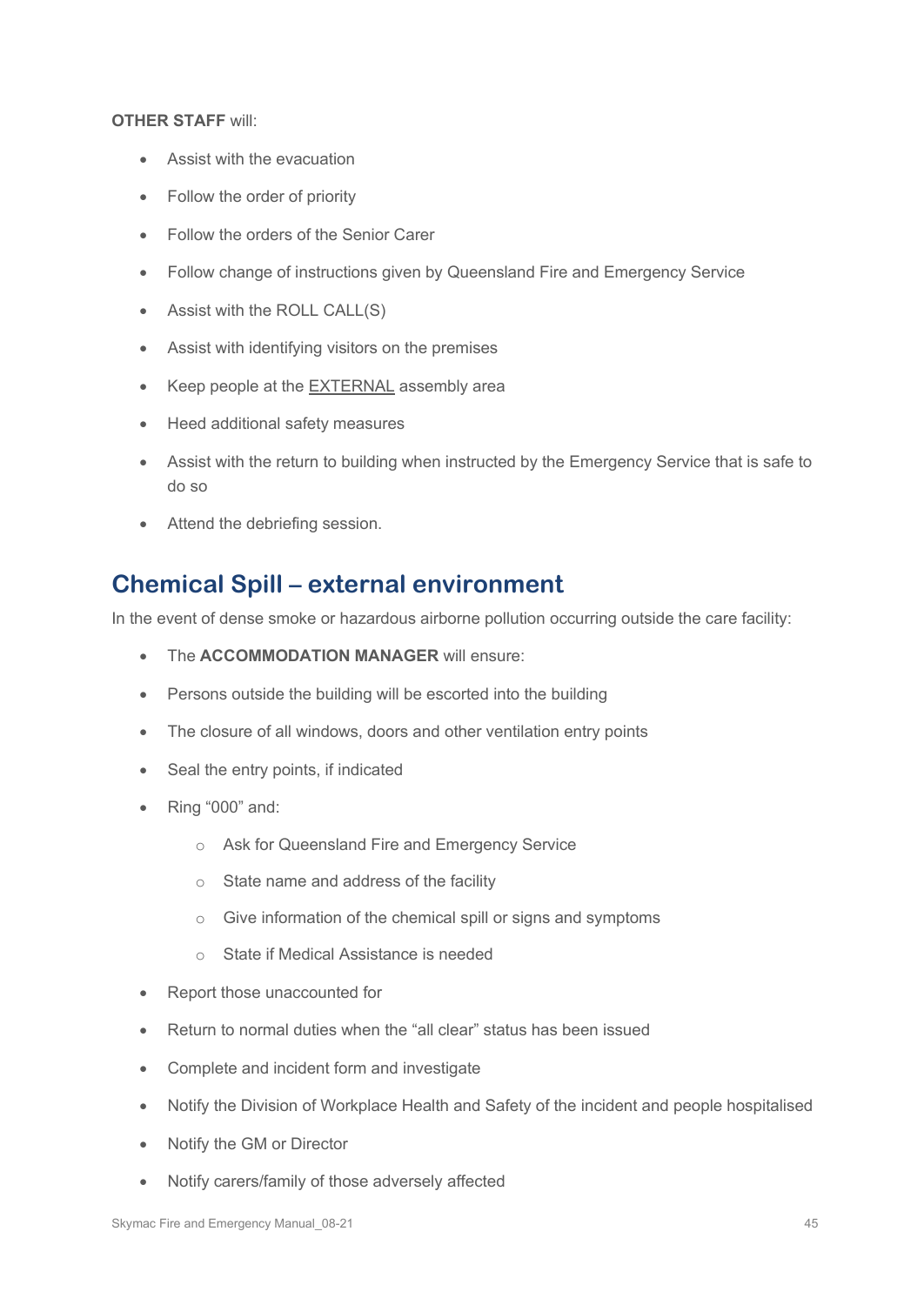• Perform a debriefing session as soon as possible.

### The **SENIOR CARERS** will:

- Assume the duties of the Accommodation Manager in their absence
- Supervise the "return to building" process and proceed to the INTERNAL assembly area(s)
- Follow the order of priority
- Assist with the containment close windows, doors and sealing entry points
- Perform a ROLL CALL(S)
- Ensure everyone stays at the INTERNAL assembly area
- Attend to First Aid
- Report these findings to the Accommodation Manager
- Follow directions given by Queensland Fire and Emergency Service
- Return to normal duties when the "all clear" status is issued
- Attend the debriefing session.

### **ORDER OF PRIORITY**

- Those injured/affected
- Those at immediate risk
- All others.

#### **OTHER STAFF** will:

- Escort Residents and others to the INTERNAL assembly areas(s)
- Follow directions given by the Carers
- Follow directions by Queensland Fire and Emergency Service when they are on the premises
- Assist with the ROLL CALL(S)
- Assist with keeping all together at the assembly site(s)
- Return to normal duties when advised
- Attend the debriefing session.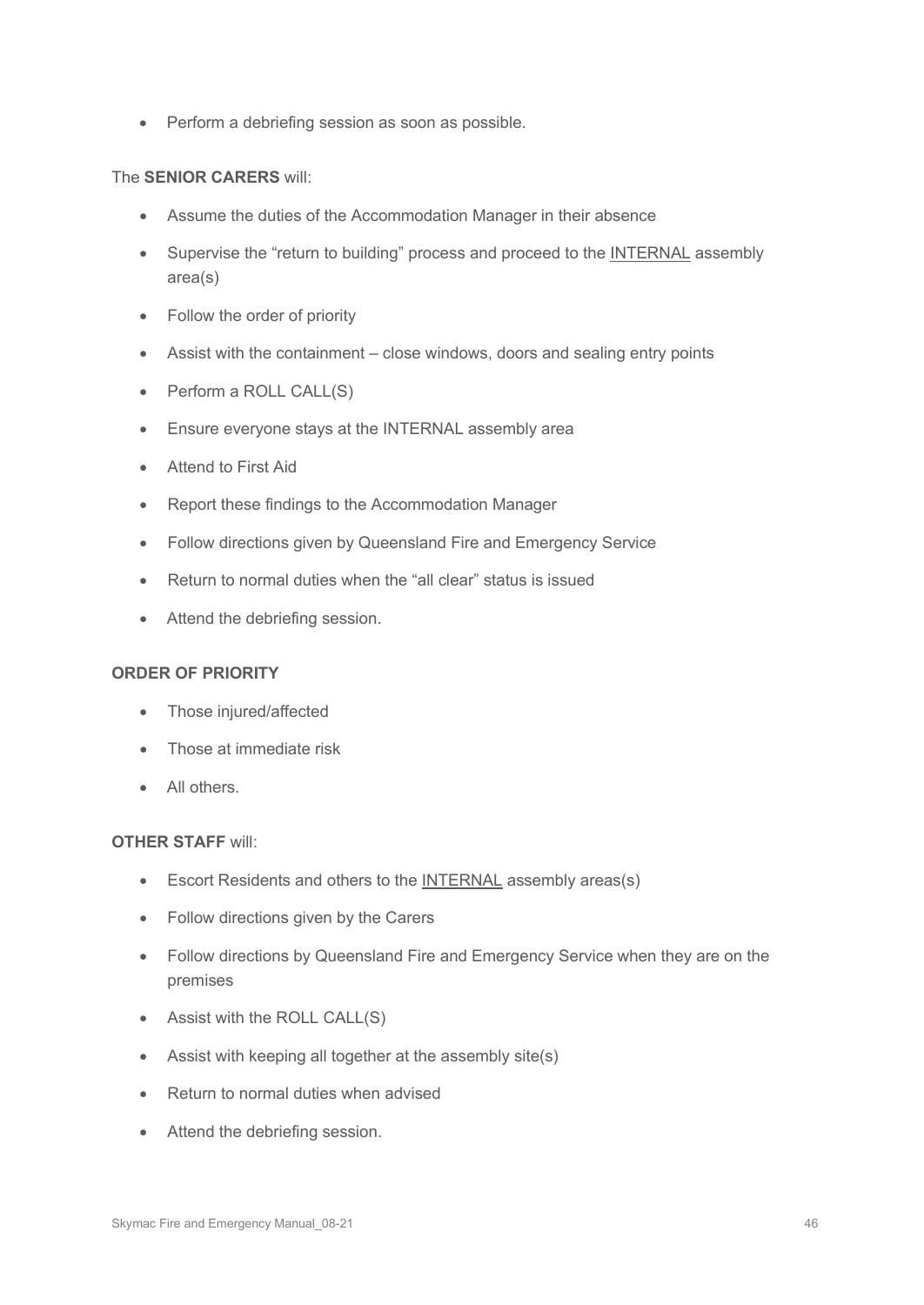# **6. Cyclone Safety**

In achieving cyclone safety we first need to understand the hazards we may encounter and the risks involved. A multitude of actions can provide safety, the most significant being to **stay indoors.**

## **Definitions**

### **Tropical cyclones**

These develop from tropical depressions. A tropical cyclone can last for a few days or up to two or three weeks. Movement in any direction is possible. Winds may exceed 200 km/h and airborne debris can become a potential lethal missile. The "eye" of the cyclone will produce a temporary lull in the wind, but this soon is replaced by extreme winds from another direction. Cyclones can produce flood rains and cause drowning and further damage to property.

### **Hazards**

- Sustained extreme winds carrying large & heavy debris
- Heavy rains causing flooding
- Fallen and exposed live power lines, sometimes submerged in flooding

### **Risks**

- Isolation and land erosion due to flooding
- Displacement from home & town
- External and internal environmental damage
- Loss of power and other essential services
- Loss or damage to property and possessions
- Emotional trauma
- Physical injury
- Loss of life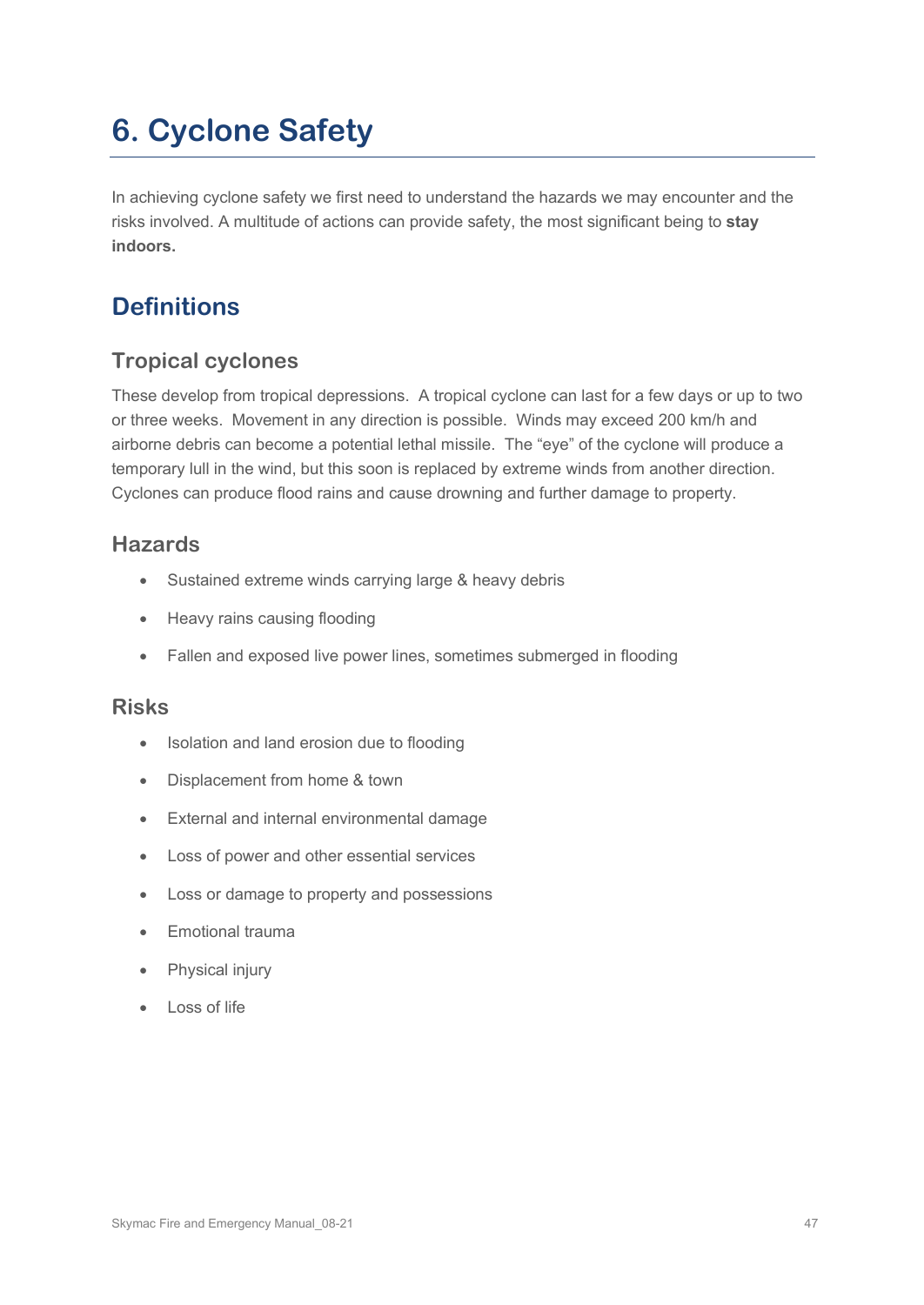### **Internal Assembly Area**

This should be a place free from glass which is structurally sound, e.g. bathrooms, hallways, and close to external exits.

### **The Bureau of Meteorology**

The Bureau of Meteorology [\(http://www.bom.gov.au/\)](http://www.bom.gov.au/) provides a comprehensive weather service for all of Australia. High priority is given to providing warning of events that may endanger life and property. The coastal areas of Queensland are given high priority. The cyclone is given a name (e.g. Cyclone Tracey) when winds of gale force have developed. The name given to a system at this time is used throughout its life.

### **The Warning System**

This occurs in two stages:

### **1. A Cyclone Watch**

A message (of a detected or potential cyclone expected within 24-48 hours) to Police, State and Territory Emergency Services and the Media. **They are renewed every six (6) hours**. The message estimates:

- **Location**
- **Intensity**
- Severity category
- **Movement**
- Identifies area of danger

### **2. A Cyclone Warning**

Is issued as soon as gales or stronger winds are expected within 24 hours. **They are issued every three (3) hours**, and for a severe threat – HOURLY ADVICES. A cyclone warning:

Identifies the communities being threatened

- The cyclone's name
- **Location**
- Intensity
- Maximum wind gusts
- Severity category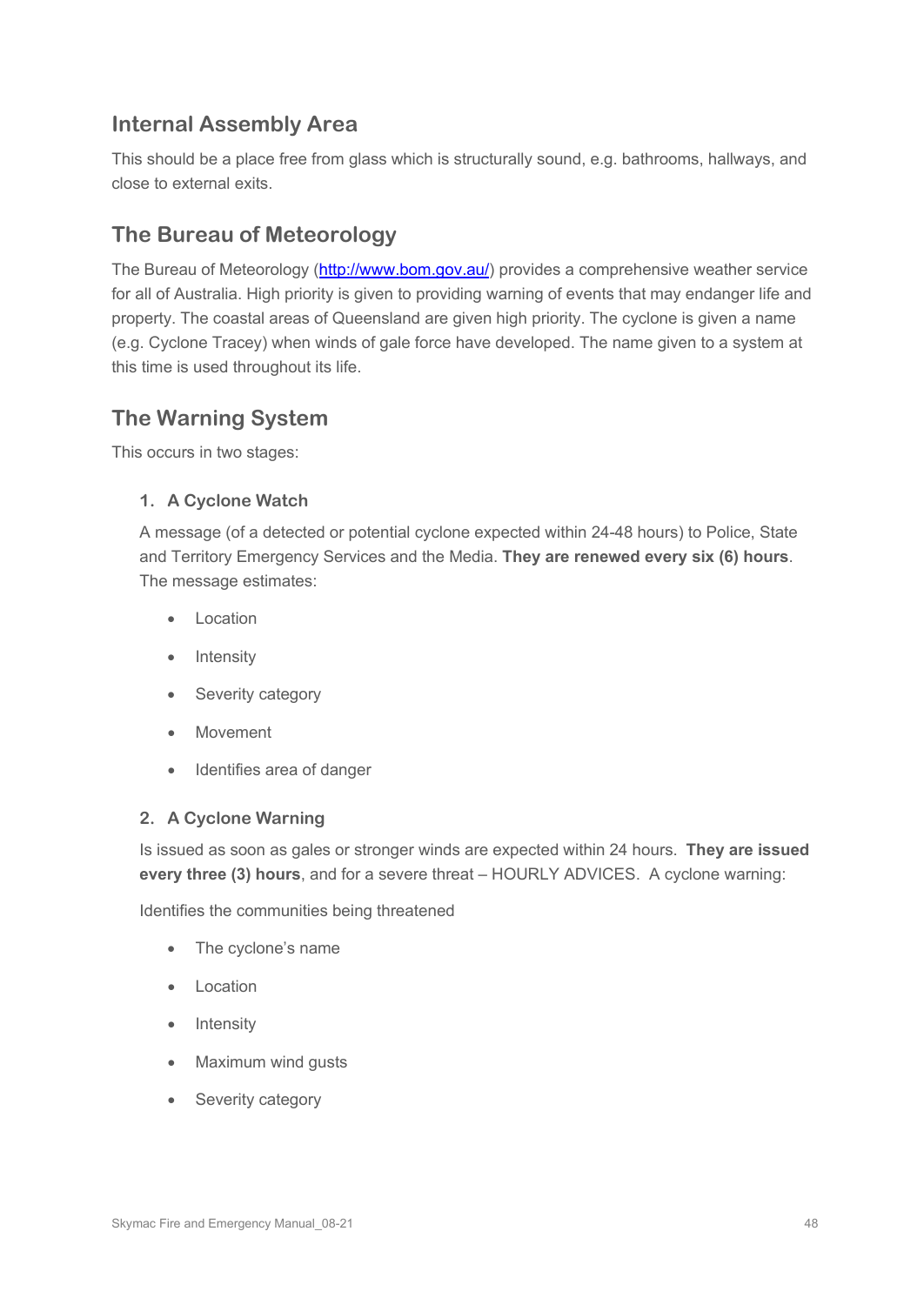### **Cyclone Categories**

Generally, cyclones are categories in a scale from 1 to 5, depending on how strong the winds could be, and the type of damage that can be caused.

| <b>Category 1</b> | Wind gusts less than 90 - 125 km/h               |
|-------------------|--------------------------------------------------|
|                   | Negligible house damage                          |
| <b>Category 2</b> | Wind gusts 125-164 km/h                          |
|                   | Minor house damage                               |
|                   | Significant damage to external environment       |
|                   | Risk of power failure                            |
| <b>Category 3</b> | Wind gusts165 - 224 km/h                         |
|                   | Some roof and structural damage                  |
|                   | Power failure likely                             |
| <b>Category 4</b> | Wind gusts 225-280 km/h                          |
|                   | Significant roofing loss and structural damage   |
|                   | Dangerous airborne debris                        |
|                   | Widespread power failures                        |
| <b>Category 5</b> | Winds greater than 280 km/h                      |
|                   | Extremely dangerous with widespread destruction. |

### **Prevention**

As a cyclone is a natural occurrence, prevention of injury and minimising the damage to equipment and property is essential. Good housekeeping is essential.

### **Preparedness**

This means having a plan in place, and kits of supplies, clothing and essential medicines in the event of local evacuation, or sustained period of isolation at home. You should always **STAY INDOORS** during a cyclone.

### **Alertness**

Keen observation, especially of the warning system, and the changing conditions within both the internal and external environment should be maintained.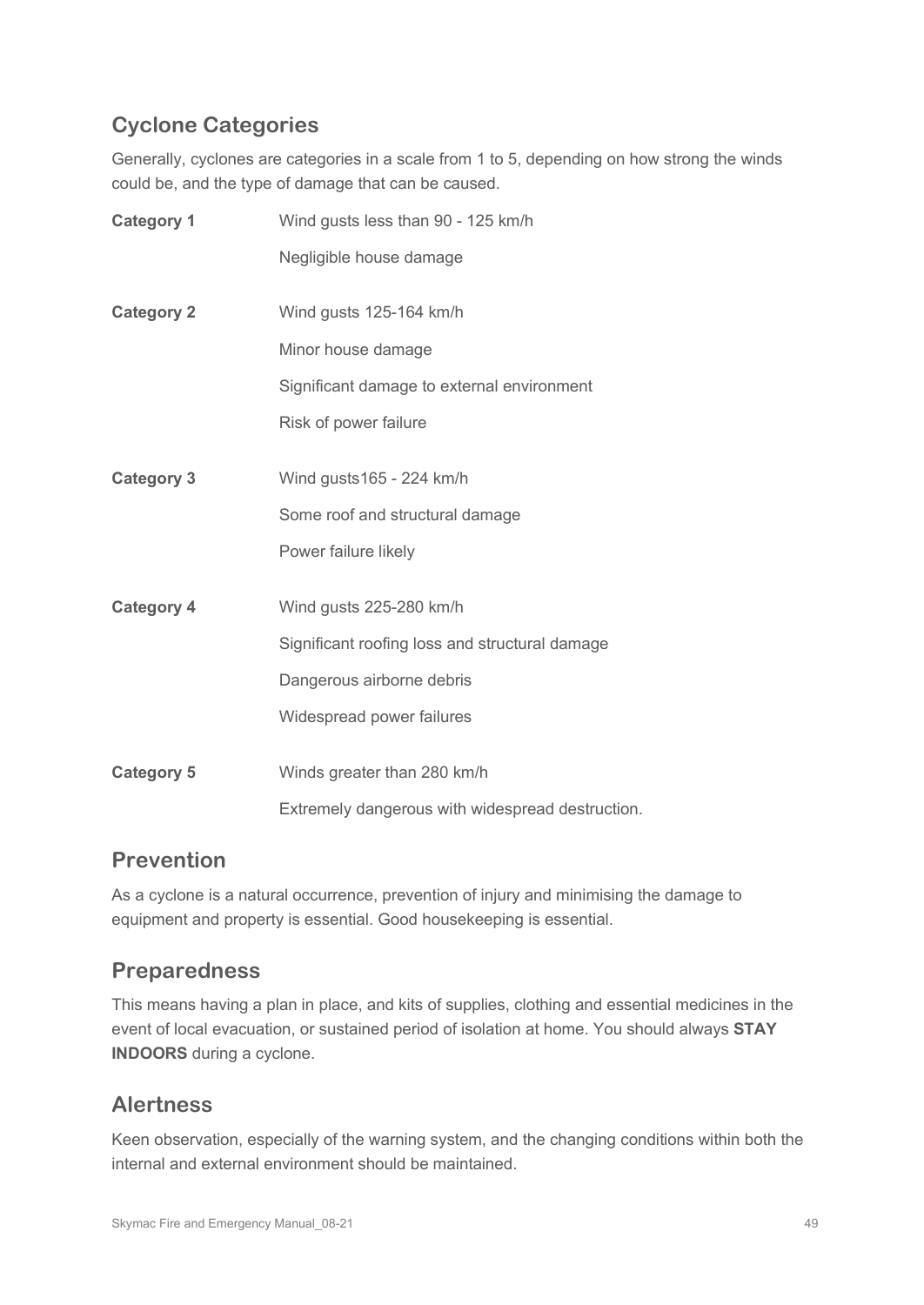## **Response**

This is planned action to ensure optimal safety. External assistance may be required. **Ring "000" – ask for Police** and that you need the assistance from State Emergency Services for mass evacuation. Ensure that the Police know that the care facility is for assisted living accommodation occupants.

## **Recovery**

This is the clean-up process after the **"all clear"** status has been announced. It also includes the emotional support given after the emergency. Following a cyclone the environmental hazards and risk of injury are extremely high due to an unsafe scene.

## **Safety**

This is achieved by a methodical process:

- Identify the hazards
- Assess the risks
- Control the risks

## **Control Measures for Cyclone Safety**

The emergency safety plan has a sequence of events:

**READY** – action before the cyclone season and as a cyclone approaches

- **SET** action during the cyclone
- **GO** action after the cyclone has passed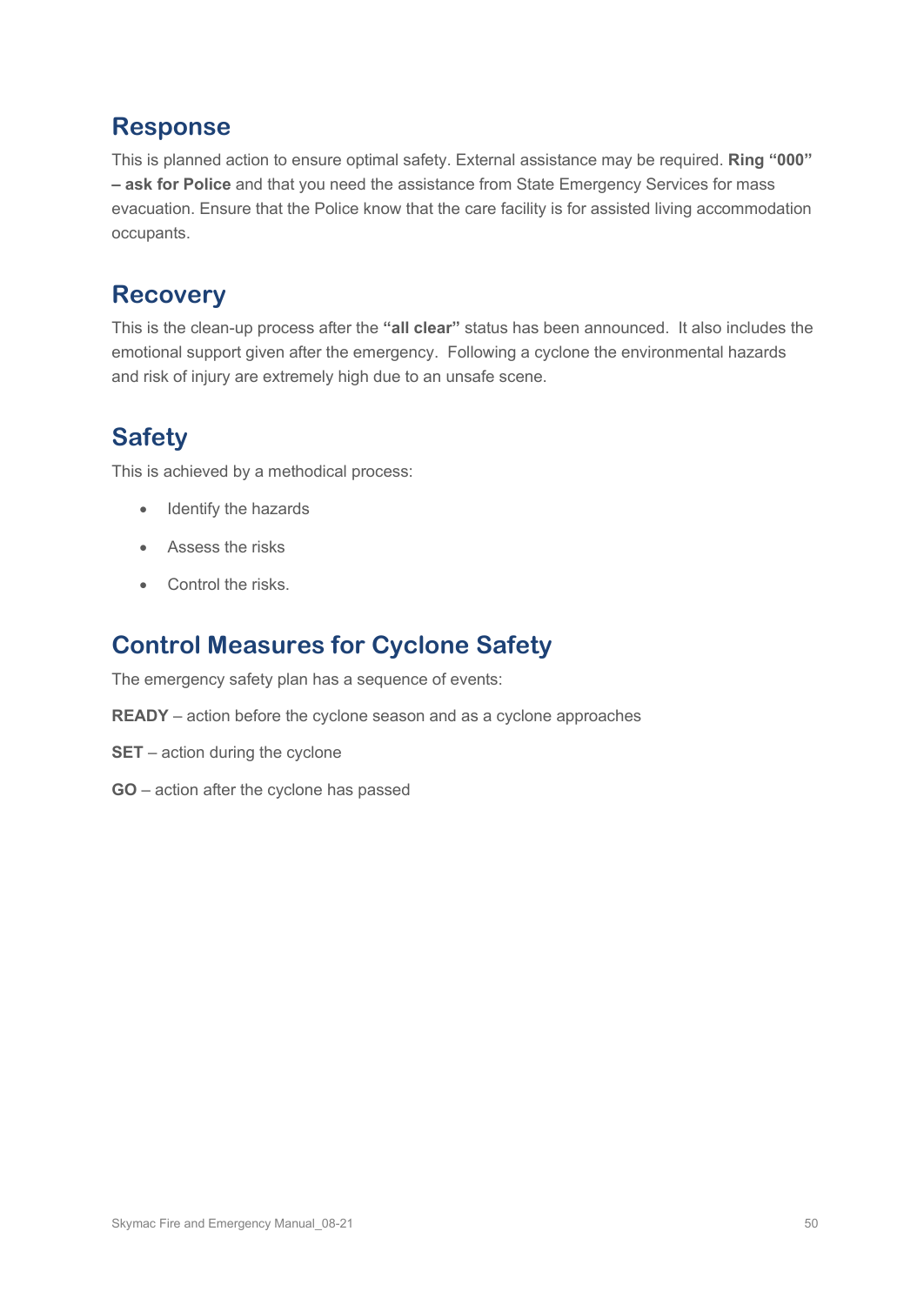# **Cyclone Safety Procedure**

| <b>Approval Date: 5 Nov 2020</b> | <b>Review date: 5 Nov 2020</b> | <b>Version: 1.0</b> |
|----------------------------------|--------------------------------|---------------------|
|                                  |                                |                     |

The sequence of events for a cyclone is:

- **1. READY** before the cyclone season and as a cyclone approaches
- **2. SET** internal assembly and waiting for the crises to ease
- **3. GO** action after the cyclone has passed.

### **1. READY**

Before the cyclone season and as a cyclone approaches

The **ACCOMMODATION MANAGER** will ensure:

- The external environment is clear of unsecured items such as loose sheet iron, that have the potential to be projectiles if picked up and carried by the wind.
- Have a copy of the Cyclone Safety Plan available
- Initiate the necessary emergency kit with the following contents:
	- o Portable radio with fresh spare batteries
	- o Torch, fuel lamp (and matches)
	- o Water containers (filled), tinned food, can opener
	- o A stocked First Aid Kit
	- o Masking tape and plastic (garbage) bags
	- o Mask
	- o Sanitiser
	- o Essential medicines and toiletries for each Resident
	- o Essential spare clothes for each resident
- Availability of emergency contact numbers located at the main office, and each work station
- Switch off computers and other electrical equipment and detach from the outlet
- Cover essential property with plastic sheeting and store in utility rooms
- Listen to the radio constantly for further cyclone updates and warnings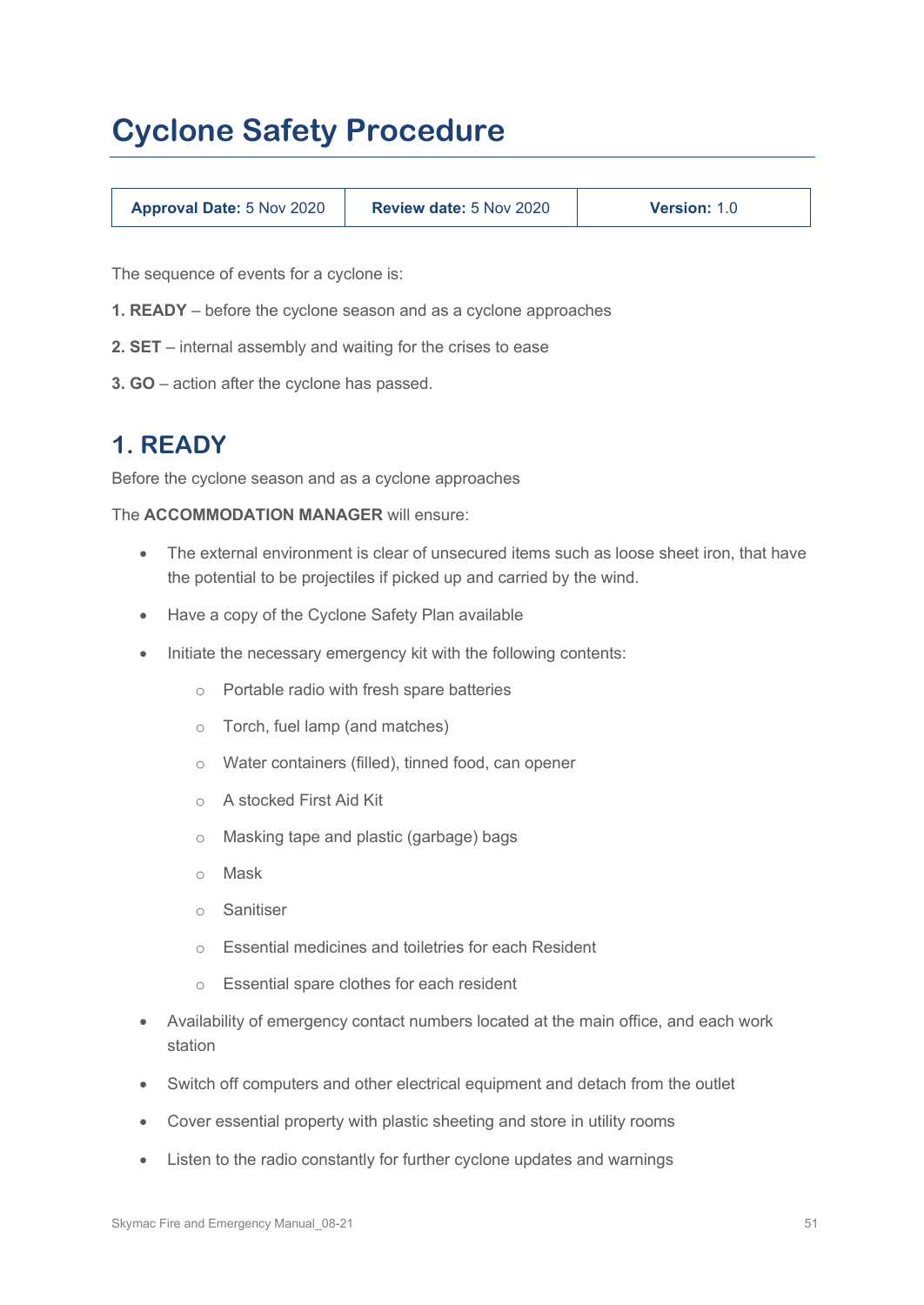- Ring "000" for assistance
	- o Ask for State Emergency Services
	- o State the name and address of the Facility
	- $\circ$  Ensure it is known that the frail, elderly and residents with disabilities are involved
	- o Describe the problems
- Initiate the advised actions.

#### **SENIOR CARER** will:

- Assume the duties of Accommodation Manager in their absence
- Prepare a spare bag of clothes for each Resident
- Prepare and label essential medicines for each Resident
- Check the First Aid Kit
- Remove electrical equipment from the outlet
- Secure windows with masking tape in a diagonal cross  $(x)$
- Have ready extra blankets or doonas for each Resident
- Ensure the torches are ready for use
- Cover, and store essential property in the utility rooms
- Listen to the radio for further cyclone updates and warnings
- Communicate with the Location Manager. if by phone, keep it brief
- Move Residents, visitors and others to the INTERNAL assembly area (in order of priority)
- Each Warden will perform a ROLL CALL using the "Fire List"
- Use the visitors sign in book to identify visitors on-site
- Use the Roster to note staff on duty
- Attend to first aid
- Follow any advice given by the warning service
- Advise that all STAY INDOORS
- Be prepared for local evacuation.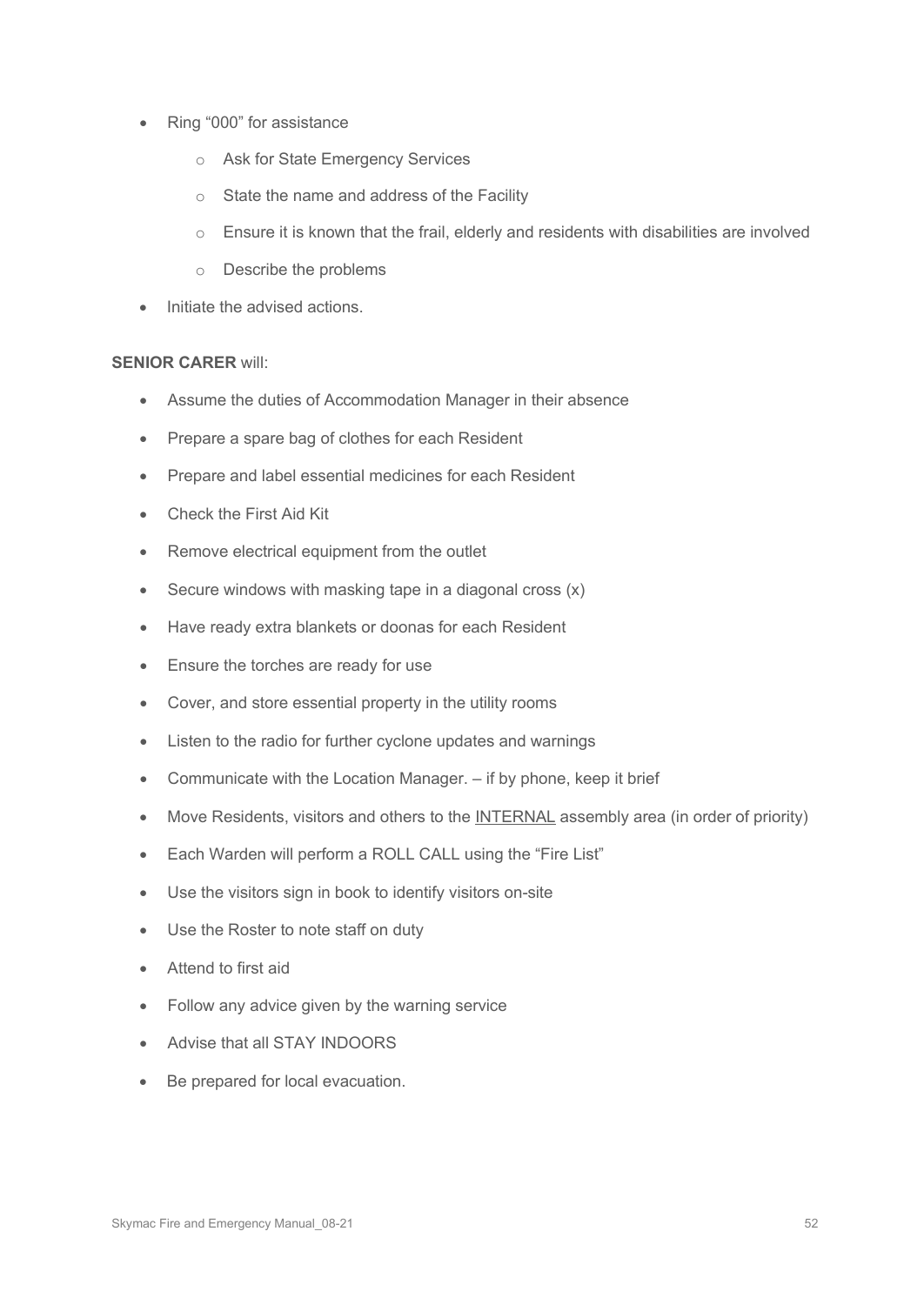### **OTHER STAFF** will:

- Follow the directions of the Carers
- Pack emergency clothing, valuables and toiletries, for each Resident in a plastic bag (ensure warm clothing is included)
- Advise or assist Residents to wear solid footwear
- Do not make any unnecessary phone calls
- Assist with securing the building, taping windows and storage of equipment
- Give emotional support
- Ensure all stay inside
- Move Residents and visitors to the INTERNAL assembly area (in order of priority)
- Take each Resident's "Essential clothing Kit" with them
- Assist with the roll call.

## **2. SET**

Internal assembly and waiting for the crises to ease

### The **ACCOMMODATION MANAGER** will:

(Category 1-5 Cyclones)

- Oversee the safety process
- Ensure all stay indoors
- Maintain contact with the State Emergency Services
- Inform the Carers of any advice/instructions given
- Ensure all is ready for the evacuation process
- Listen for further warning updates.

### **SENIOR CARERS** will:

### **(Category 1 Cyclone)**

- Assume the role of the Accommodation Manager in his/her absence
- Be prepared for loss of power
- Promote calm and give reassurance
- Continue to listen for radio warning/advice updates
- Attend to First Aid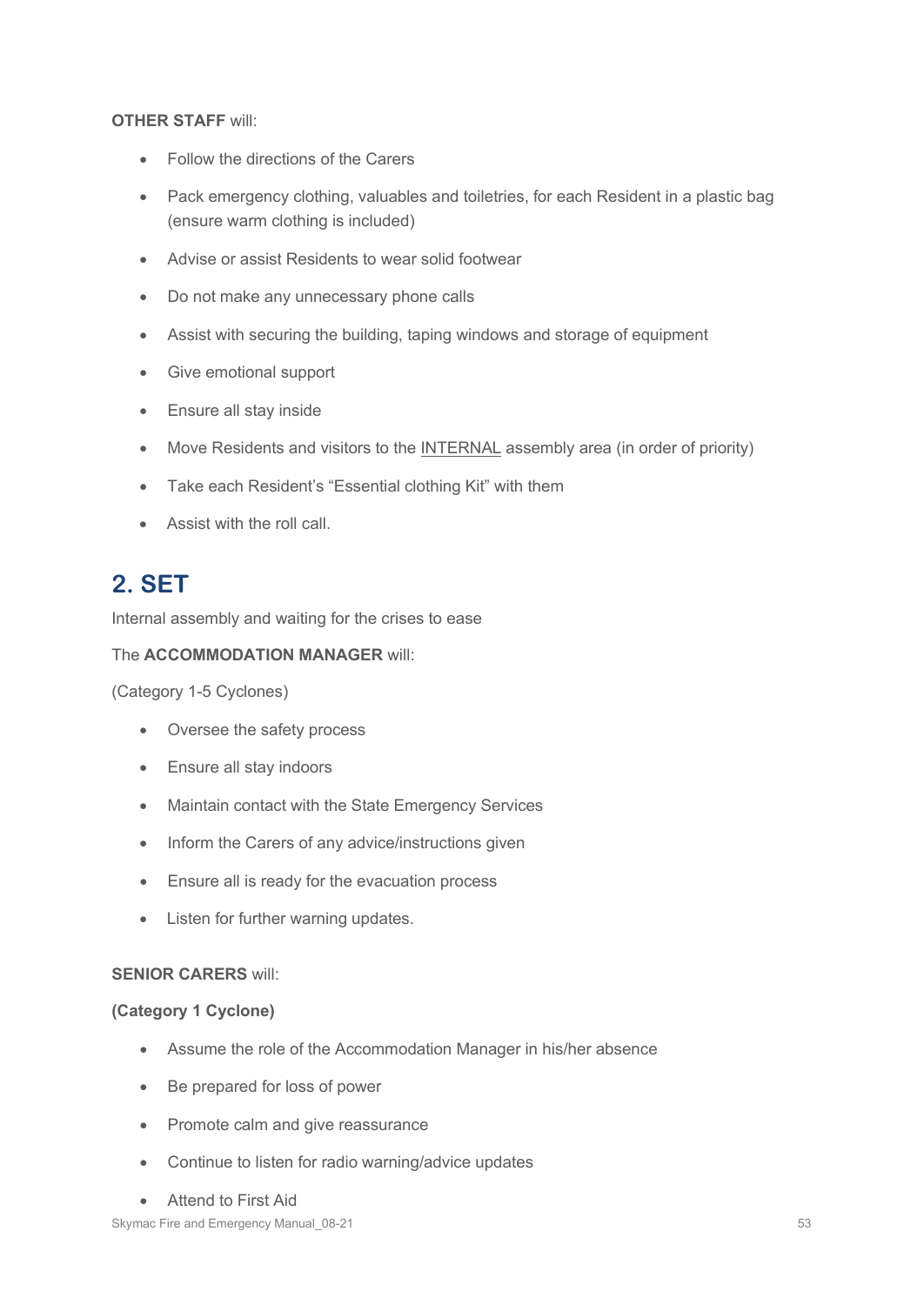- Use the blankets and other materials to cover Residents and visitors
- Be aware "the eye of the cyclone" a quiet period and then strong winds from the opposite direction soon follow
- Ensure all stay indoors at the INTERNAL assembly area.

### **(Category 2-5 Cyclones)**

- Assume the role of the Location Manager in his/her absence
- Ensure all is ready for local evacuation; each Resident has their "essential clothing kit"
- Promote emotional support
- Provide protection for the elements
- Be prepared for the likelihood of power loss
- Whilst awaiting Emergency Crew, attend to First Aid, and if safe, attend to makeshift repairs to prevent further danger
- Ensure all stay indoors at the INTERNAL assembly area
- Follow the instructions given by radio updates and/or Emergency Crews
- Have in your possession the "essential medicines" of each Resident and all Roll Calls.

### **OTHER STAFF** will:

### **(Category 1 Cyclone)**

- Follow the directions of the Senior Carer
- Give reassurance
- Provide comfort and safety from the elements
- Report the need of First Aid to the Carers
- Keep everyone together at the INTERNAL assembly area
- Be prepared for local evacuation.

### **(Category 2-5 Cyclones)**

- Keep everyone together at the INTERNAL Assembly, ready for local evacuation
- Continue to give reassurance, comfort, and safety from the elements
- Be prepared for the likelihood of loss of power
- Skymac Fire and Emergency Manual 08-21 54 September 2012 1: 54 • Follow the instructions of the Senior Carer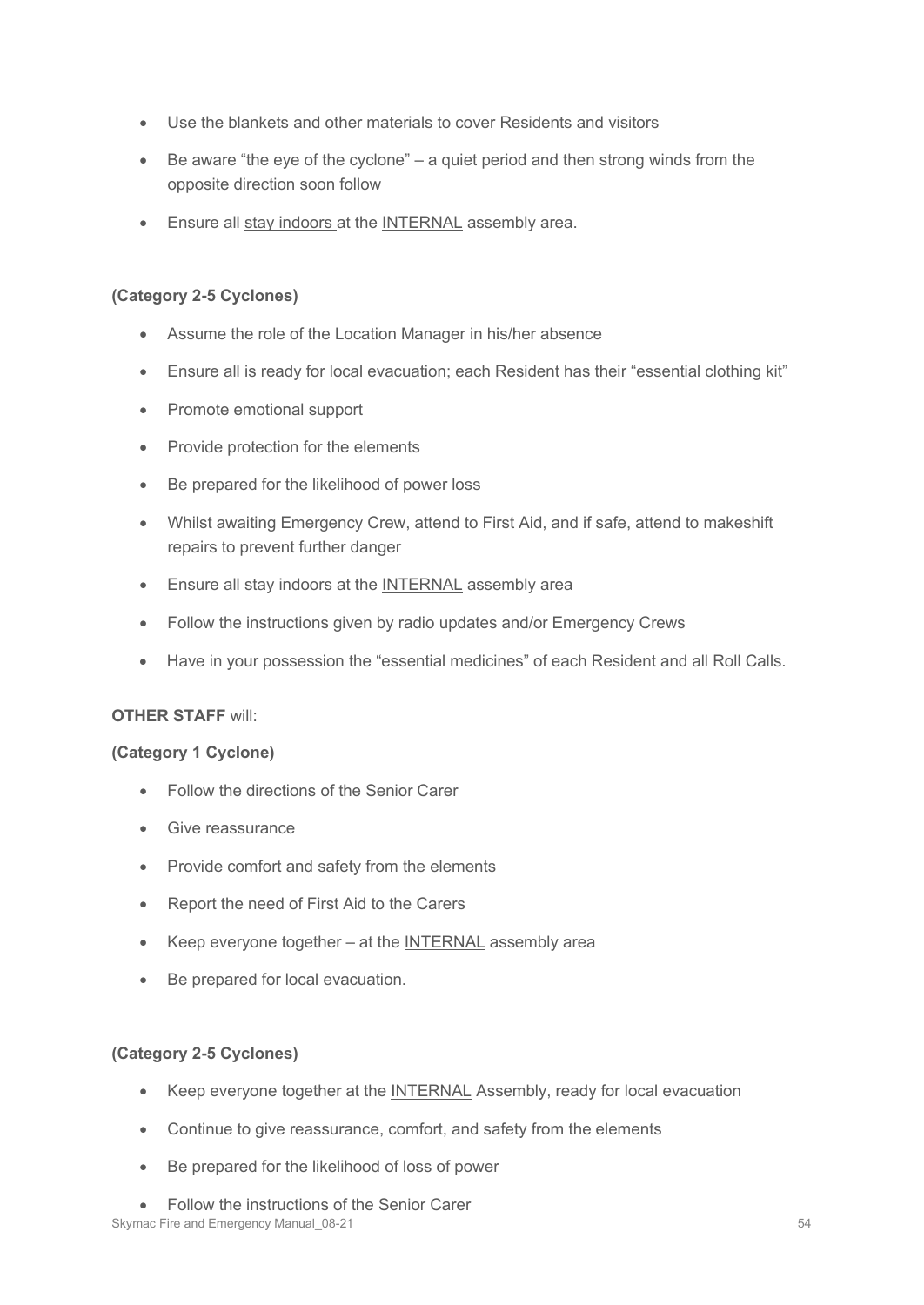- Ensure the Residents has their "essential clothing kit"
- Be prepared for local evacuation
- Follow the instructions of the Emergency Crews.

#### **PRIORITY ORDER** – Internal Assembly

- Ambulant residents
- Semi-ambulant residents
- Non-ambulant residents,
- Visitors
- Staff

#### **PRIORITY ORDER** – Local Evacuation

Follow the instructions given by the State Emergency Services.

## **3. GO**

Action after the cyclone has passed

#### The **ACCOMMODATION MANAGER** will:

- Contact the POLICE. and be sure that the cyclone has passed ensure the "all clear" status
- Be aware of the "eye of the cyclone"
- Give the instructions to the Carers to either stay at the Internal Assembly area, or return Residents to their rooms
- Communicate with the carers the results of Roll Call and lists of visitors and staff
- Notify POLICE the names of those missing, injured and fatalities and assist with the investigations. Report damage that needs S.E.S. assistance – e.g. roof/building damage, temporary accommodation
- Notify the GM or Director
- Notify local council if there is structural damage
- Initiate the clean-up and restoration process
- Conduct a debriefing session as soon as possible.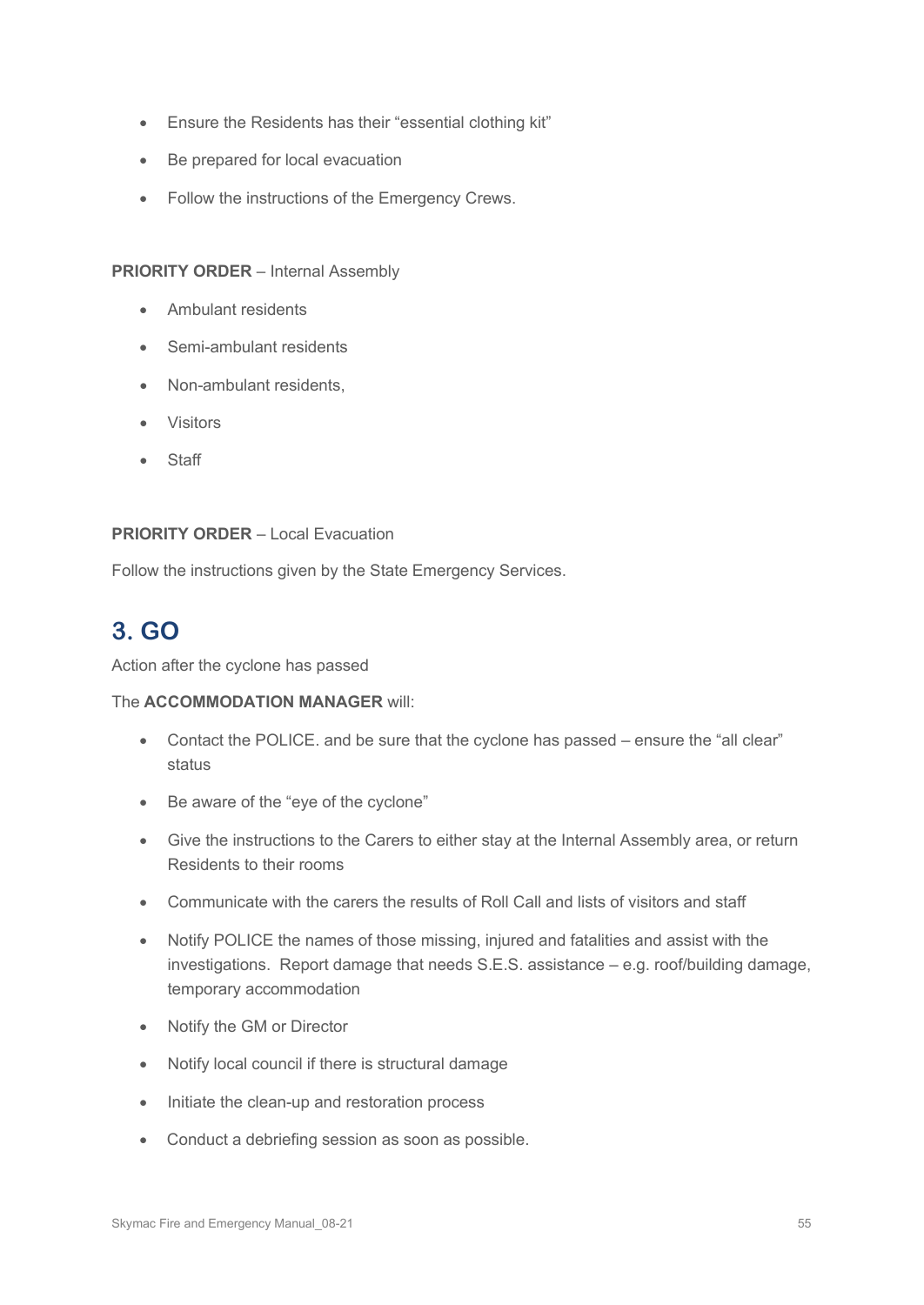### The **SENIOR CARER** will:

- Assume the role of the Accommodation Manager in their absence
- Follow the instructions of Skymac Manager or Emergency Crew
- Repeat the Roll Calls
- Discuss the findings of the Roll Call with the Accommodation Manager and the lists of visitors and staff
- Commence the return of Residents to their bedroom site, when advised
- Be aware of hazards with the external environment
- Continue to listen to the radio for updates
- Make only necessary phone calls
- Assist with the "clean up" process
- Assist with the restoration of care and services
- Attend the debriefing session.

### **OTHER STAFF** will:

- Follow the instructions of the Senior Carer
- Assist with the Roll Calls
- Assist with the return of Residents to their bedroom site
- Assist with the "clean up" process
- Assist with the restoration of care and services
- Attend the debriefing session.

All people will stay, and not go home until advised it is safe to do so. Follow the instructions given by the Emergency Crews and use the recommended route**.**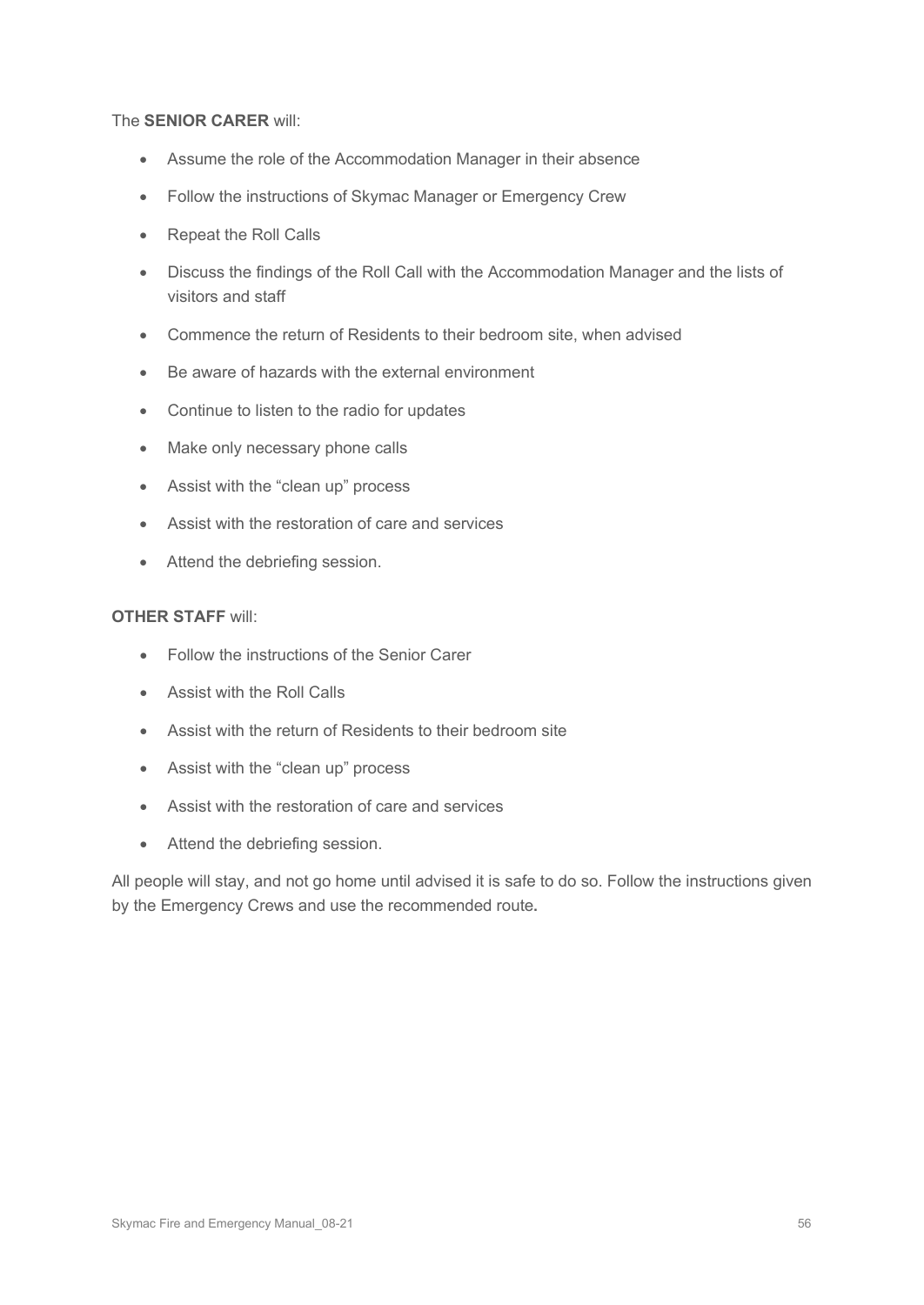# **7. Earthquake Safety**

To achieve safety in this emergency we first need to understand what is involved.

## **Definitions**

### **Earthquake**

This is a sudden release of energy in the Earth's crust. If the Earth's crust cannot accommodate itself, it breaks, releasing energy in the form of sudden, violent shocks. Tremors can cause effects ranging in intensity from 1 to 12 and this is a measurement of the degree of shaking from tremors. Magnitude varies from 1 to 8 (Richter scale.). There is little or no warning.

### **Richter scale**

| Scale 1            | detected by seismographs         |
|--------------------|----------------------------------|
| Scale 2            | shocks felt by humans            |
| Scale 3            | damage to property and buildings |
| Scale 8 (and over) | almost total destruction.        |

### **Hazards**

- Medium to catastrophic building and infrastructure damage
- Chemical spill and gas leak
- Fire and explosion
- Landslides and ground fissures
- Soil liquefaction a phenomenon in which earthquake shaking causes the strength and stiffness of soil to reduced, damaging foundations, buildings and infrastructure erected on top.

### **Risks**

- Displacement from home & town
- Environmental and infrastructure damage
- Loss of power and other essential services
- Loss or damage to property and possessions
- Emotional trauma and physical injury
- Loss of life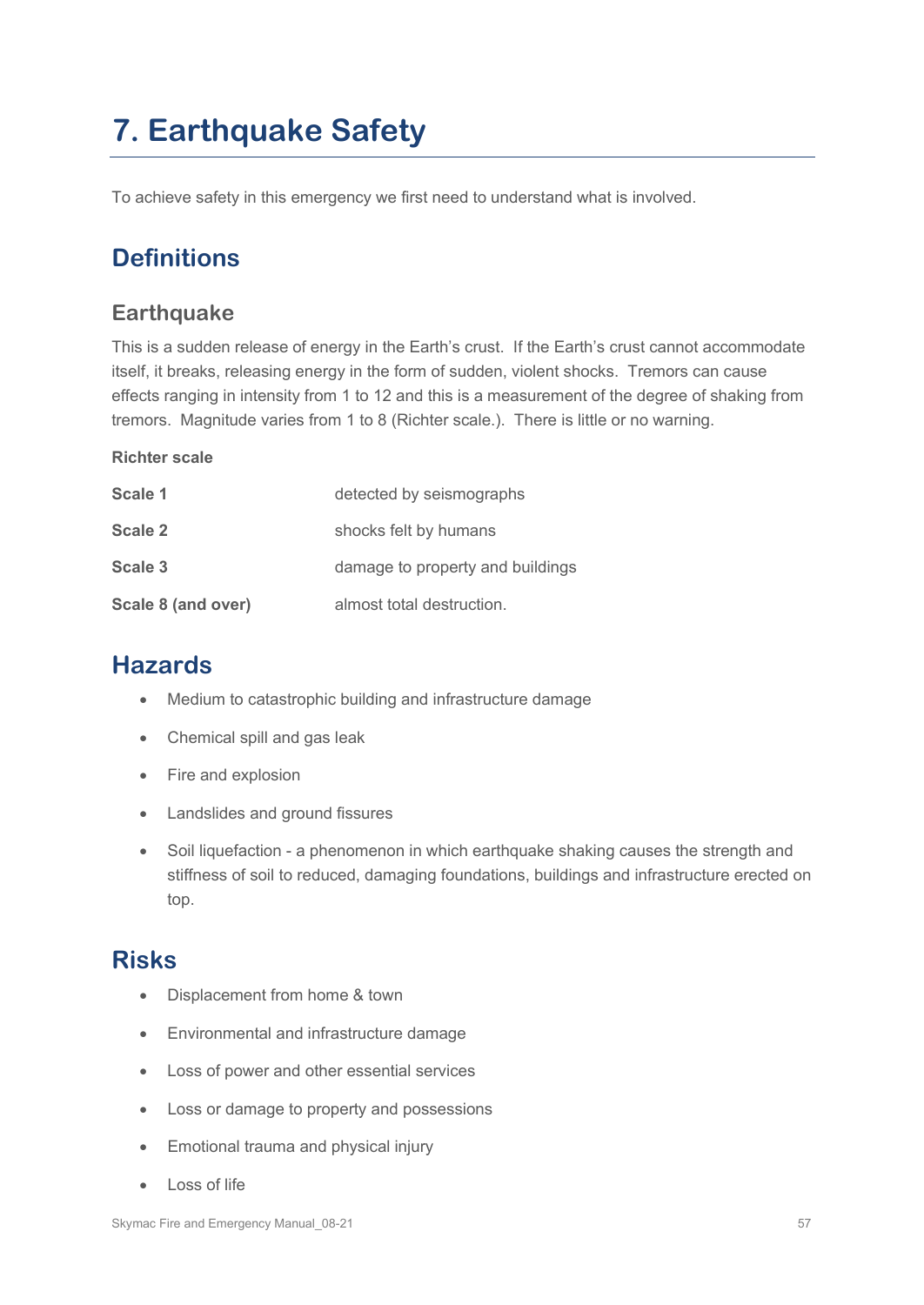## **Prevention**

As this is a natural occurrence, safety with prevention of further injury is paramount. Minimising the damage to building by design also contributes. Continuing assessment must occur, as conditions can change, and the plan must be adapted to the circumstances of the moment.

## **Preparedness**

It is essential to be prepared by having equipment available, and a plan formulated in the event of an Earthquake.

## **Response**

The most common response, but not the safest, is to "run outside". Safety measures include:

- Stay inside
- Stay against inside walls
- Shelter under sturdy furniture or internal door frames if shaking starts
- Avoid mirrors, windows, hanging objects
- Have other protective coverage (blankets etc.)
- Turn off Electricity, Gas and Water (if possible)
- **Gain assistance from State Emergency Services**
	- o Ring "132 500"
	- o State the name and address of the facility
	- o Give information of damage, injury, severity.

**The sequence of events in the event of an Earthquake is:**

| <b>READY</b> | safety equipment available and internal safety |
|--------------|------------------------------------------------|
| SET          | waiting for the crises to ease                 |
| GO           | return to bedroom sites or External evacuation |

## **Recovery**

In a major disaster, recovery would be a long process, involving community assistance – given and received. In any event, a debriefing would occur both for emotional support and for evaluation of the plan.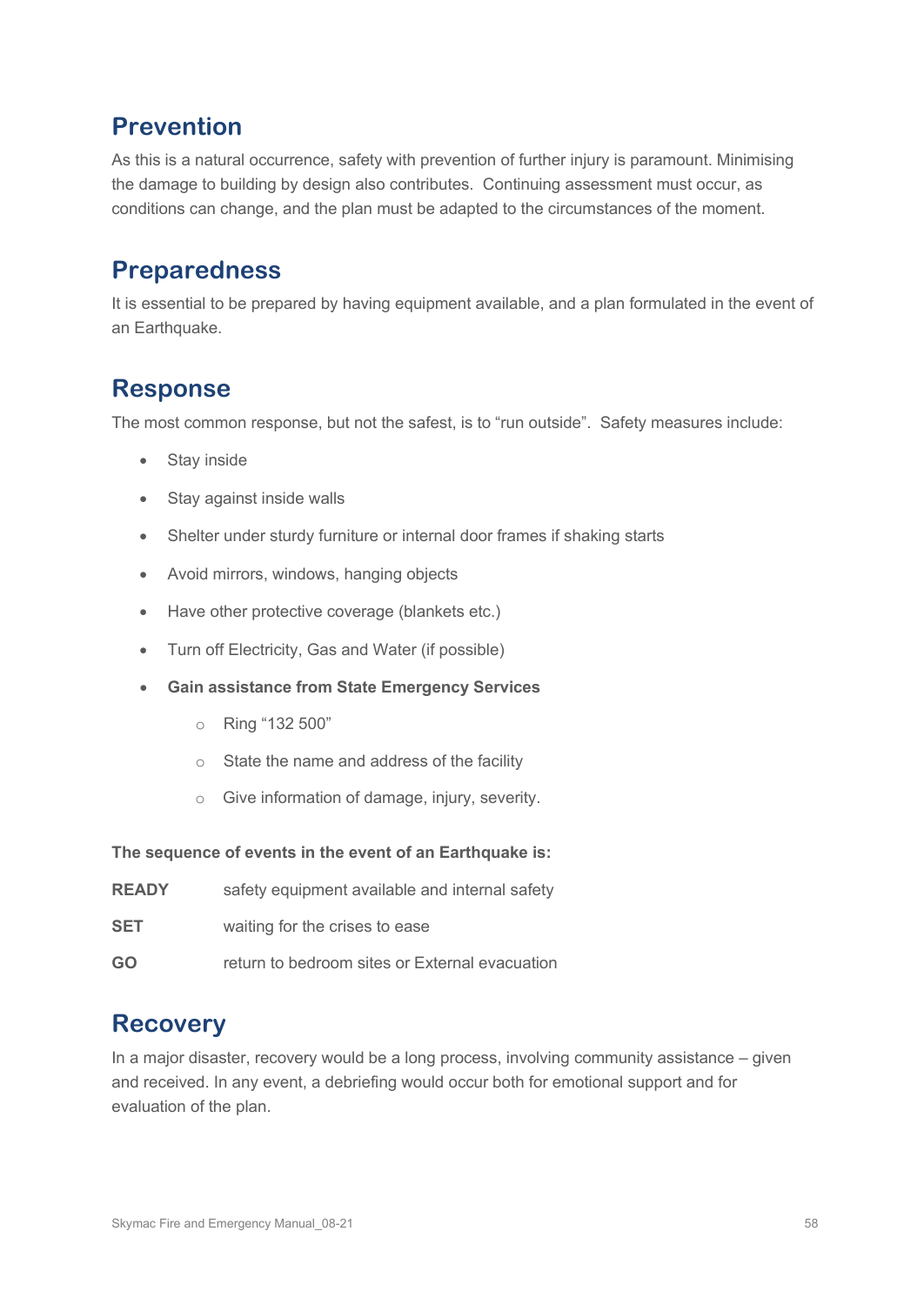# **Earthquake Safety Procedure**

| <b>Approval Date: 5 Nov 2020</b> | <b>Review date: 5 Nov 2020</b> | <b>Version: 1.0</b> |
|----------------------------------|--------------------------------|---------------------|
|                                  |                                |                     |

The sequence of events in Earthquake safety is:

- 1. **READY** safety equipment available and internal safety
- 2. **SET** waiting for the crises to pass
- 3. **GO** external evacuation or the return to bedroom sites.

### **1. READY**

Ensuring internal safety.

The **ACCOMMODATION MANAGER** will ensure:

- Availability of torches and portable radio with fresh batteries
- Availability of emergency numbers located at the main office
- Availability of a First Aid Kit
- Oversee the process
- Contact "000" for serious damage, fire and/or injuries
- Ask for State Emergency Services call 132 500
- State the name and address of the care facility and the problems.

#### The **SENIOR CARER** will:

- Assume the duties of the Accommodation Manager in his/her absence
- Ensure safety measures:
	- o Stay against inside walls
	- o Shelter under sturdy furniture or internal door frame if shaking starts
	- o Have other protective coverage (blankets etc.)
	- o Avoid mirrors, windows, hanging objects
	- o Turn off Electricity, Gas and Water if possible
- **Ensure all stay indoors**
- Promote calm.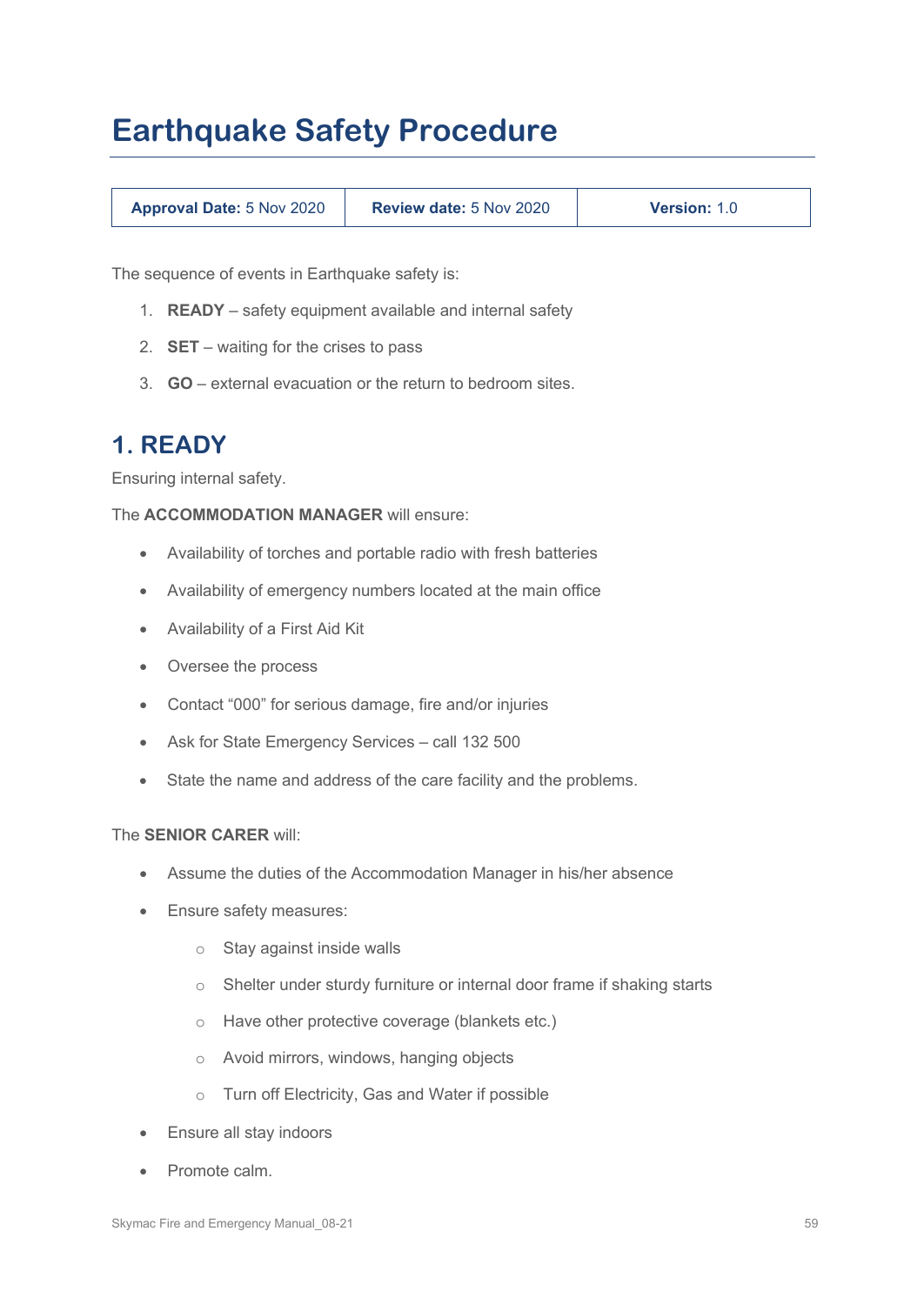### **OTHER STAFF** will:

- Assist all on the premises with shelter as described above
- Supply blankets and/or doonas for extra protection
- Follow safety instructions given by the Senior Carer
- Give comfort and reassurance.

## **2. SET**

Waiting for the crisis to pass.

### The **ACCOMMODATION MANAGER** will:

- Oversee the safety process
- Promote calm and a positive outcome
- Oversee the total process and ensure optimal safety
- Ring "000". if indicated structural damage/trapped persons etc.

### The **SENIOR CARER** will:

- Assume the duties of the Accommodation Manager in their absence
- Ensure all stay indoors
- Attend to First Aid
- Promote calm and a positive outcome
- Listen for news updates on the portable radio
- Listen for onsite assistance from Emergency Services
- Use the torches if indicated
- Do not attempt to move rubble as conditions can worsen.

#### **OTHER STAFF** will:

- Follow instructions given by Senior Carer
- Promote calm and a positive outcome
- If possible cover others and yourself to protect from fallen debris
- Listen for onsite assistance from Emergency Services.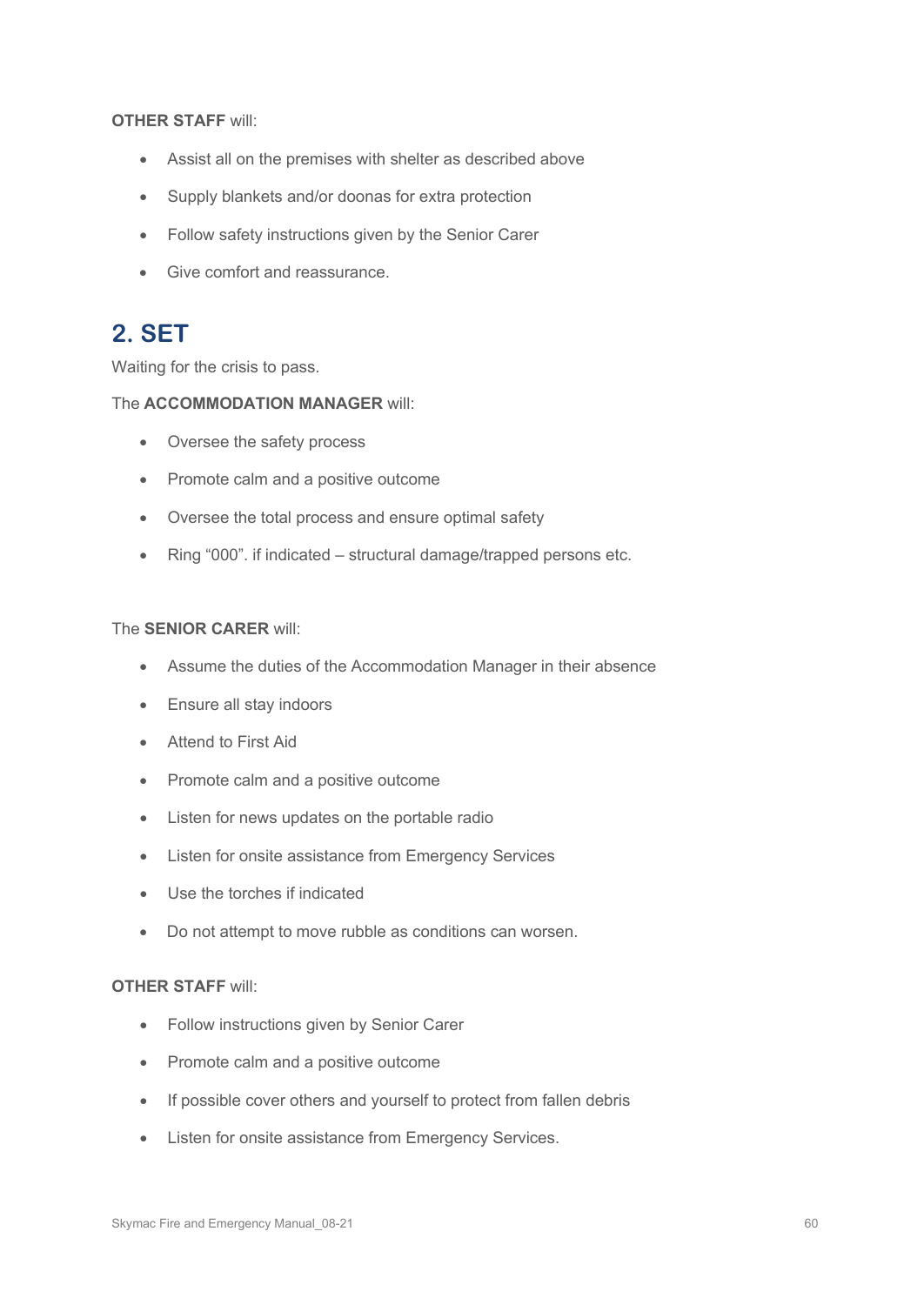## **3. GO**

External evacuation or return to bedroom sites.

### The **ACCOMMODATION MANAGER** will:

- Assess the situation and instruct:
	- o Stay in the building/ or
	- o Evacuate
- Check the building for:
	- o Damage
	- o Cracks
	- o Water leaks
	- o Broken electrical cables
	- o Gas leaks
- Report the need for assistance for serious injury, building damage or fire
- Ring "000" ask for Emergency Services
	- $\circ$  state the name and address of the care facility
	- o and the problems
	- o ensure it is known that frail, and elderly and residents with disabilities are involved
- Avoid using the telephone except for emergencies
- Turn off stoves and heaters
- Check for gas and fuel leaks
- Ensure NO SMOKING and no naked lights
- Initiate external evacuation if damage is serious
- Ensure the building is inspected by a structural engineer and only return when advised it is safe to do so
- Check food and water supplies
- Conserve water
- Continue to listen to the radio and follow instructions
- Liaise with staff on duty
- Report missing persons to the S.E.S.
- Report, when possible, to the GM or Director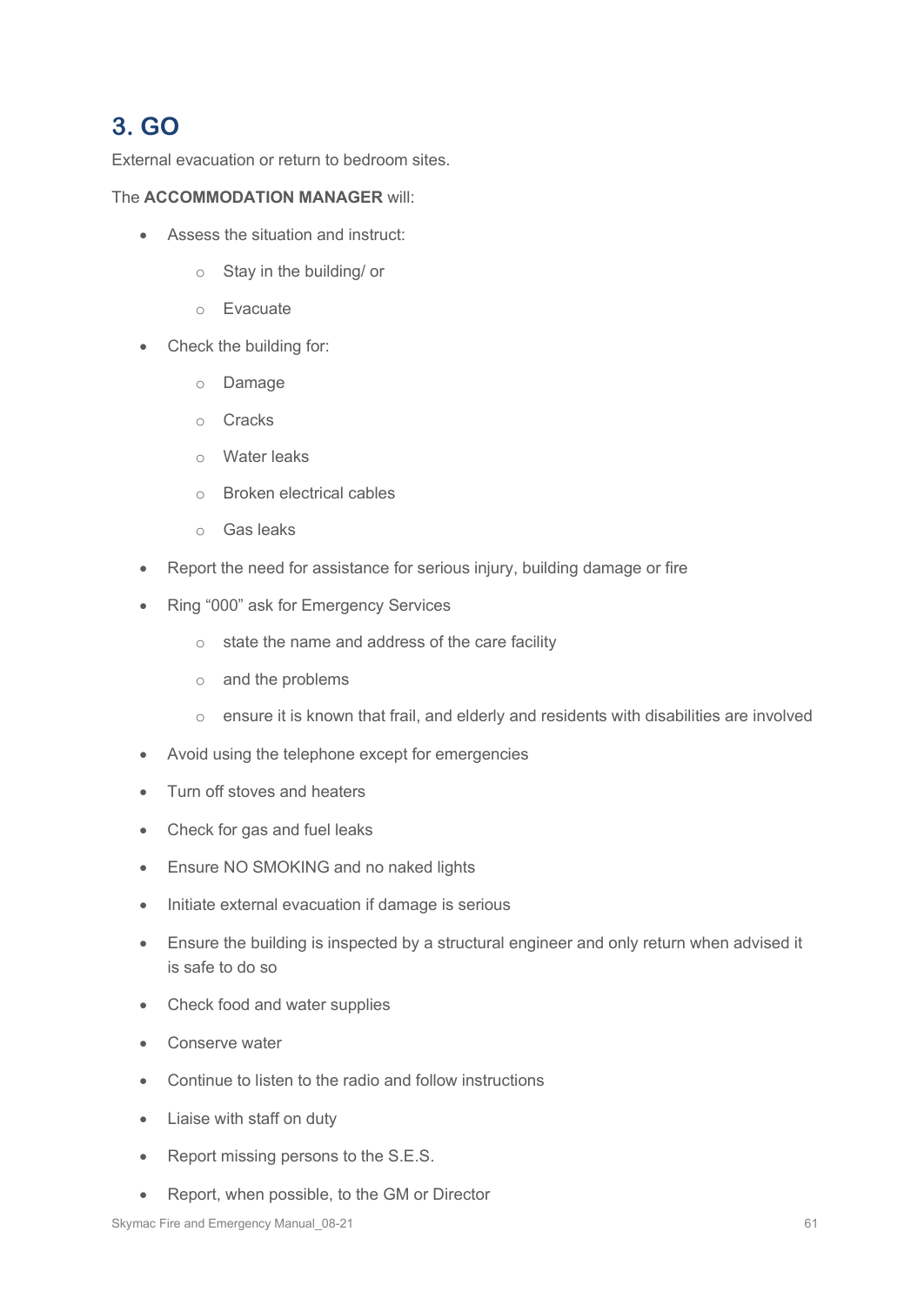- Oversee the return process if advised of the "all clear" status
- Contact building contractors for repairs
- When advised, restore Gas and Electricity use
- Follow instructions given by any Emergency Services
- Plan for a debriefing session as soon as possible.

#### The **SENIOR CARER** will:

#### **(External Evacuation)**

- Assume the duties of the Accommodation Manager in their absence
- Commence the evacuation to EXTERNAL assembly area/s
- Assess the risks involved in moving injured persons
- Delegate a STAFF MEMBER or other to stay with injured persons
- Perform ROLL CALLS, using the Fire List and Staff Roster
- Report those who are missing and the injured within the building to the Location Manager
- Ensure NO SMOKING and no naked lights
- Be prepared for aftershocks
- Await further advice
- Follow instructions given by any Emergency Services.

#### The **SENIOR CARER** will:

#### **(Return to bedroom site)**

- Assume the duties of the Accommodation Manager in their absence
- Commence the return of Residents to their accommodation
- Repeat the ROLL CALL(S)
- Ensure NO SMOKING
- Follow instructions given by the S.E.S.
- Continue to give First Aid as indicated
- Be prepared for aftershocks.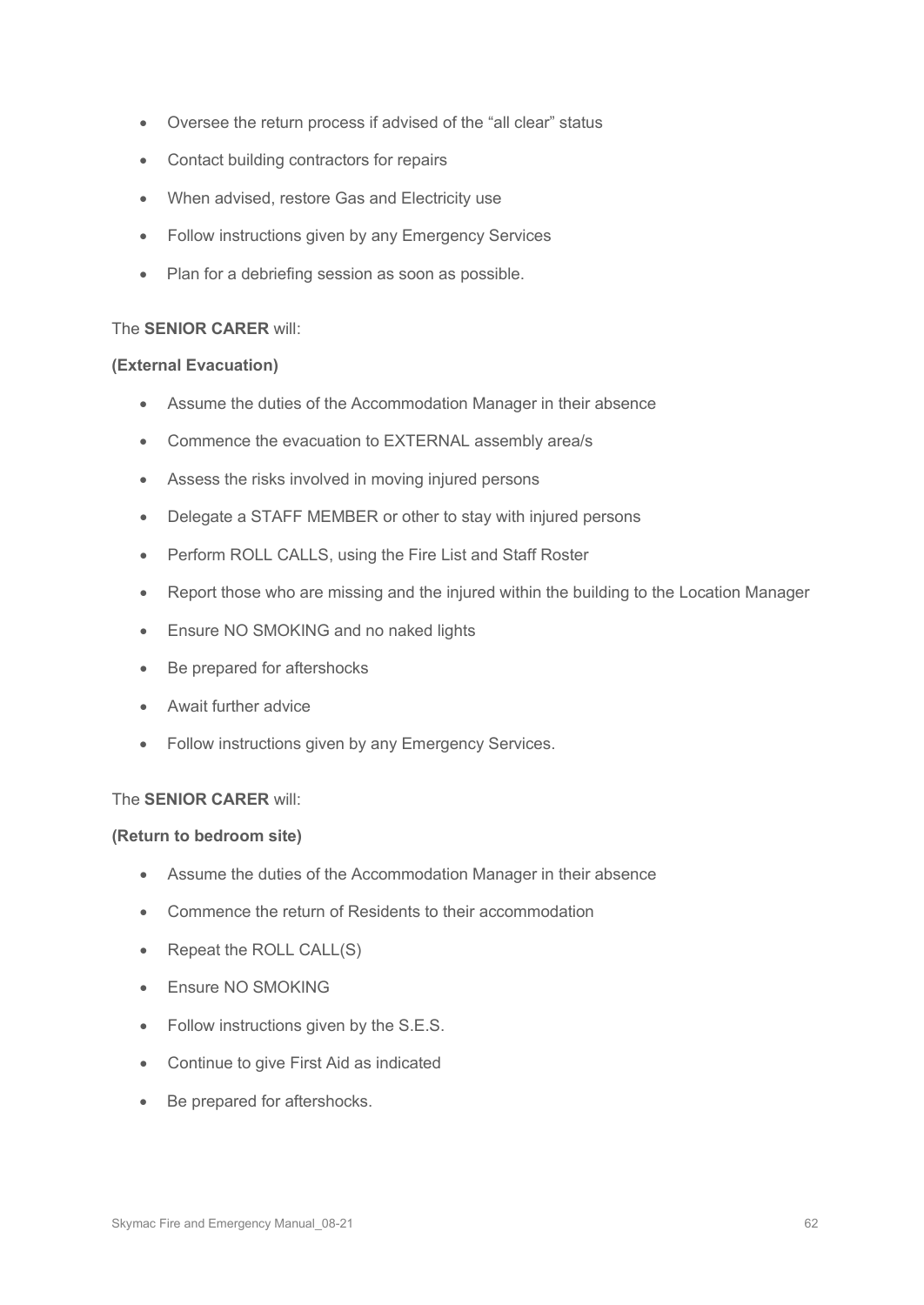### **OTHER STAFF** will:

### **(External Evacuation)**

- Commence the evacuation process to the EXTERNAL assembly area(s)
- Assist with the ROLL CALL(S)
- Promote calm and give reassurance and comfort
- Ensure NO SMOKING or naked lights
- Await further instructions and follow advice of Senior Carer.

### **OTHER STAFF** will:

#### **(Return to accommodation site)**

- Commence the return of Residents to the bedrooms
- Assist with the repeat ROLL CALL
- Ensure NO SMOKING
- Report the need for FIRST AID to the Senior Carer
- Be prepared for aftershocks
- Follow instructions given by the Senior Carer.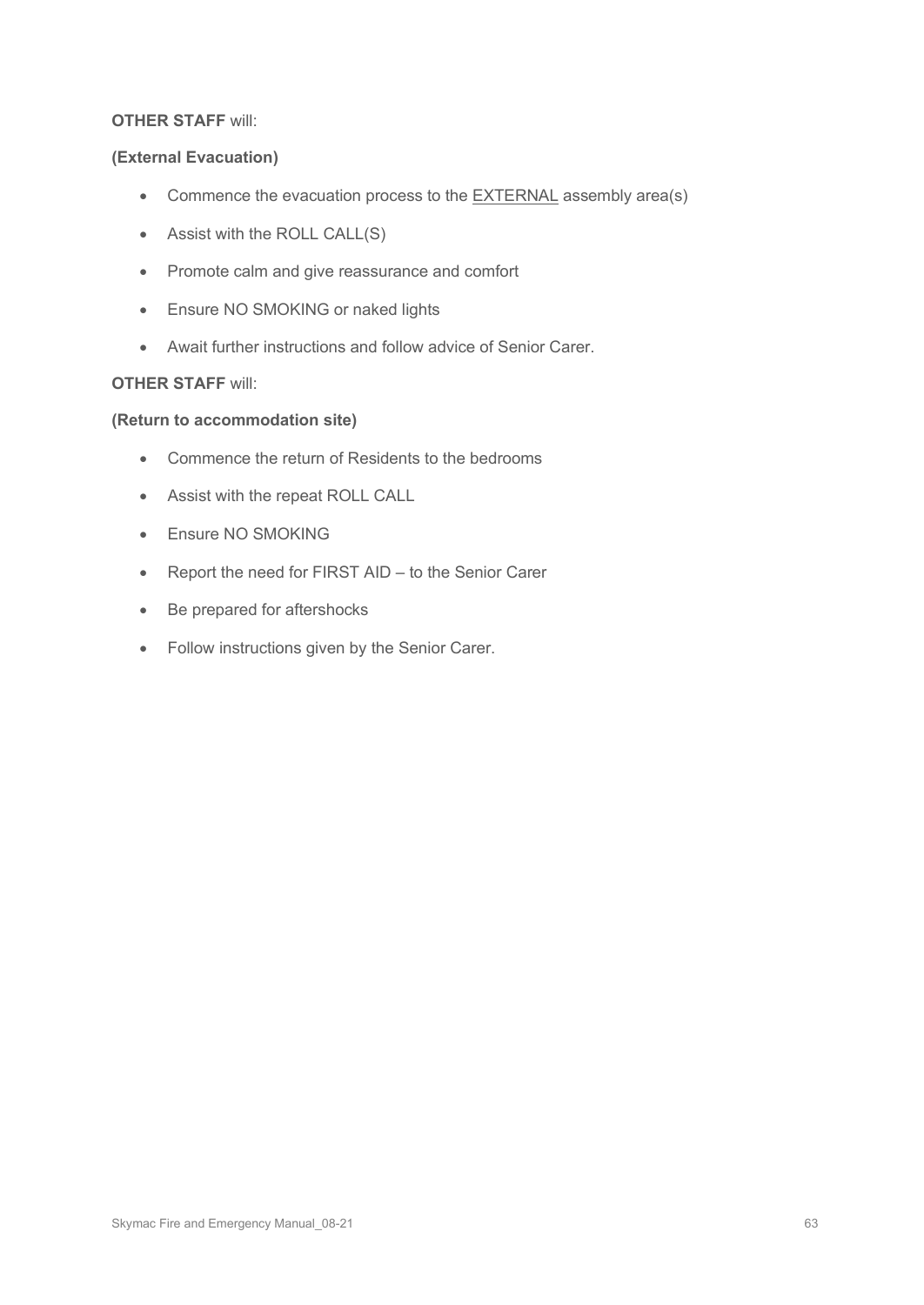# **8. Flood Safety**

In achieving safety with floods we first need to understand the hazards we may encounter and the risks involved.

## **Definitions**

### **Flooding**

This may occur in varying degrees:

- Minor flooding creek risen to near creek bank
- Serious flooding / Inundation– caused by exceptionally high rainfall resulting in inundation of buildings over flooring level

### **Flash Floods**

These are floods which results from surface water run-off after heavy rains, usually with fast rising water levels and swift currents. Flash floods can occur well downstream from the actual rainfall. They may occur when a storm moves slowly, so that a small area receives most of the rain. Drainage and run-off characteristics can also control where the greatest impact occurs. Flash floods cause more injuries and deaths than other types of floods.

### **Unsafe Scene**

Flood waters can rise rapidly and enter buildings. People's lives are endangered, especially the frail elderly who are reliant on our assistance in varying degrees under normal circumstances. The need is increased dramatically with the invasion of flood waters. There are many hazards in flood waters including, floating debris, snakes, spiders, hazardous chemicals, hidden debris. Electricity becomes dangerous.

### **Loss**

Loss of life, especially with flash flooding. Buildings can be swept away with fast currents or sustain considerable damage.

Personal belongings may become ruined by water damage. Equipment can be damaged especially electrical equipment. Essential services, such as water, electricity, gas, can be lost. Food can be damaged and then unsafe to consume. Medical records may be lost by water damage.

### **Emotional and Physical Trauma**

This is very significant as multiple victims are involved, all needing assistance concurrently during the emergency and for a long time following. First aid may need to be given in a very unsafe scene for the first aider, and with limitations.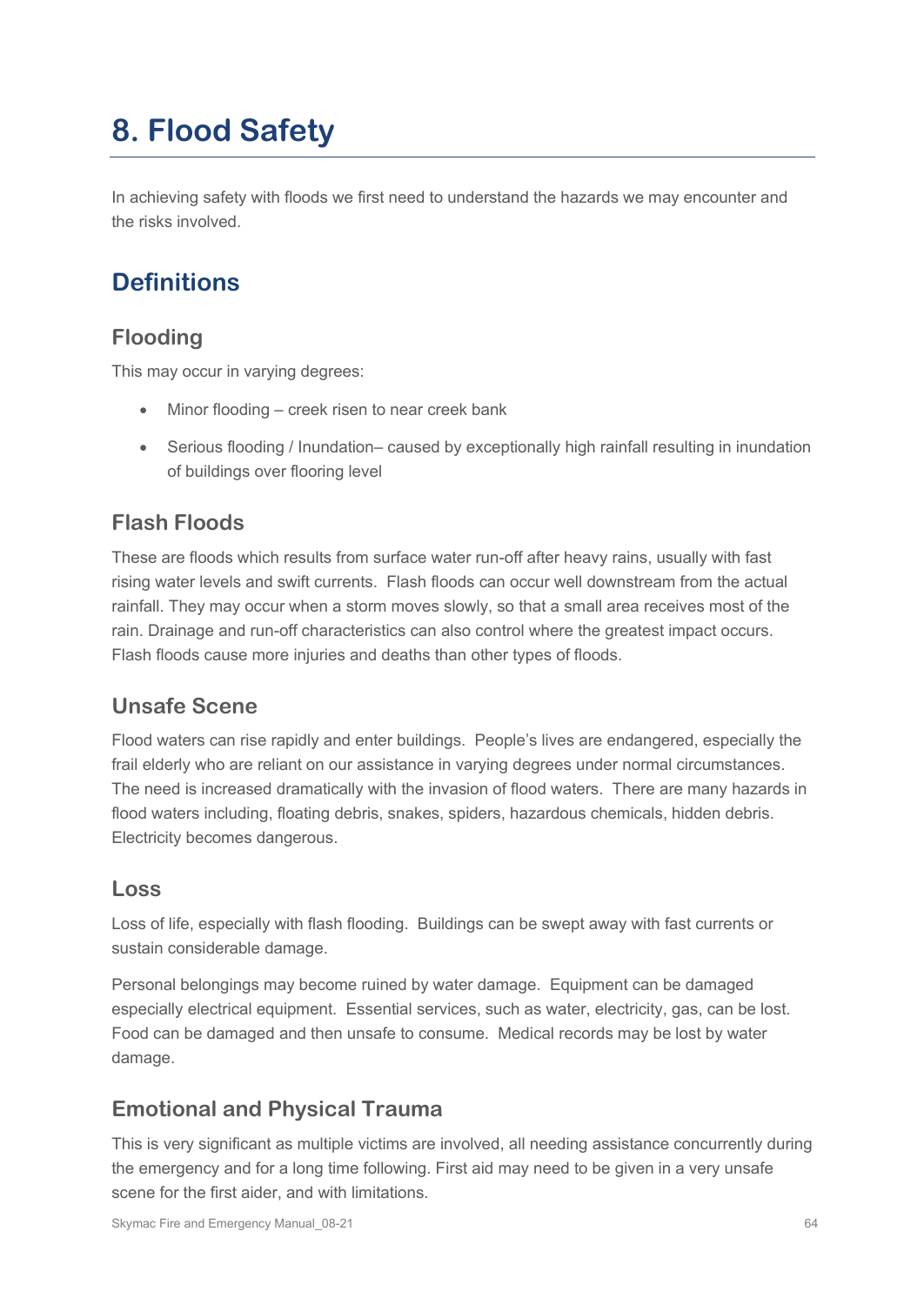### **Prevention**

As a flood is a natural occurrence, prevention of injury and minimising the damage to equipment and property is essential. "Good housekeeping" is essential.

### **Preparedness**

This means having and evacuation plan in place, and kits of supplies, clothing and essential medicines in the event of a local evacuation.

### **The Warning System**

Warning of floods are included within Severe Storm warning and Cyclone warnings by media broadcasts. Flash flooding can occur with little or no warning.

### **Alertness**

Keen observation, especially the warning system, and of the changing conditions in the environment. Assessments need to be continuous, using the "triage process" in the case of multiple victims. This process gives the greatest chances of survival to the greatest number of victims.

### **Response**

This is action, as planned, necessary for safety. External assistance may be required. Ring "000" – ask for "Police" and that you need the assistance from State Emergency Services for mass evacuation. Do not delay the call for "help". Ensure the Police know the care facility is for the elderly and frail.

### **Recovery**

This is the clean-up process after the "all clear" status has been announced. It also includes the emotional support given after the emergency.

Environmental hazards are still of concern during the recovery period.

### **Safety**

This is achieved by a methodical process:

- Identify the hazards
- Assess the risks
- Control the risks

Continuing assessment must occur, as conditions can change and the plan must be adapted to the circumstances of the moment.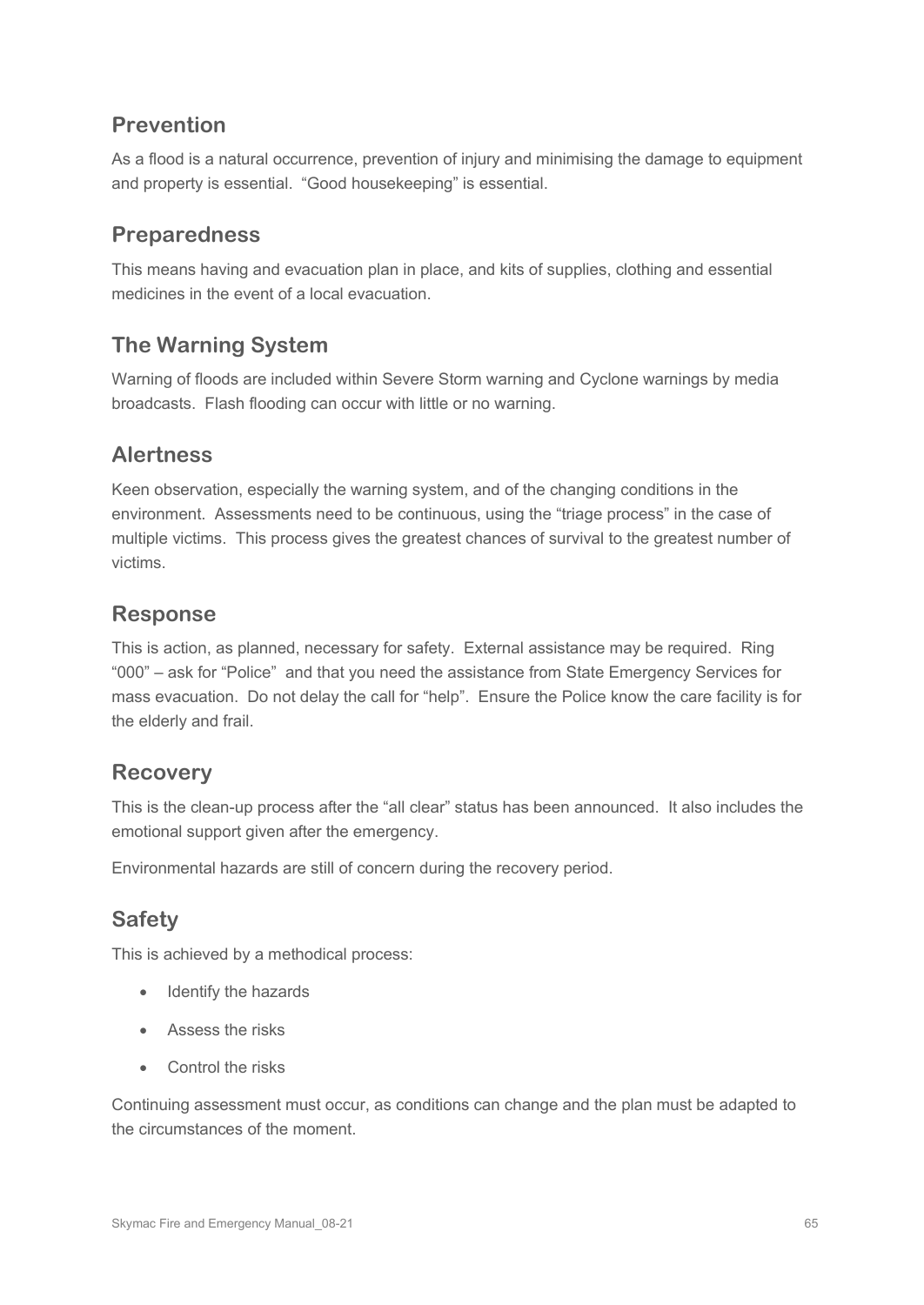## **Control Measures for Flood Safety**

The emergency plan has a sequence of events:

**READY** – action before the wet season, storm and cyclone season and securing a place of safety.

- **SET** waiting for the crises to ease, or prepared for local evacuation.
- **GO** local evacuation or action after the crises has eased.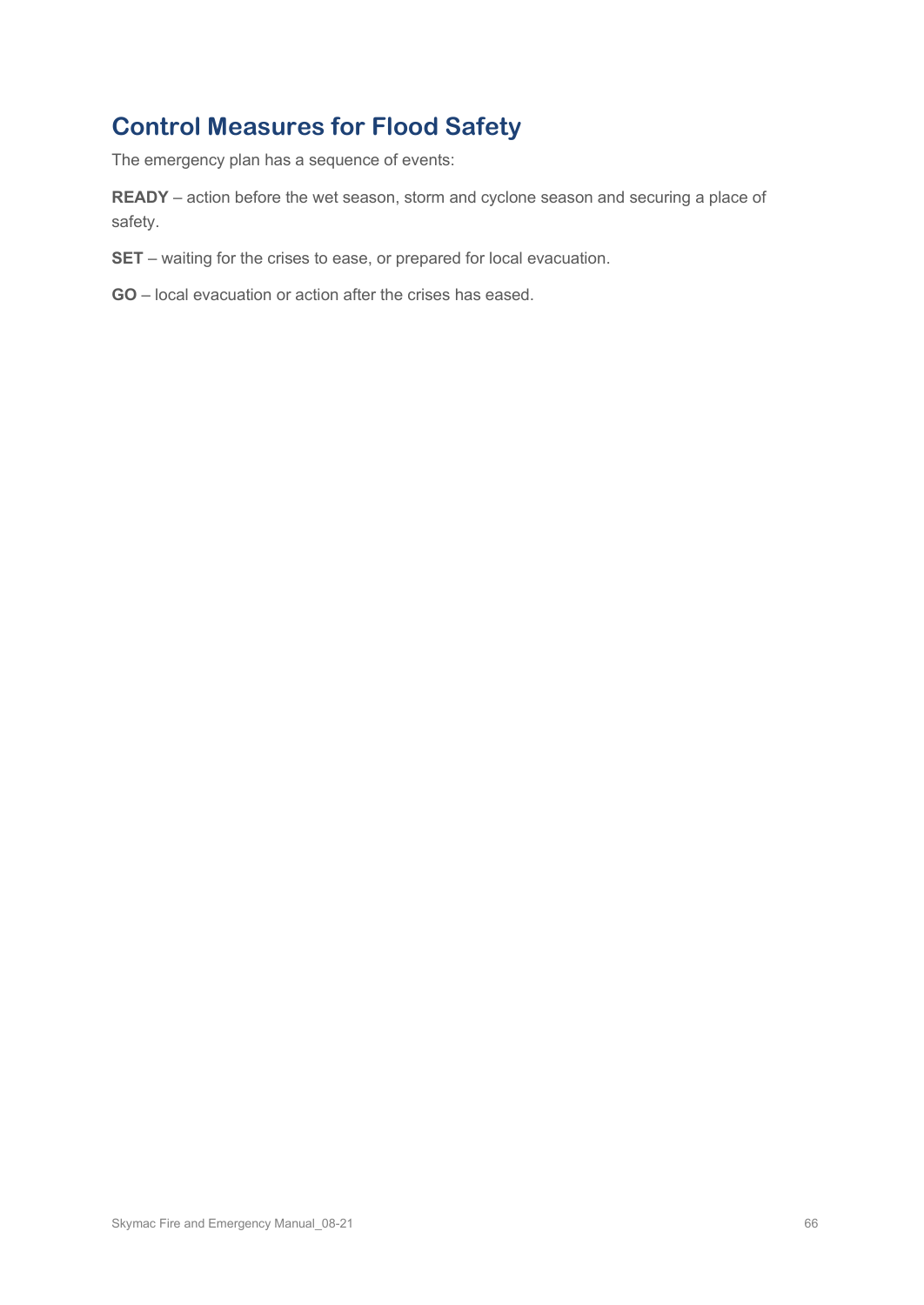# **Flood Safety Procedure**

| <b>Approval Date: 5 Nov 2020</b> | <b>Review date: 5 Nov 2020</b> | <b>Version: 1.0</b> |
|----------------------------------|--------------------------------|---------------------|
|----------------------------------|--------------------------------|---------------------|

The sequence of events for Flood safety procedure is:

- **1. READY**
- **2. SET**
- **3. GO**

## **1. READY**

#### **Before the storm, cyclone or wet season**

#### The **ACCOMMODATION MANAGER**

- Availability of emergency contact numbers located at the main office and each care station
- Availability of a portable radio and torches, with fresh batteries
- Availability of a First Aid kit
- Know the nearest safe high ground in case of a storm tide warning
- The yard is free from loose objects
- Seek information from local radio or other available authority
- Communicate these findings to the Carers.

#### **When flooding is a risk**

The **ACCOMMODATION MANAGER** will:

- Call in additional Staff for assistance
- Listen for radio updates, flood and flash flood warnings
- Communicate this information to the Senior Carer
- Make telephone communications brief
- Ensure each Resident has a kit of essential clothing and medicines
- Switch off all computers and other electrical equipment and detach from the outlet
- Store essential property at the highest possible shelf level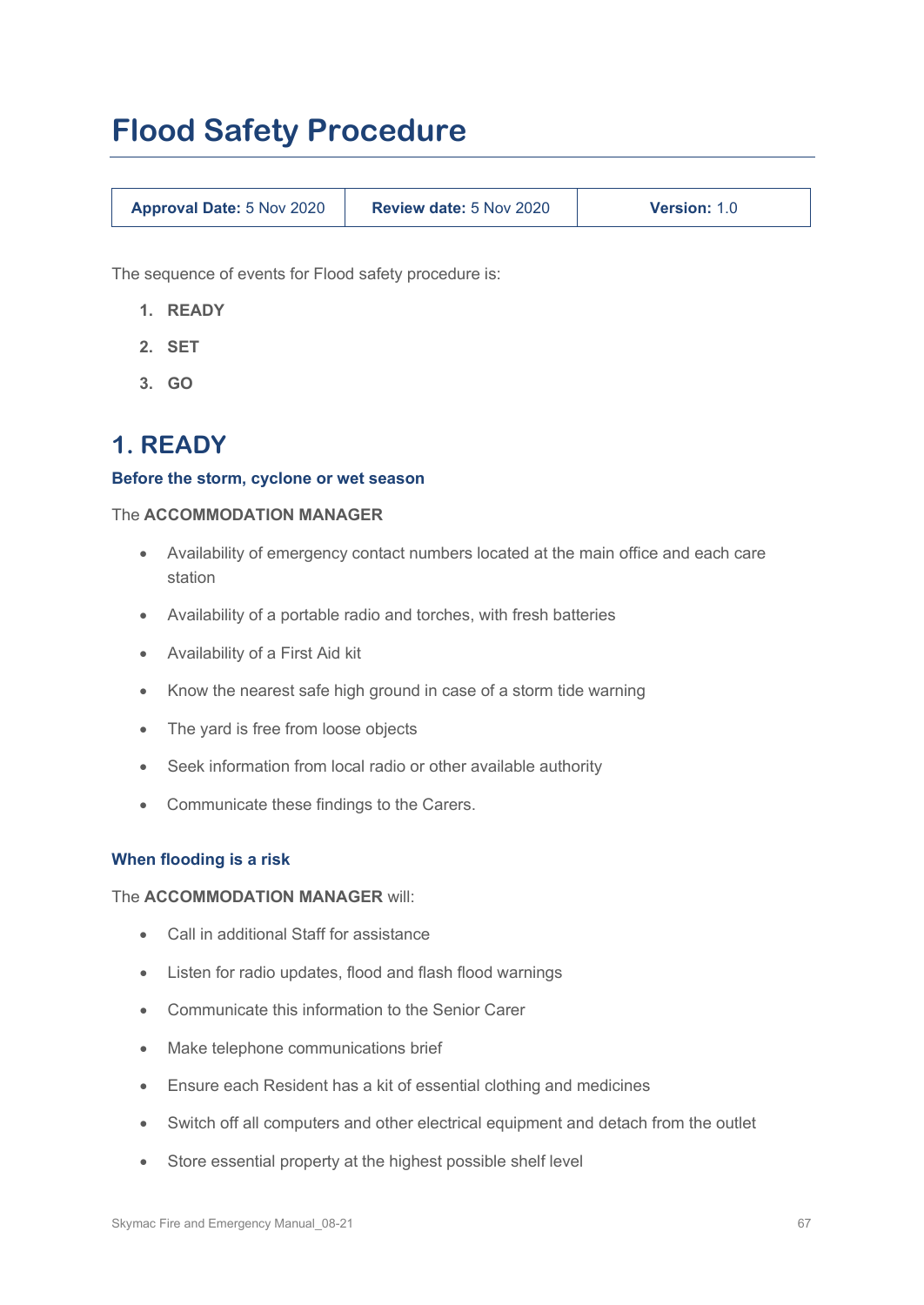- Place documents and valuables in plastic bags and store at the highest possible shelf level
	- o Ring "000" assistance:
	- o Ask for POLICE
	- o State the name, address of the care facility
	- o Ensure it is known that the frail and elderly are involved
	- o Inform of the need for S.E.S. assistance
- Advise Supervisors to commence transport of all to the INTERNAL assembly area
- Oversee the whole process.

### The **SENIOR CARER** will:

- Assume the responsibilities of the Accommodation Manager in their absence
- Listen for radio updates, and tide and flood warnings
- Communicate with the Accommodation Manager, if telephone safety can be achieved
- Ensure the First Aid Kit has essential items
- Switch off all electrical items, disconnect from the outlet, and store these at the highest possible shelf level
- Place important documents and valuables in plastic bags and store at the highest possible shelf level
- Pack essential medicines for each Resident
- Initiate preparation of a bag of spare clothing for each Resident
- Commence transport of all on the premises to the INTERNAL assembly area
- Follow the order of priority
- Use the "Fire List" and perform a ROLL CALL
- Use the Visitor Record to list visitors on the premises and those who, despite safety advice, left the premises
- Use the Roster to note staff on the premises
- Follow any advice given by Emergency Services
- Assist the distressed and give emotional support to all
- Turn off gas, electricity and water
- Anchor items that will float.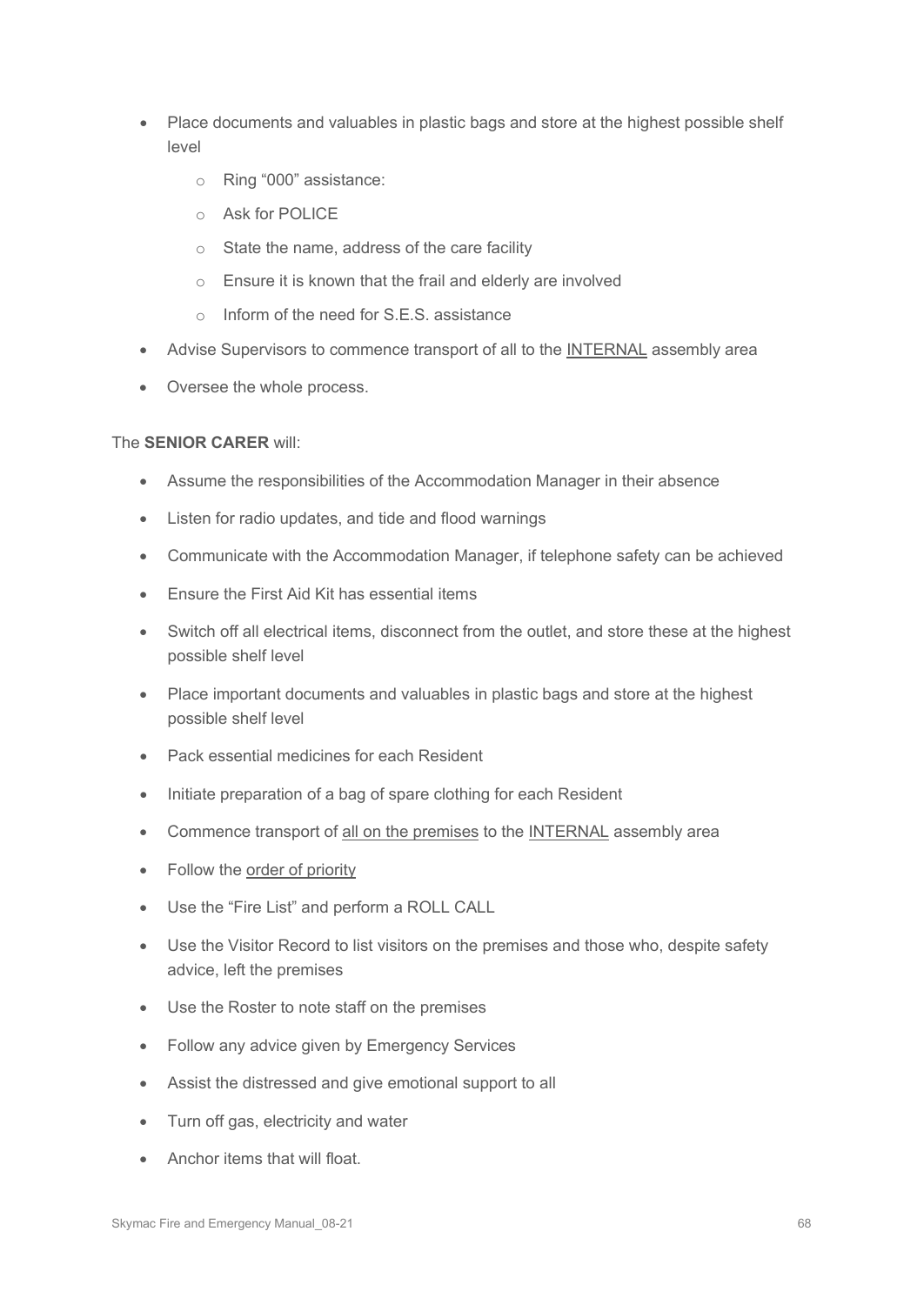### **OTHER STAFF** will:

- Follow the directions of the Senior Carer
- Assist with disconnecting electrical equipment, safety and storage of property and valuables
- Empty refrigerators and freezers and leave the doors open to prevent floating and subsequent damage
- Pack a plastic bag of essential clothing for each Resident
- Ensure Residents are wearing sturdy shoes
- When directed, commence the transport of all on the premises to the INTERNAL assembly area, using the order of priority.

### **Flash flooding without warning**

The **Accommodation Manager** will:

- Contact POLICE Ring "000" for Urgent assistance
- Advise Carers of the instructions
- Initiate the transport of all on the premises to the INTERNAL assembly area

#### The **SENIOR CARER** will:

- Assume the responsibilities of Accommodation Manager in his/her absence
- Follow any directions given by the Accommodation Manager. or Emergency Service
- Commence the transport of all on the premises to the INTERNAL assembly area
- Take the "essential medicines" packs
- Give emotional support
- Provide the necessary First Aid
- Be ready for local evacuation
- Perform a Roll Call, using the Fire List if time and safety allow.

#### **OTHER STAFF** will:

- Commence the transport of all on the premises to the INTERNAL assembly area
- Take each Resident's kit of spare clothing
- Give emotional support to all
- Follow directions given by the Nursing Supervisors
- Be ready for local evacuation.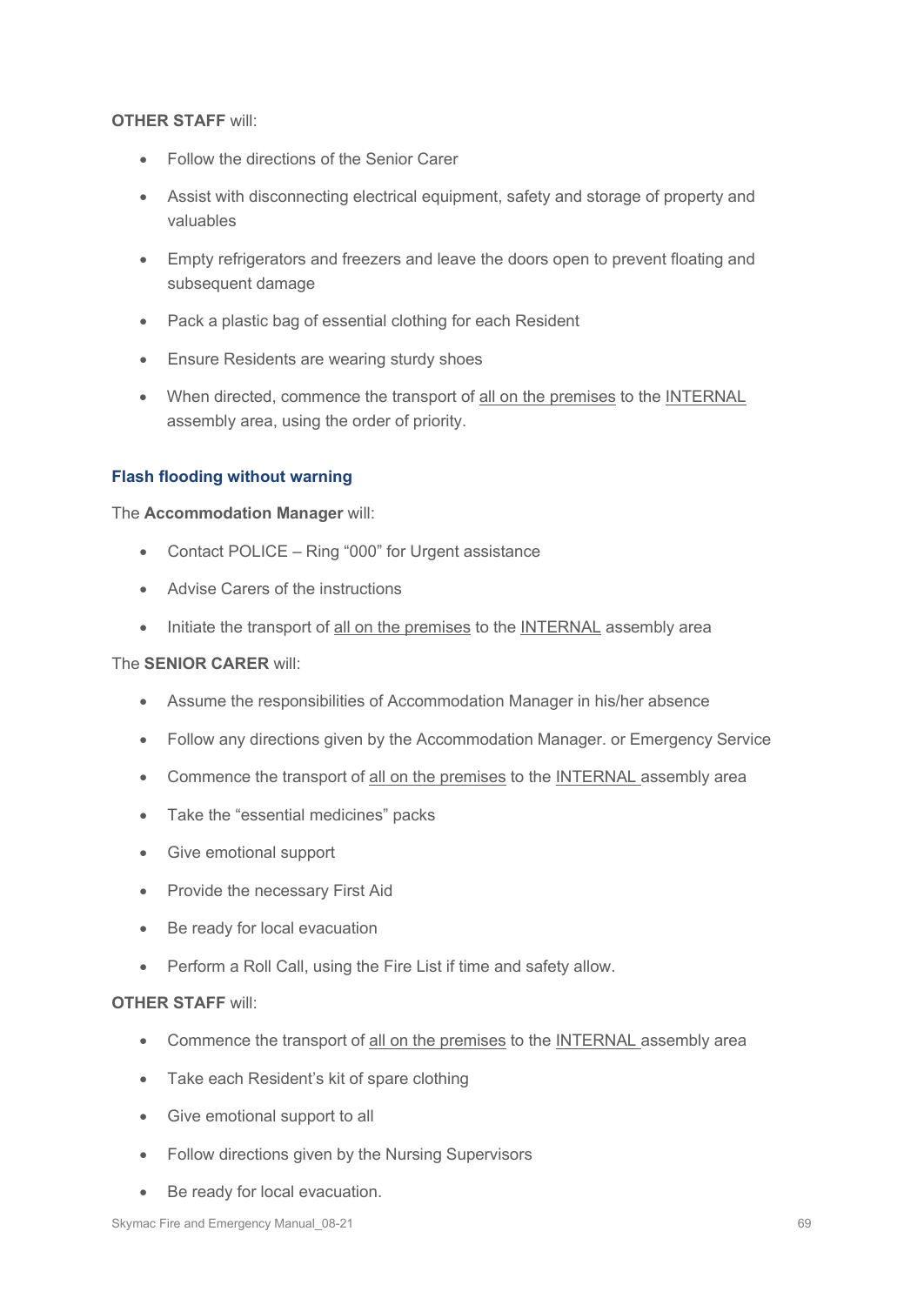### **PRIORITY ORDER** – Internal Assembly

- Ambulant residents
- Semi-ambulant residents
- Non-ambulant residents
- Visitors
- Staff

### **PRIORITY ORDER** – Local Evacuation

Follow instructions given by the State Emergency Services

## **2. SET**

### **Waiting for the crises to ease - prepared for local evacuation**

### The **ACCOMMODATION MANAGER** will:

- Oversee the local evacuation or waiting process
- Maintain communication with the POLICE
- Follow any instructions given by any Emergency Service
- Listen for warnings/advice on the portable radio
- Communicate with the Nursing Supervisors.

#### The **SENIOR CARER** will:

- Assume the duties of the Accommodation Manager in their absence
- Listen for warnings/advice on the portable radio
- Follow any instructions given by the Accommodation Manager or Emergency Service
- Communicate with the Accommodation Manager. if telephone safety can be achieved
- Give emotional and physical support
- If indicated, use the emergency provisions
- Initiate "self-help" groups if indicated
- Have the "essential medicines" available at the INTERNAL assembly area
- Have the lists of people on the premises
- Provide First Aid as necessary
- Keep all on the premises at the INTERNAL assembly area ready for local evacuation.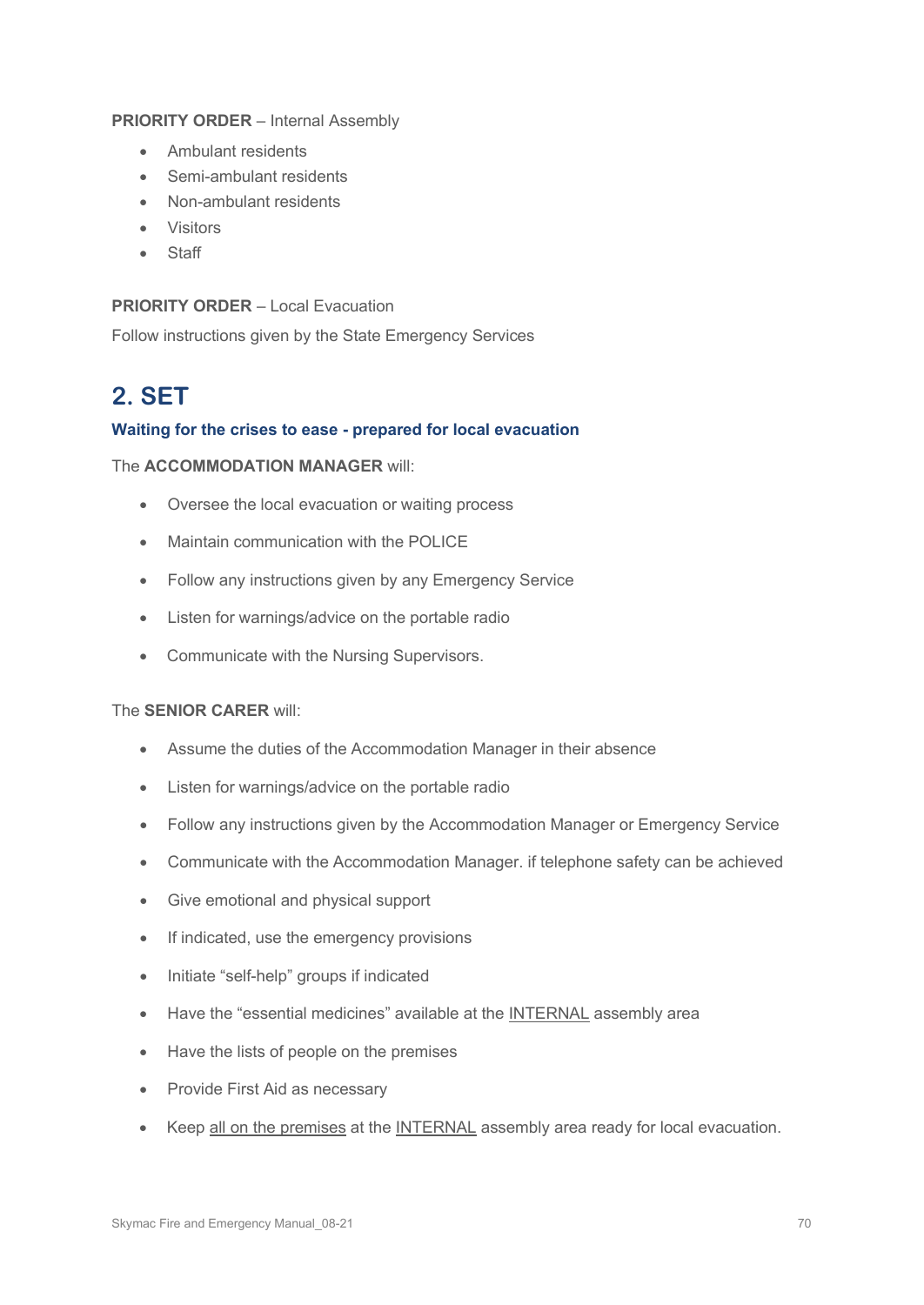**OTHER STAFF** will:

- Follow the instructions of the Senior Carer
- Stay at the INTERNAL assembly area
- Give emotional and physical support.

## **3. GO**

### **Local evacuation or action after the crises has eased.**

The **ACCOMMODATION MANAGER** will in the event of local evacuation:

- Assist the S.E.S. with the evacuation process
- Follow the instructions given by the S.E.S.
- Take "the supplies" to the new site
- Communicate with the Nursing Supervisors of the findings of the repeated ROLL CALLS
- Inform the S.E.S. of people who are missing, injured and fatalities
- Stay at the new site until given further notice.

The **SENIOR CARER** will in the event of local evacuation:

- Assume the responsibilities of the Accommodation Manager in their absence
- Follow instructions given by the Accommodation Manager
- Follow instructions given by the S.E.S. if the Accommodation Manager. is not on the premises
- Assist with the transfer of all, to the new site
- Take the "essential medicines"
- Take the radios, torches and other lighting
- Take Masks and sanitizer
- Take the lists of people on the premises
- Stay at the new site until given further notice
- Repeat the ROLL CALLS at the new site
- Report to the Accommodation Manager. or S.E.S. those who are missing, injured and fatalities
- Attend the debriefing session when planned

Skymac Fire and Emergency Manual\_08-21 71 **OTHER STAFF** will in the event of local evacuation: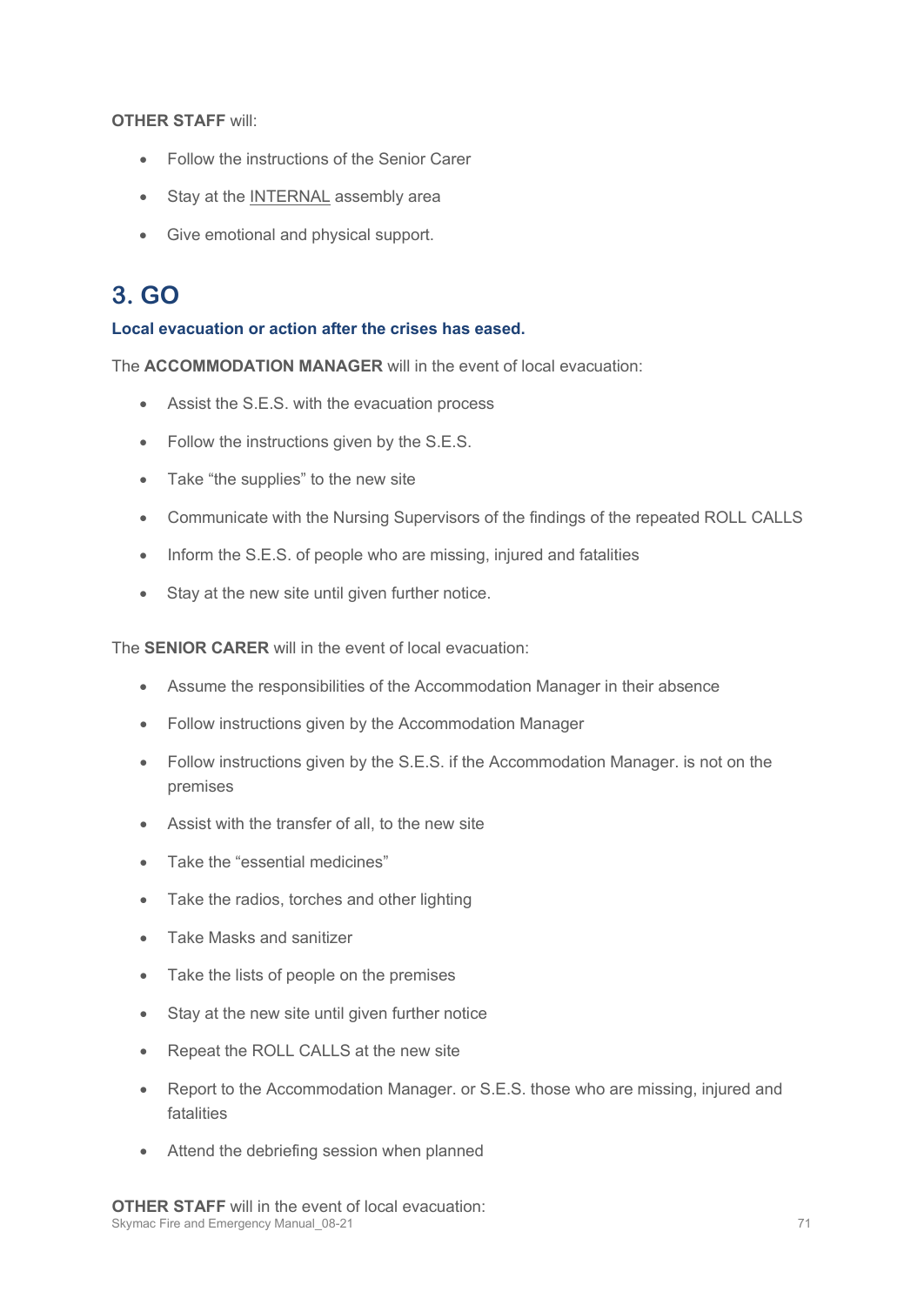- Assist with the transfer of all, to the new site
- Assist with taking "the supplies" to the new site
- Stay at the new site until given further notice
- Follow directions given by the Carers
- Attend the debriefing session when planned.

Safety for all, will be communicated, by giving advice to Residents, Visitors and Staff:

- Be aware of the hazards of the external environment fallen power lines, and debris both hidden and obvious, snakes and spiders
- Follow the recommended route home
- Seek medical advice and other assistance.

### **Returning to the bedroom sites**

### The **ACCOMMODATION MANAGER** will:

- Communicate with the POLICE
- Confirm the "all clear" status
- Communicate with the Senior Carer- the "all clear" status
- Initiate the return of Residents to their bedrooms
- Communicate with the Carers as to the findings of the repeated ROLL CALLS
- Report to the POLICE those who are injured or missing, and damage for urgent repair
- Give advice to visitors and staff as to the safety of returning to their homes or staying on the premises
- Oversee the whole process
- Initiate the clean up process
- Return property from storage
- Discard food damaged/contaminated by flood water
- Contact external service providers for the necessary electrical checks and/or repairs
- Contact external service providers for the necessary building/property repairs
- Provide reports to the General Manager
- Provide a debriefing session as soon as possible.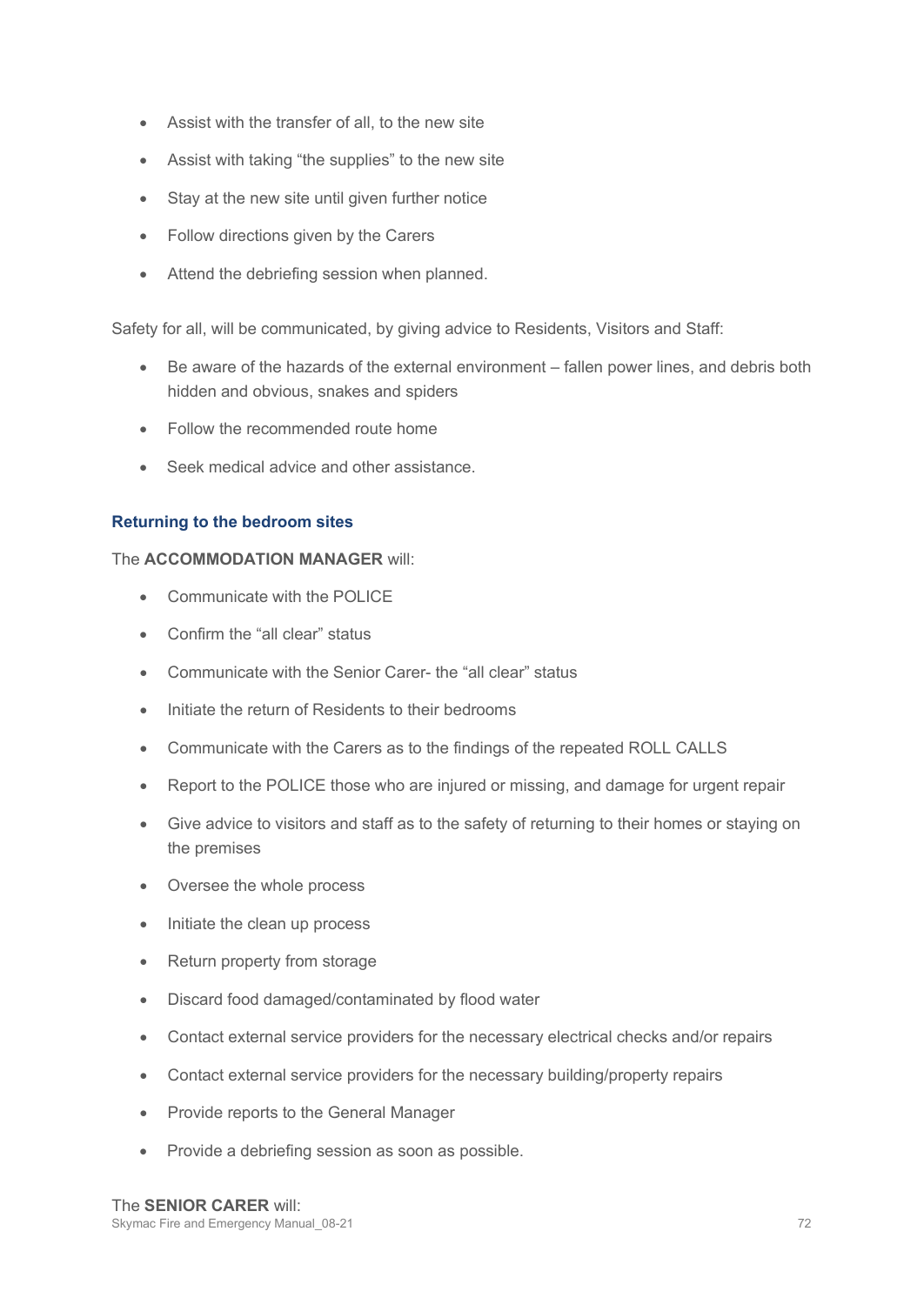- Assume the responsibilities of the Accommodation Manager. in his/her absence
- Initiate the return of the Residents to their bedroom area
- Repeat the ROLL CALLS
- Communicate the findings to the Accommodation Manager.
- Commence the clean up process and return property from storage
- Return to providing appropriate care and services
- Keep residents indoors
- Advise visitors and staff as to the safety of returning to their homes or staying on the premises
- Attend the debriefing session.

#### **OTHER STAFF** will:

- Return Residents to the bedroom areas
- Assist with the repeat ROLL CALL
- Settle Residents giving emotional and physical comfort
- Assist with the clean up process
- Assist with the return of property from storage
- Follow safety instructions given by the Senior Carer
- Attend the debriefing session.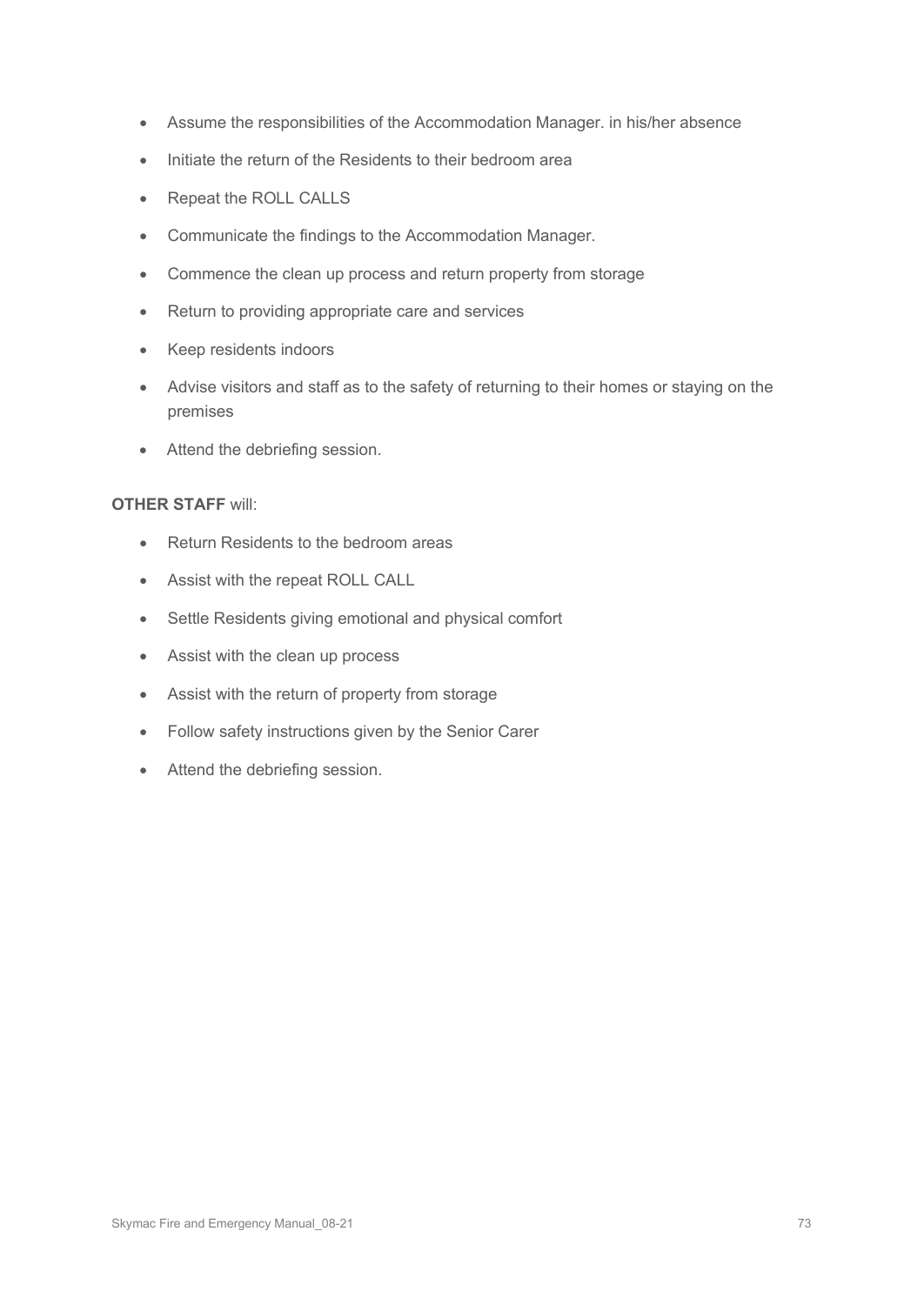# **9. Security Breach Safety**

In achieving safety were must first understand the hazards and risks involved.

# **Definitions**

### **Confrontation**

A situation involving high risk of injury to personnel by a person or persons who may or may not be armed.

### **Intruder**

A person who has entered the premises without a valid reason and with the possibility of intent to harm people, damage/vandalise property, and/or steal property.

### **Theft**

The act of stealing another's property dishonestly with the intent to deprive of them of it permanently.

### **Unarmed confrontation**

Unarmed confrontation may arise where there is a threat to others by an unarmed person confronting them in a violent or threatening manner, or where a person threatens to commit suicide.

### **Armed Confrontation**

A person who is in possession of an offensive weapon or instrument, and the appropriate advice is the following **warning:**

UNDER NO CIRCUMSTANCES SHOULD STAFF, RESIDENTS, OR VISITORS PLACE THEMSELVES IN FURTHER JEOPARDY. ARMED CONFRONTATION MUST BE MANAGED BY A DISCREET RESPONSE. THE USE OF ANY COMMUNICATION SYSTEM WHICH MAY BE HEARD BY THE ARMED PERSON SHALL BE AVOIDED.

Additional safety advice follows:

## **Safety Response**

All staff will follow the additional safety advice:

- To obey the offender's instructions, but to do only what is told and nothing more, and not to volunteer any information
- To stay out of danger if not directly involved and to leave the building if it is safe to do so, then raise the alarm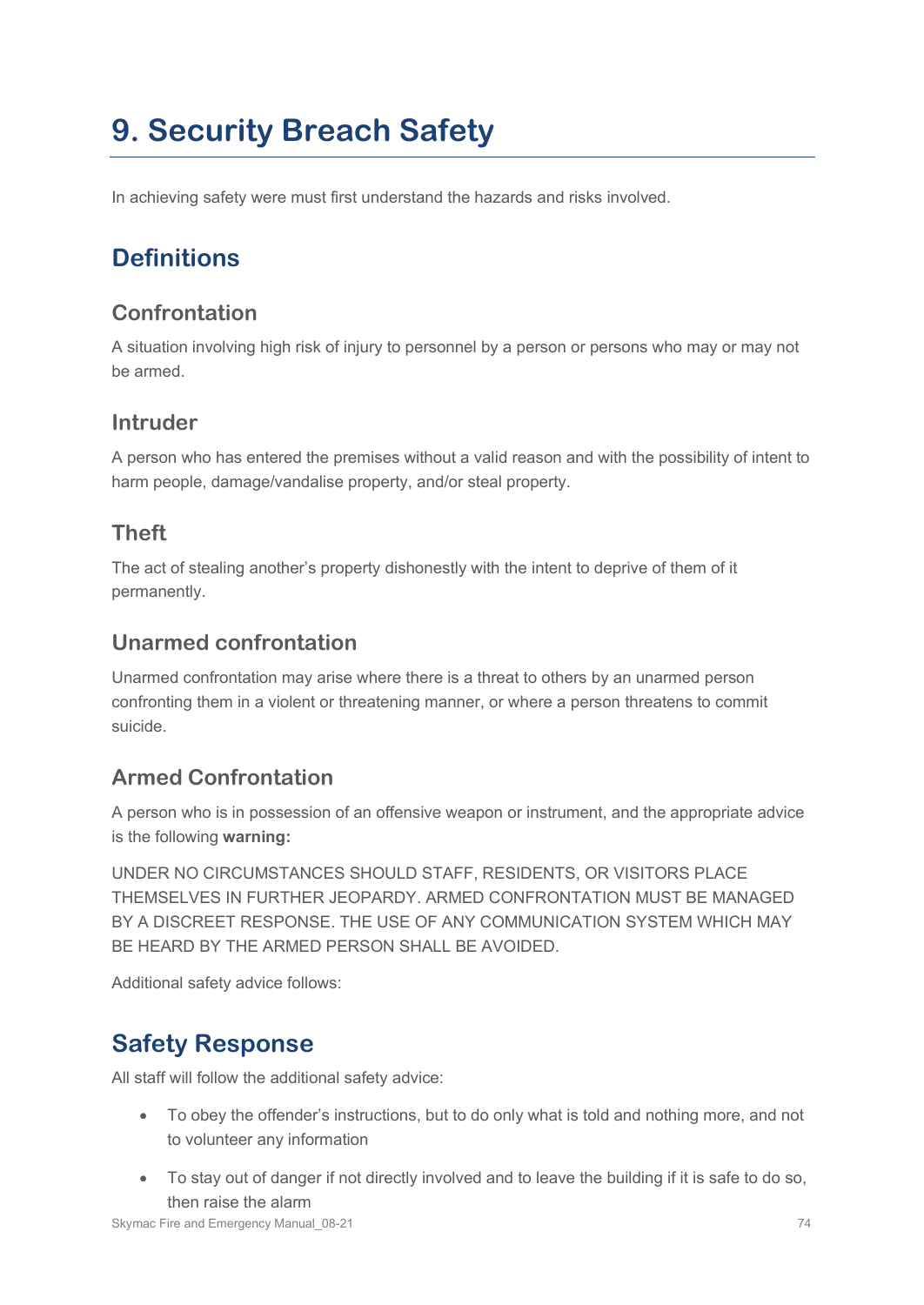- To phone THE POLICE "000", if able to do so without danger, and to keep the phone line open
- To carefully observe any vehicle used by the offender(s), taking particular note of its registration number, type and colour, and the number of occupants and their description
- To preserve the scene until the police have checked the area for fingerprints and other clues
- To observe the offender(s) as much as possible. In particular, to note the speech, mannerisms, clothing, scars or any other distinguishing features such as tattoos, and to record these observations in writing as quickly as possible after the armed confrontation, as the police will want individual impressions of what happened, uninfluenced by others
- All witnesses will remain until the police arrive, as their view of what happened, however, fleeting, could provide vital information when pieced together with other evidence
- To exclude all members of the media from the health care facility, and the GM or Director is the only person authorised to make statements.

# **The Control Measures for Security Breach Safety**

The emergency plan has a sequence of events:

**REMAIN CALM** Follow the offender's instruction

**RETREAT** When safe to do so

#### **REPORT**

Ring "000" Ask for POLICE State the name and address of the Care Facility State the type of security breach Do not hang up the phone

#### **RECORD**

Each will document the emergency

Use the Incident Report Form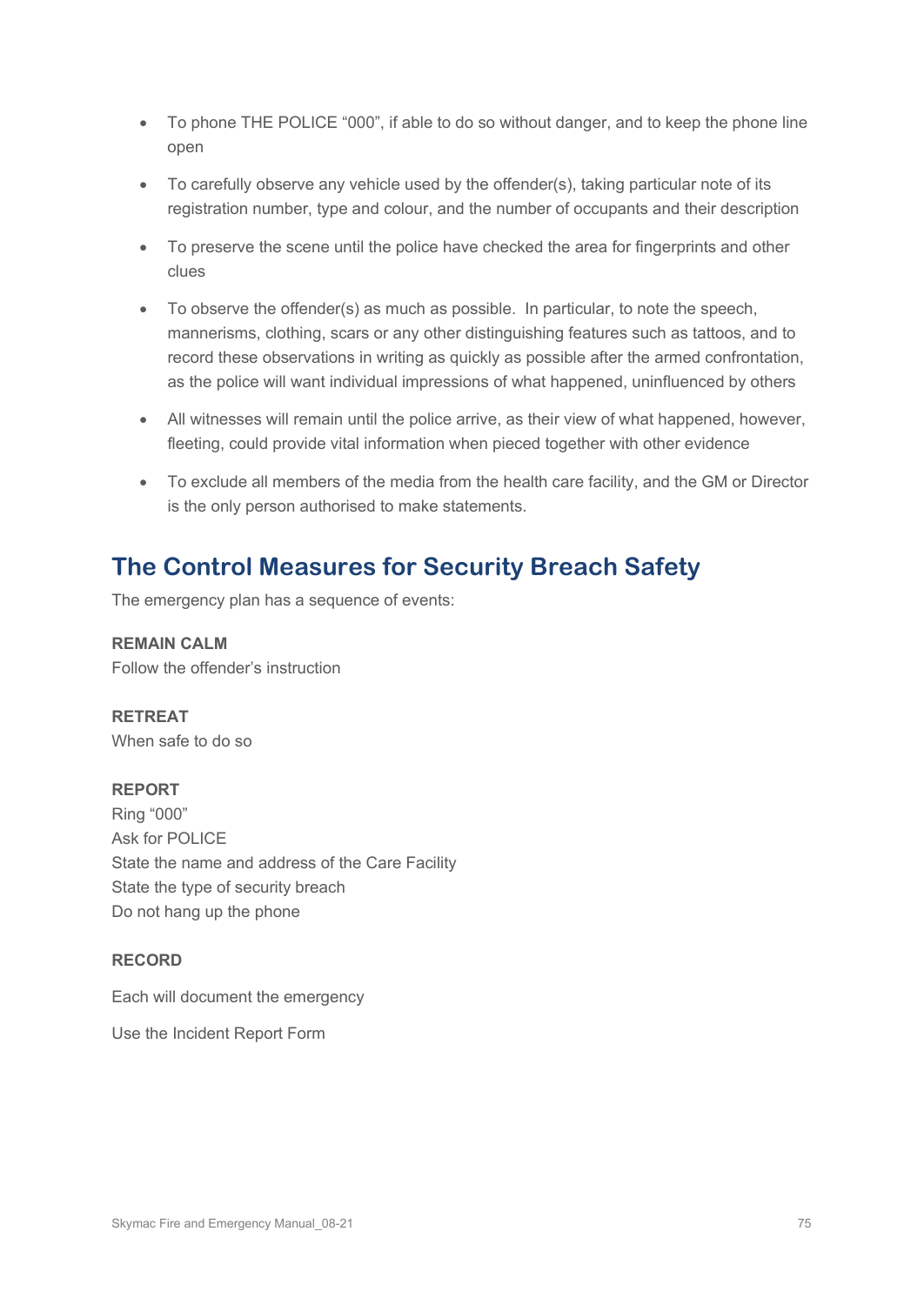# **Security Breach Procedure**

| <b>Approval Date: 5 Nov 2020</b> | <b>Review date: 5 Nov 2020</b> | <b>Version: 1.0</b> |
|----------------------------------|--------------------------------|---------------------|
|----------------------------------|--------------------------------|---------------------|

The sequence of events in the event of a security breach is:

**REMAIN CALM** – follow the intruder's instructions

**RETREAT** – when safe to do so

**REPORT** – to the appropriate authority(s)

**RECORD** – details to assist in Police investigation.

**THE PERSON(S) WHO ESTABLISHES THERE IS A SECURITY BREACH** will:

### **REMAIN CALM**

- Follow any instructions given by the intruder do only what is told and nothing more
- Do not resist demands
- Do not try to negotiate with the intruder or delay them
- Only answer the questions asked; do not volunteer any information.

### **RETREAT**

- Mentally take note of the situation
- Vehicle used
- Registration number
- Type of vehicle
- Colour
- Number of occupants
- Their description
- Observe physical characteristics of the intruder/environment/site
- Speech
- **Mannerisms**
- Clothing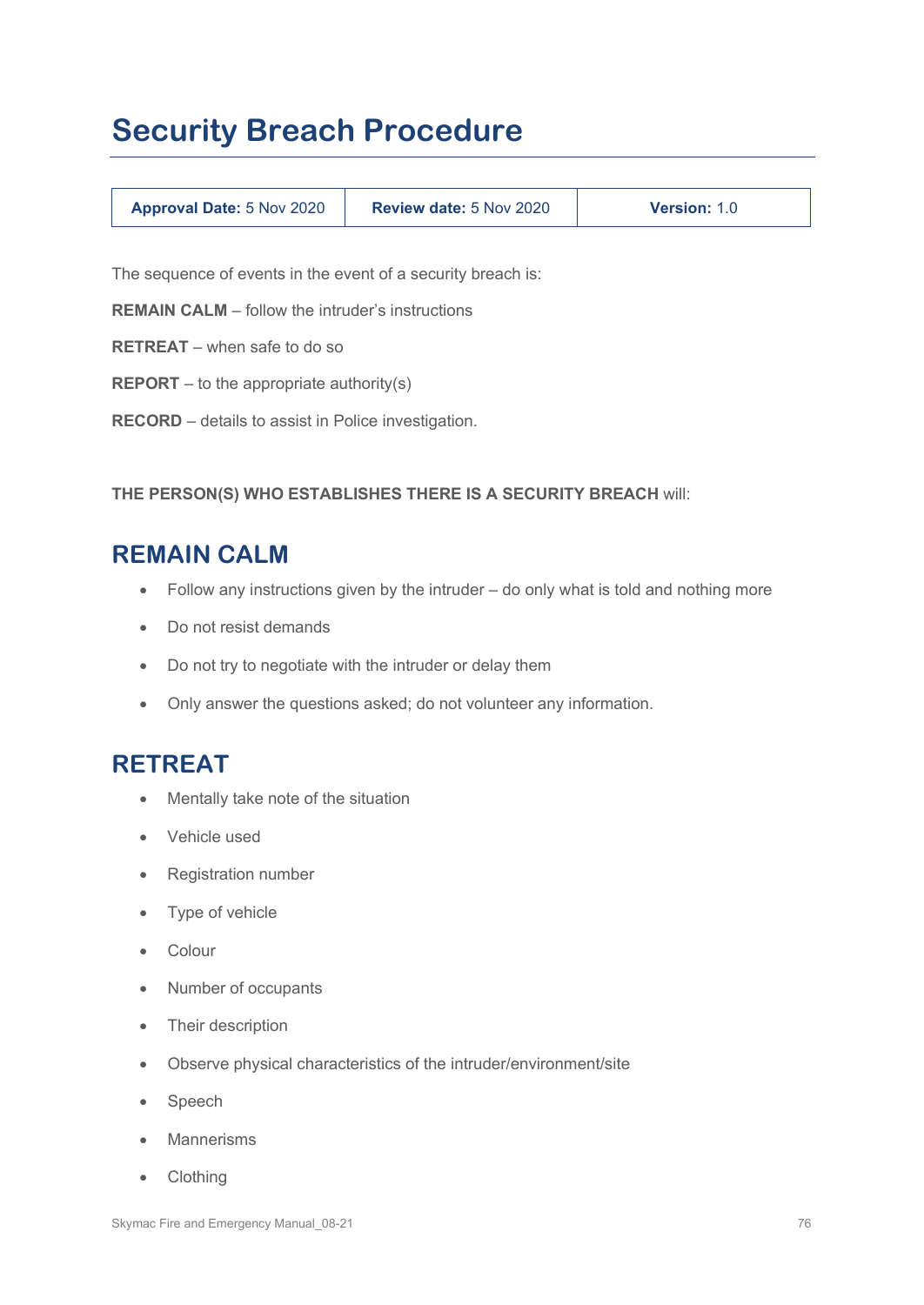- Scars or other markings (tattoos)
- Do not touch anything at the site of the incident
- If not directly involved, stay out of danger, leave the building when it is safe to do so, then raise the alarm.

## **REPORT**

- RING "000"
- Ask for POLICE
- State the name and address of the Facility
- State the type of security breach
- Do not hang up.
- All witnesses must remain until the police arrive

Report to the Accommodation Manager when the offender has left the premises.

# **RECORD**

- Document using the Incident Report Form
- Record all observations made
- All person involved will document
- Give documents to the investigating Police

# **Safety Aspects**

#### **The use of communications systems which may be heard by an armed person shall be avoided**

The Accommodation Manager will:

- Follow all instructions given by the Police
- Assist with Police investigations
- Report Drug theft to the State Authorities
- Ensure all safety advice is followed to preserve evidence
- Exclude all members of the media
- Only provide statements to the media if authorised by the GM or Director
- Conduct a debriefing session as soon as possible.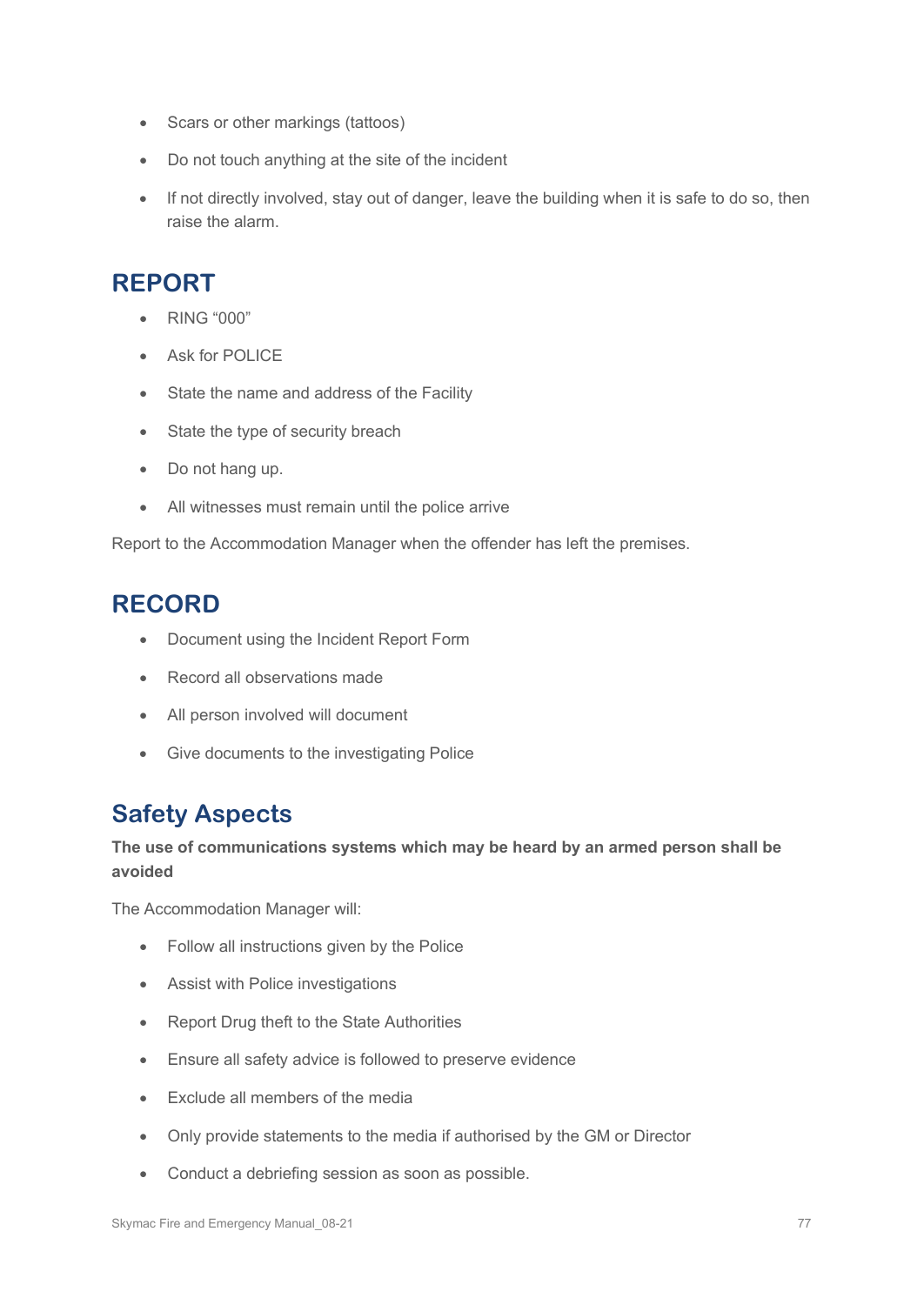#### **ALL THOSE INVOLVED IN THE EMERGENCY** will:

- Follow all safety advice
- Follow all instructions given by the Police
- Attend the debriefing session.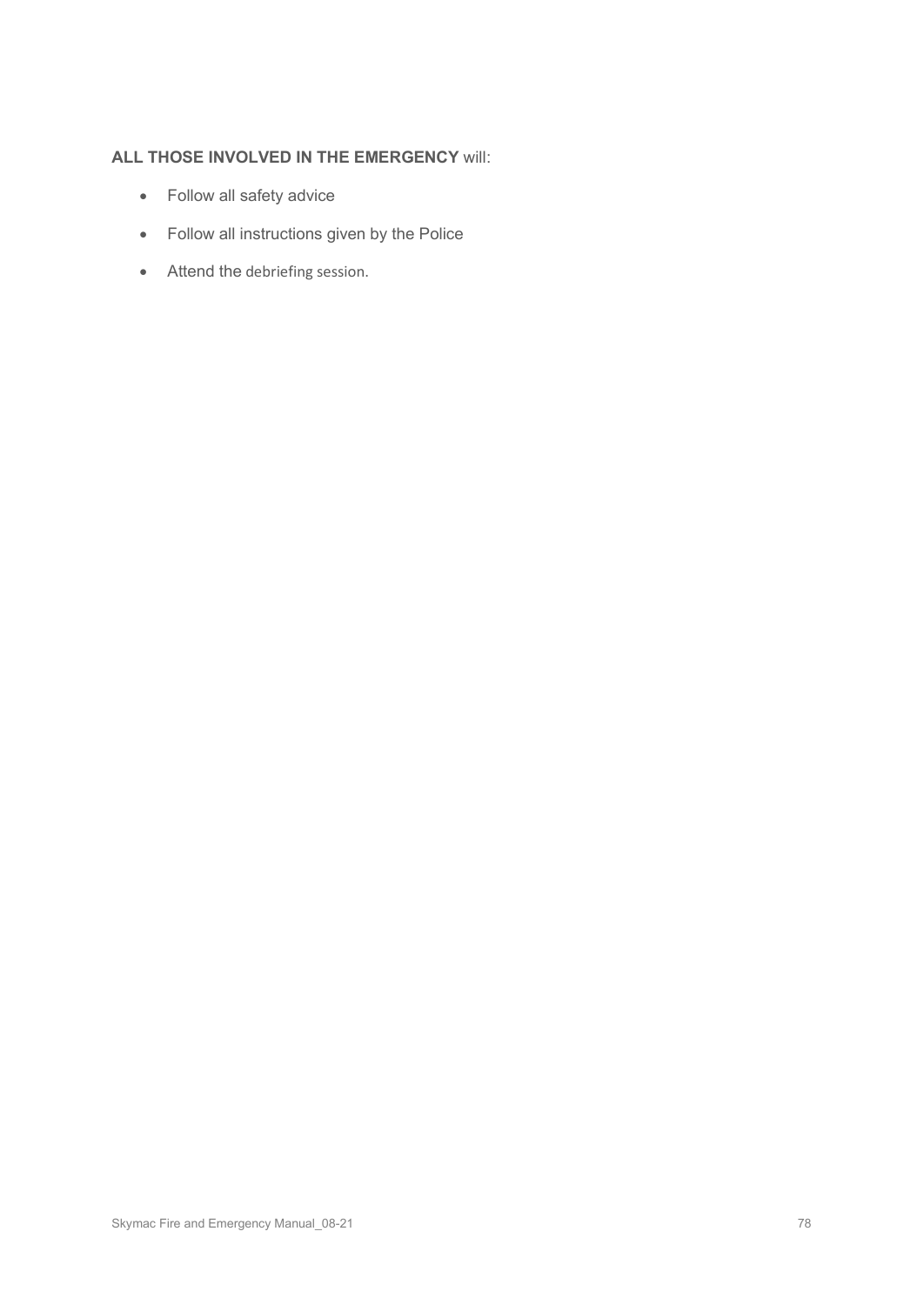# **10. Severe Storm Safety**

In achieving safety in a severe storm we first need to understand the hazards we may encounter and the risks involved.

# **Definition**

Severe Storms can be divided into two types:

- Severe Thunderstorm
- Land Gales

### **Severe Thunderstorms**

These are localised events, affecting a lesser area than tropical cyclones and floods, and can be fatal. They can occur throughout the year but the high-risk season is September to March. Their characteristics include:

- Hailstones 2cm or greater in diameter or
- Wind gusts of 90 km/h or greater or
- Flash Floods or
- Tornadoes or
- Any combination of the above.

#### **Land Gales**

These are gale force winds of 62 km/h or greater, over land. They affect a wider area than thunderstorms and last much longer. The risk period is from October to February, and is often due to tropical cyclones.

#### **Hail**

Hail is raindrops that freeze at high levels and then grow steadily in size. There is a risk of injury to people and damage to buildings and property.

## **Lightning**

Lightning poses a greater threat to individuals than almost any other natural hazard in Australia. It is a visible electric discharge between clouds, or clouds and the ground. Contact with lightning may be fatal or cause serious injury. The phone and electrical outlets may suddenly become part of a highly charged electrical circuit. Related injuries may include hearing damage, burns, or electrocution. Signs and symptoms of injuries include unconsciousness, respiratory distress, cardiac arrest, entry and exit burns and states of shock.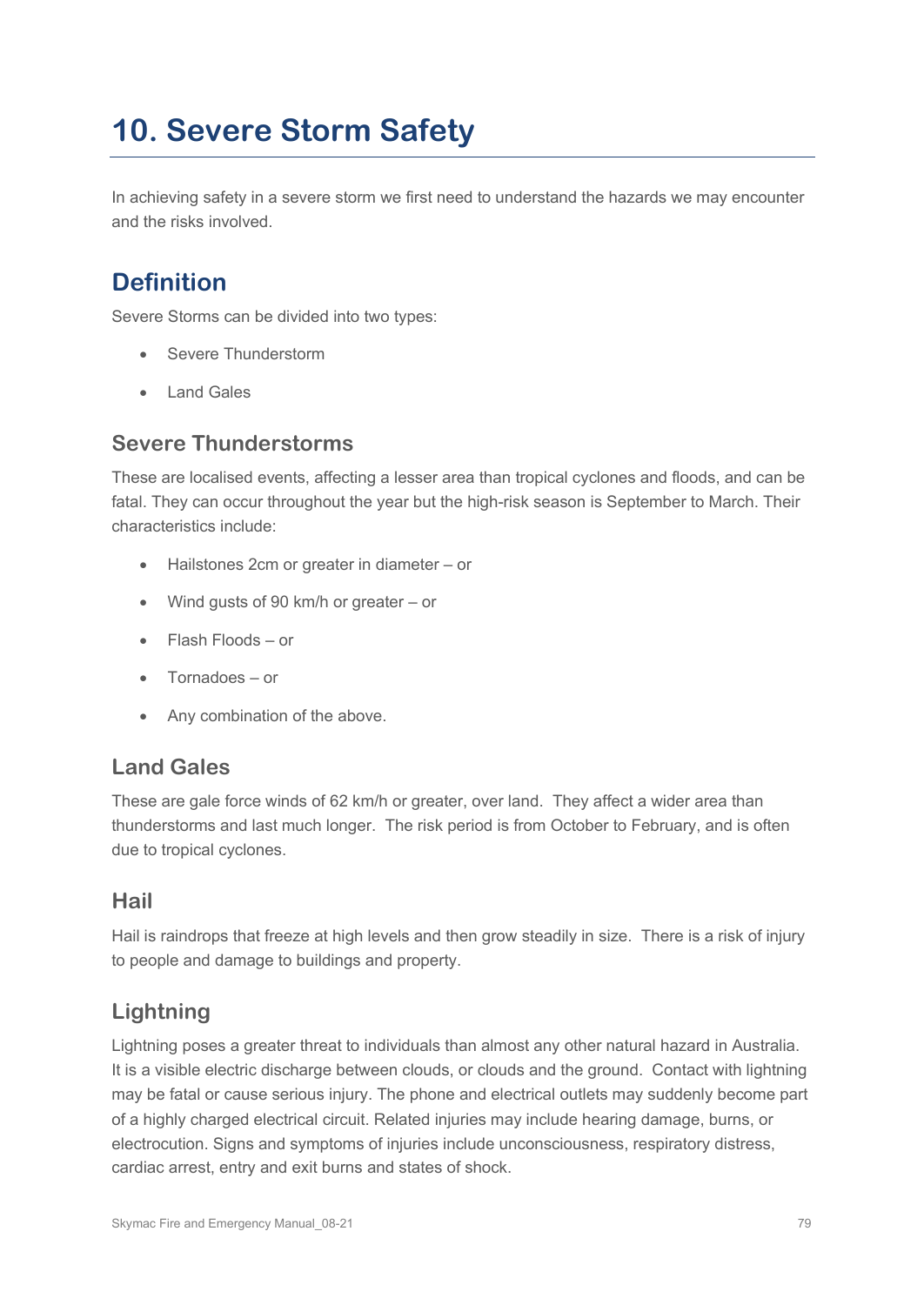### **Flash Floods**

These are floods which results from surface water run-off after heavy rains, usually with fast rising water levels and swift currents. Flash floods can occur well downstream from the actual rainfall. They may occur when a storm moves slowly, so that a small area receives most of the rain. Drainage and run-off characteristics can also control where the greatest impact occurs. **Flash floods cause more injuries and deaths than other types of floods.**

### **Tornadoes**

These are rare in Australia but they are the most violent by-products of a thunderstorm. They are a rapidly rotating column of air that descends in a funnel shape. The winds may reach more than 450 km/h.

### **Environmental Hazards**

There is a serious threat where power lines have fallen. Electricity can arc up to 6 metres or more. Water is a conductor of electricity and is often a component of a storm. Building damage can occur with broken glass and roof loss with the internal environment exposed to the elements. Fallen trees present another hazard, and flooded course ways, snakes, spiders and debris also make for an unsafe scene, evident even after the storm has passed.

### **Internal Hazards**

- The safest place during a severe storm is indoors with additional supplies in the event of:
- Distress and/or injury
- Exposure to electrical outlets
- Loss of essential services electricity, water, food
- Exposure to the elements
- Water gaining entry
- Building damage roof, broken glass
- Property damage.

These make for an unsafe scene and are still evident after the storm has passed.

### **The Warning Service**

The Bureau of Meteorology provides warning of dangerous weather, and the information is transmitted to authorities such as Police, State Emergency Services, radio and television stations. The warning may be long-term advice, or short term warning.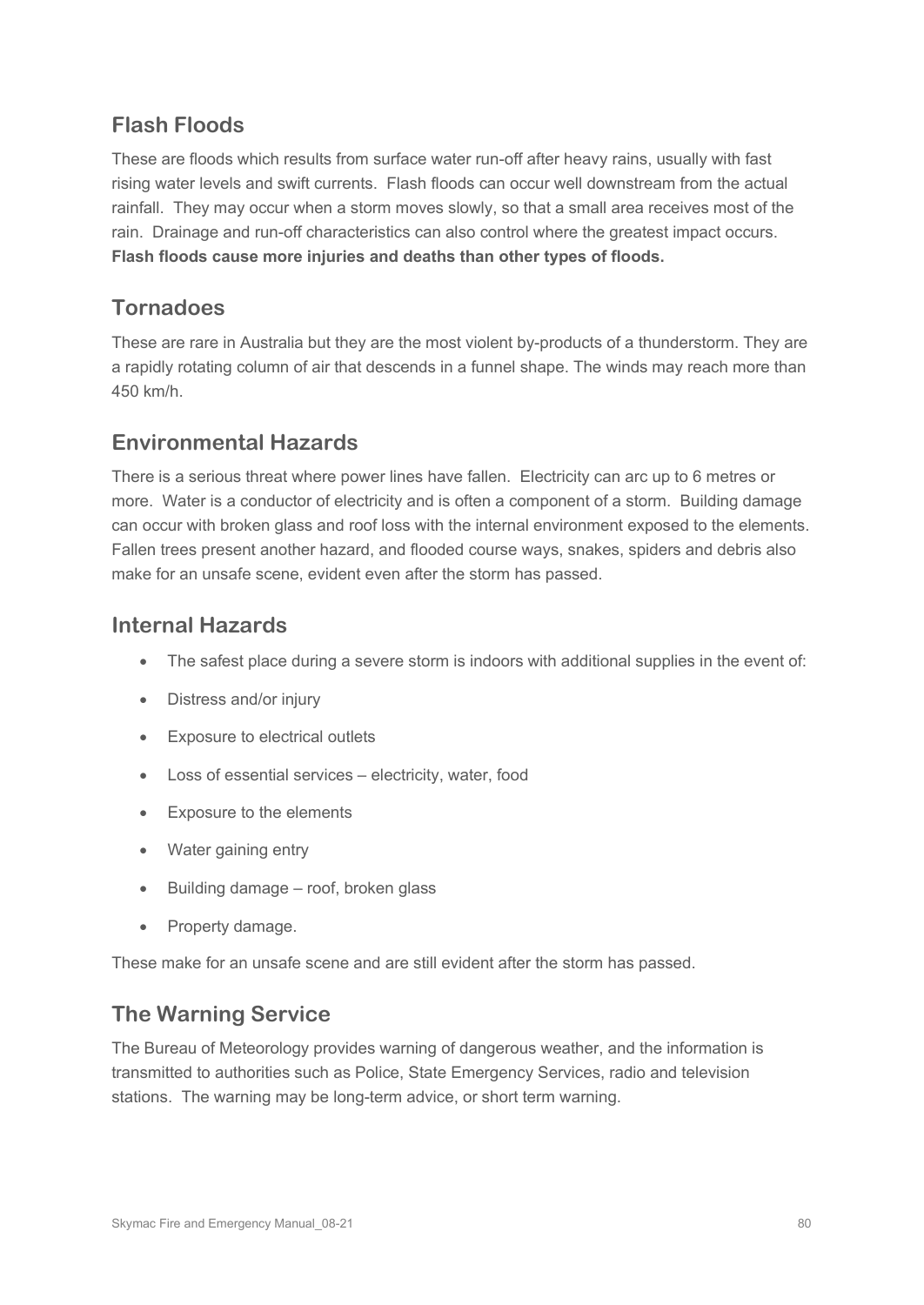### **Severe Thunderstorms:**

#### **Short-term warning**

- Usually three (3) hours before a storm and contains information –
- The likelihood of hail
- Winds
- Suburbs likely to be affected
- The direction of movement of the storm.

#### **Long-term advice**

- Usually six (6) hours ahead and advise -
- The expected phenomena
- Timing and location in general terms
- The need to listen for warnings later in the day.

#### **Land Gales**

These **warnings** generally cover a period of 6-12 hours and are not as specific or detailed as severe thunderstorms. The warnings are tailored to local needs and details are obtained from the local branch of the Regional Office of the Bureau.

### **Prevention**

As a severe storm is a natural occurrence, prevention of injury and building damage is essential. "Good housekeeping" practices will need to be ensured to enhance safety for both people on the premises, the building and the preservation of equipment.

### **Preparedness**

This means having equipment and supplies available should conditions worsen. **Stay indoors** in safe place away from glass and electrical outlets and proceed to the INTERNAL assembly area if local evacuation is indicated or substantial building damage is sustained.

### **Alertness**

Keen observation of the environment – awareness of a storm approaching, and changing conditions throughout the emergency.

### **Response**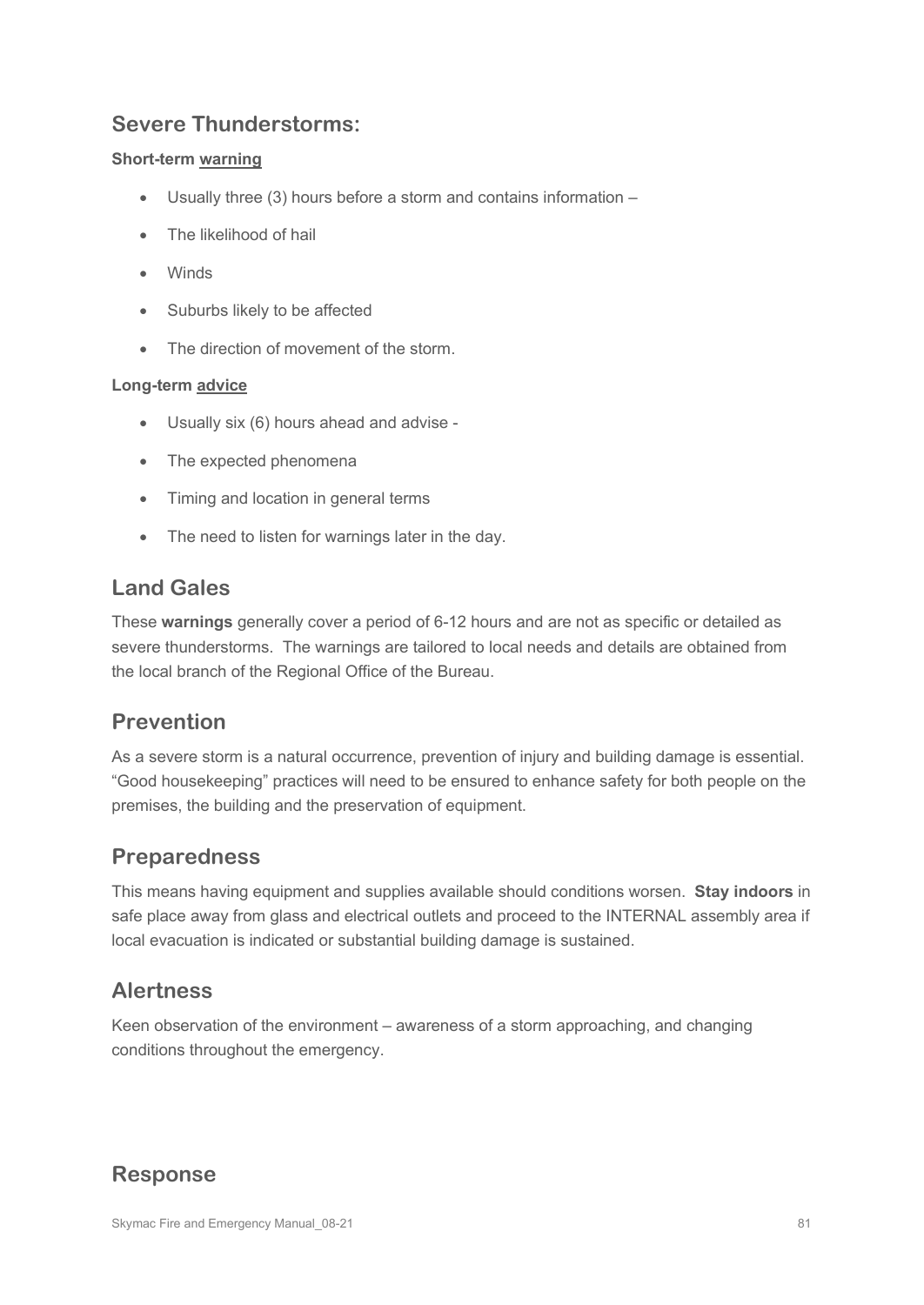This is action, as planned, necessary for safety. External assistance may be required. **Ring "000" – ask for "Police"** and that you need assistance. Call State Emergency Services on 132 500 – if there is roof/building damage. Ensure the Emergency Services know that the care facility is for assisted living accommodation occupants.

### **Recovery**

This is the clean-up process after the "all clear" status has been given.

It also includes the emotional support given after the emergency at the debriefing session.

### **State Emergency Services**

An emergency team affiliated with the local council. In a severe storm they would assist with roof/building damage and evacuation if necessary. To contact SES call 132 500.

### **Safety**

This is achieved by a methodical process:

- Identify the hazards
- Assess the risks
- Control the risks

Continuing assessment must occur, as conditions can change and the plan must be adapted to the circumstances of the moment.

### **Control Measures for Severe Storm Safety**

The emergency safety plan has a sequence of events:

- **READY** Action before the storm season and as a storm approaches
- **SET** When the storm strikes
- **GO** Action after the storm passes.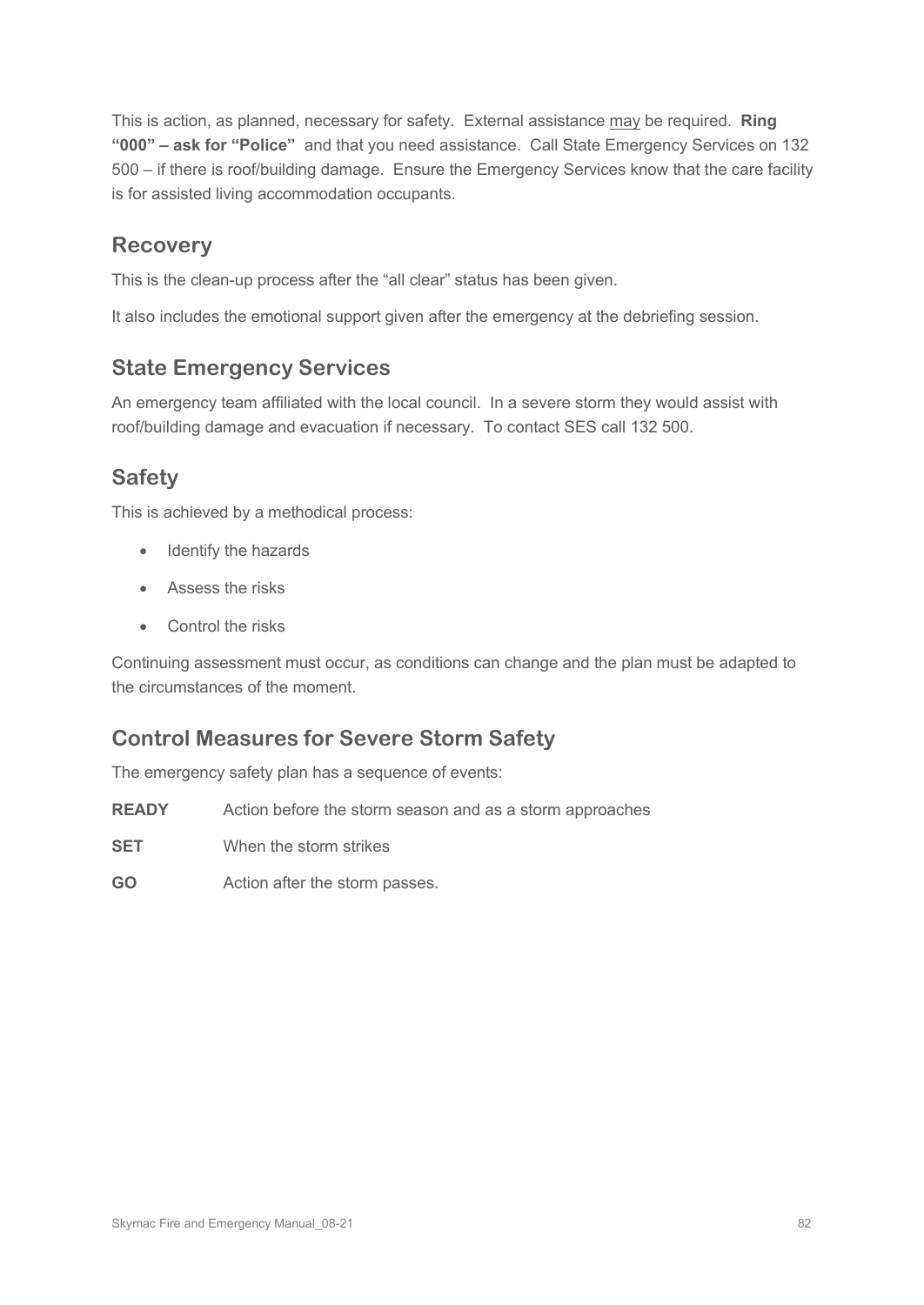# **Severe Storm Procedure**

| <b>Approval Date: 5 Nov 2020</b> | Review date: 5 Nov 2020 | <b>Version: 1.0</b> |
|----------------------------------|-------------------------|---------------------|
|----------------------------------|-------------------------|---------------------|

The Sequence of events for severe storms is:

- **1. READY**
- **2. SET**
- **3. GO**

# **1. READY**

Action before the storm season and as a storm approaches.

The **ACCOMMMODATION MANAGER** will ensure designated staff has the necessary equipment, information, and optimal state of the environment, and will oversee the emergency process.

- Availability of emergency contact numbers located at the main office, and each work station
- Availability of a portable radio and torches, with fresh batteries
- Availability of a first aid kit
- Know the nearest safe high ground in case of a storm / flood warning
- Masking tape to stabilise glass
- Plastic sheeting for rain protection
- The yard is free from loose objects, e.g. garden furniture and other items. Tree branches have been trimmed
- The roof, guttering and downpipes are in optimal safe condition
- Seek information, in the risk of a storm approaching, from local radio or other available authority
- Communicate with senior carer as the storm approaches, the appropriate information and/or instructions received from any Emergency Service
- Switch off computers and other electrical equipment and detach from the outlet
- Store essential property at the highest shelf level to prevent damage from water in the event of flash floods
- Initiate the commencement of the next sequence depending on the type and severity of the severe storm.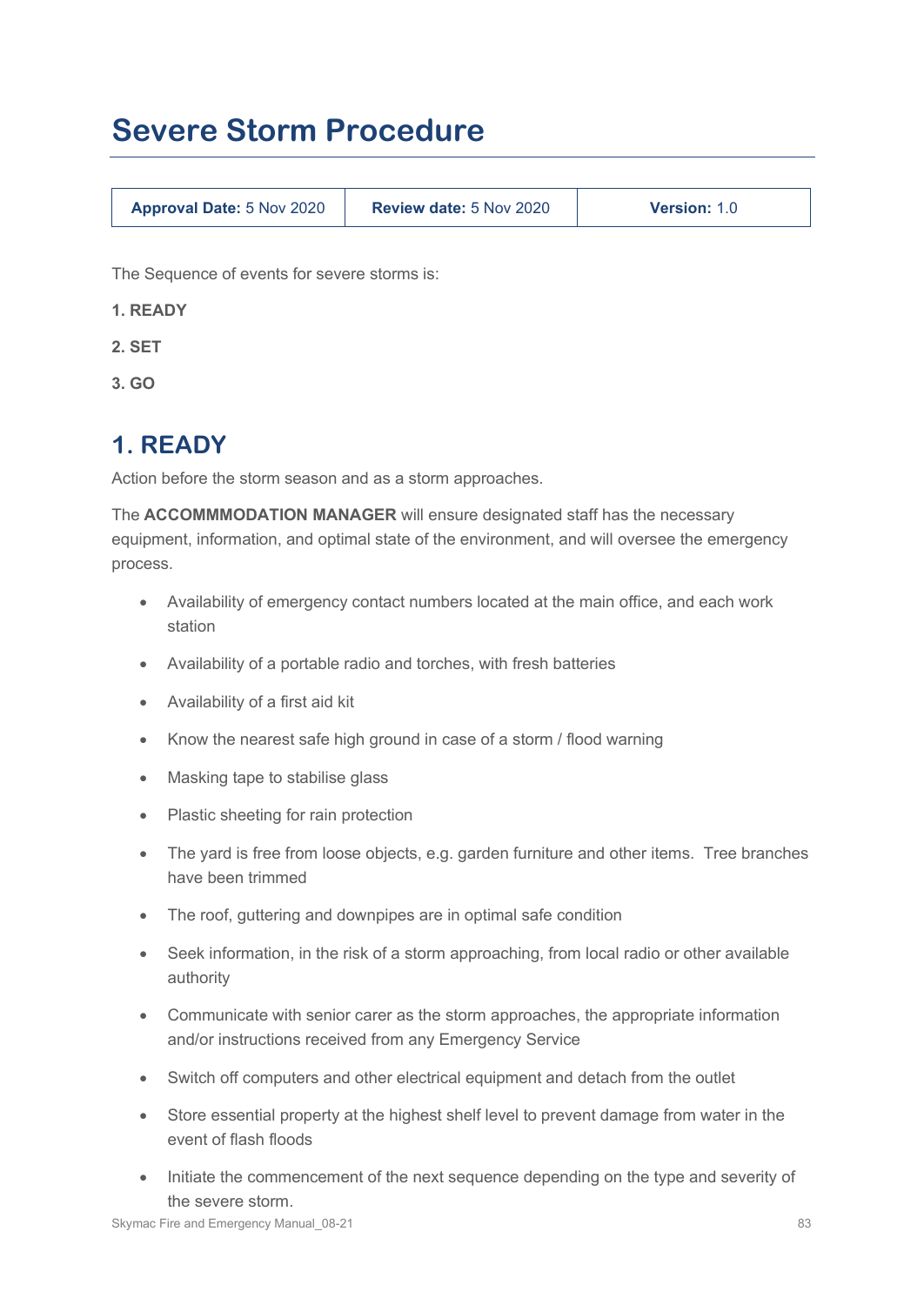The **SENIOR CARER** of each care station will:

- Communicate with the Accommodation Manager as the storm approaches
- Assume the duties of the Accommodation Manager in his/her absence
- Switch off all electrical appliances and remove from the outlet
- Secure windows and glass sliding doors with masking tape in a diagonal cross method (x)
- Advise Residents, visitors and staff to stay indoors, clear of electrical outlets and glass areas
- Have ready a blanket or doona for each Resident, extra blankets available, and plastic sheeting
- Ensure the torch and batteries is located at each work station and working
- Re-check the contents of the first aid kit
- Listen for radio updates of warning messages on the portable radio
- When a place of shelter is indicated by radio warnings, commence the evacuation process to the designated INTERNAL assembly area.

#### **Evacuation Process (Internal Assembly Area)**

The **SENIOR CARER** will:

- Advise staff to proceed with taking all on the premises to a safe INTERNAL assembly area in order of priority
- The senior carer will check each room of his /her designated area, taking the portable radio and torches
- Ensure there is extra blankets and plastic sheeting at the assembly area
- Use the Resident List and complete a Roll Call
- Use the Visitor Sign in Book and list visitors on the premises
- Use the Roster to note staff on duty
- Confer with other carers for a total roll call
- Notify the Accommodation Manager of those present. Use the telephone only if it is safe to do so, and make the phone call brief
- Avoid phone calls during lightning
- Ensure Residents, visitors and staff stay at the internal assembly area until the crisis has passed
- Document, as soon as possible, visitors and staff who, despite advice, left the premises.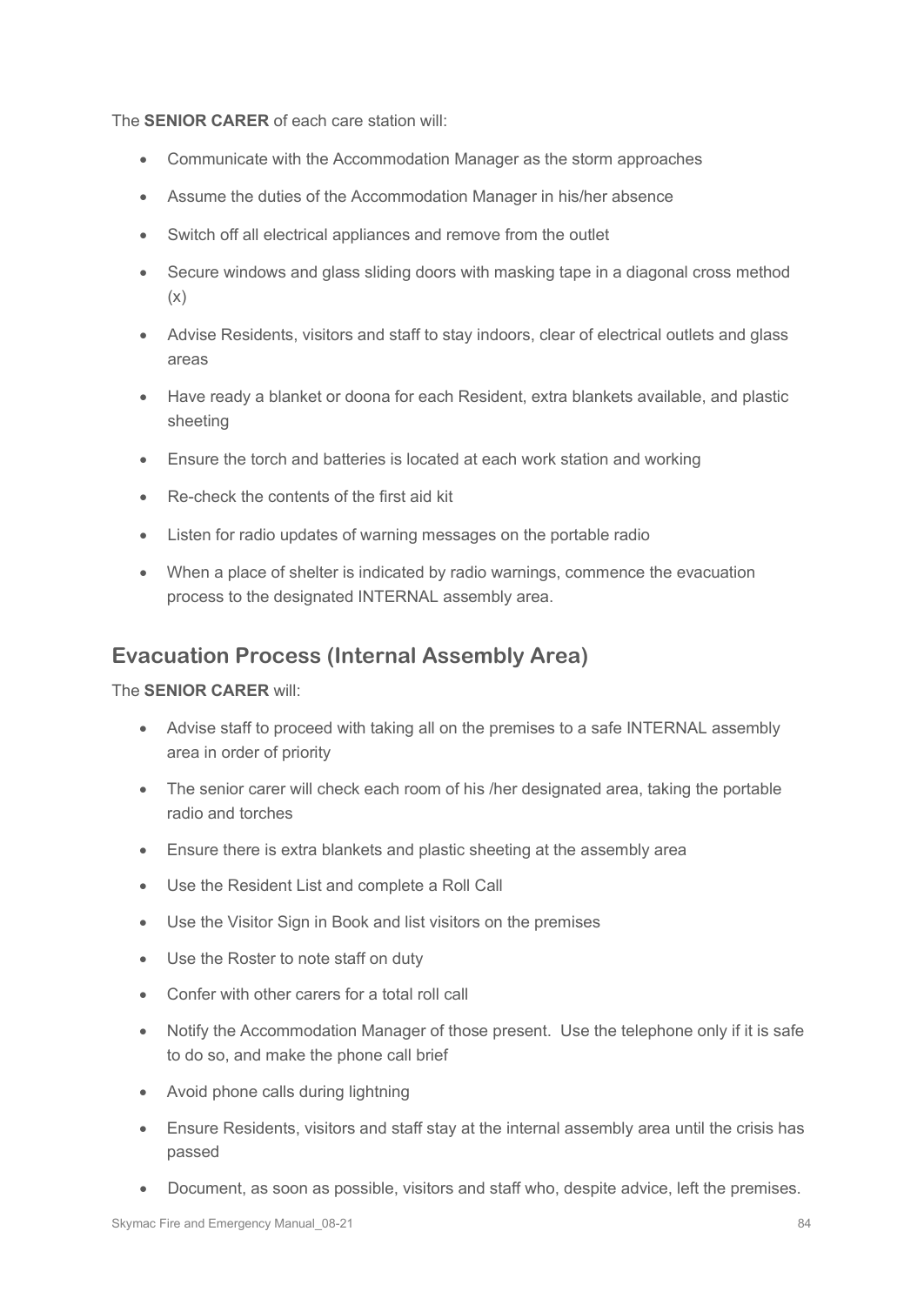**OTHER STAFF** will assist and follow the directions of each Accommodation Manager / Senior Carer:

- Switch off and disconnect all electrical appliances
- Obtain and distribute blankets
- Obtain and store plastic sheeting at each work station
- Assist Residents and others to the INTERNAL assembly area
- Keep people clear of glass and electrical outlets
- Attend to visitors
- Assist with the Roll Call
- Advise people to stay indoors.

#### **ORDER OF PRIORITY**

- 1. Residents Ambulant, Semi-ambulant, Non-ambulant
- 2. Visitors
- 3. Staff

## **2. SET**

#### **Action when the storm strikes.**

#### The **ACCOMMODATION MANAGER** will:

- Listen to the portable radio for further warnings and updates
- Communicate findings to the Senior Carer
- Oversee the total process
- Assess if urgent external assistance is indicated
- Telephone for assistance:
- POLICE– ring "000"
- to report missing people and the number needing urgent assistance or hospitalisation
- for S.E.S. assistance for roof/building damage, and/or advice about temporary accommodation
- State the name, address of the Care Facility, and the problem.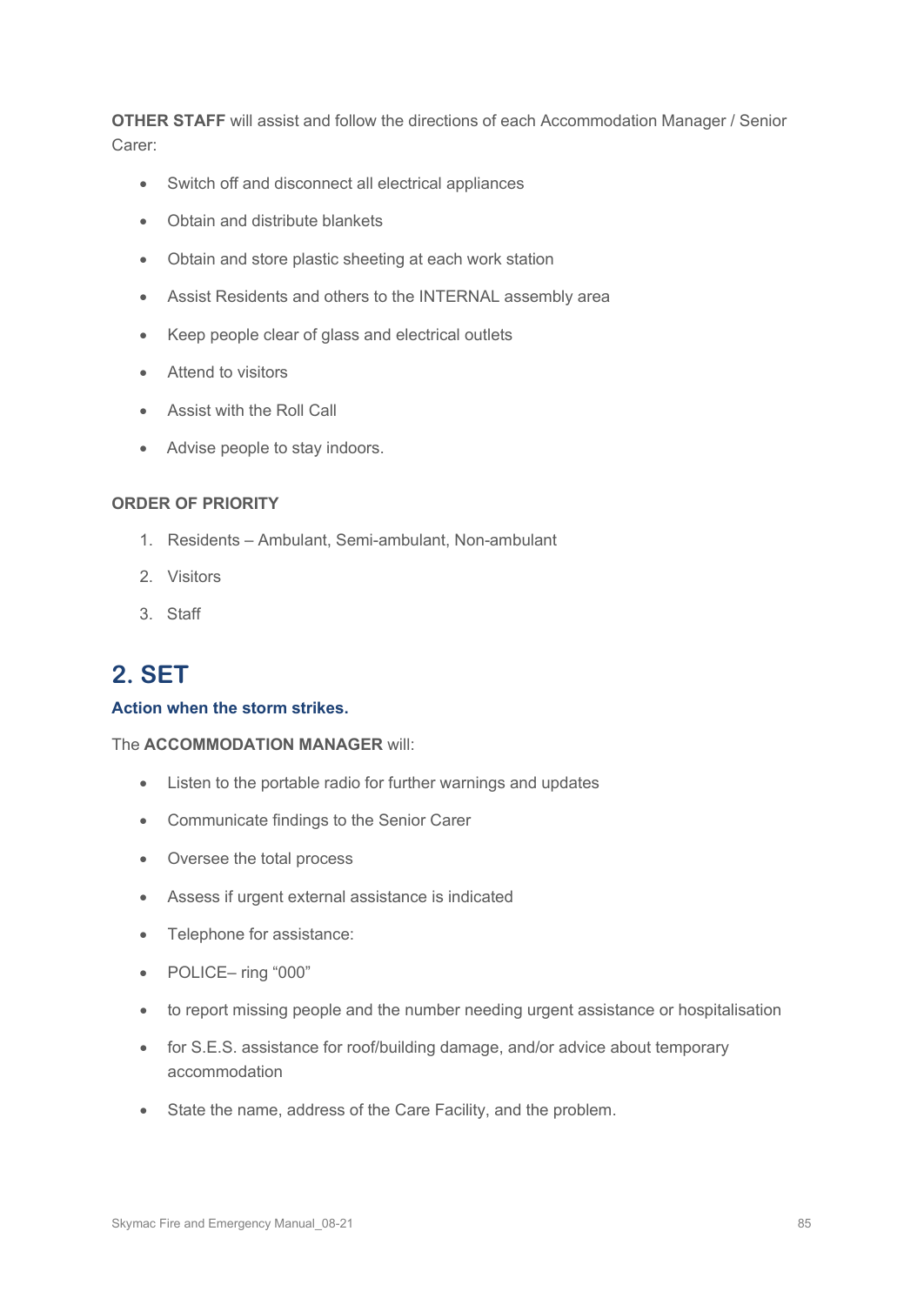#### **SENIOR CARER** will:

- Assume the duties of the Accommodation Manager in his/her absence
- Ensure all remain at the INTERNAL assembly area
- Ensure they are well clear of windows and electrical outlets
- Listen for further warning updates on the portable radio
- Follow this advice, as it is not given lightly
- If necessary, use blankets, doonas or plastic sheeting for cover
- Initiate further protection of the building using plastic sheeting, if necessary
- Report to the Location Manager when external assistance is indicated
- Attend to first aid, if indicated
- Give emotional support to those who need or initiate "self-help" groups
- Avoid using the telephone during the storm
- Should a phone call be necessary, keep it brief
- Be prepared for evacuation from the building if advised

#### **OTHER STAFF** will:

- Assist in keeping everyone together at the INTERNAL assembly area
- Keep people away from windows and electrical outlets
- Assist, when directed, to cover people using the blankets and other coverage materials
- Use other protective strategies e.g. under tables, under mattresses, if indicated
- Participate in the internal protection of the building using plastic sheeting
- Follow the directions of the Location Manager/ Senior Carer to ensure comfort and safety.

# **3.GO**

#### **Action after the storm passes.**

The **Accommodation Manager** will:

- Asses for fatalities, injuries and missing persons
- Check all ROLL CALLS
- Check the building for damage
	- o Fallen power lines, loss of power, electrical problems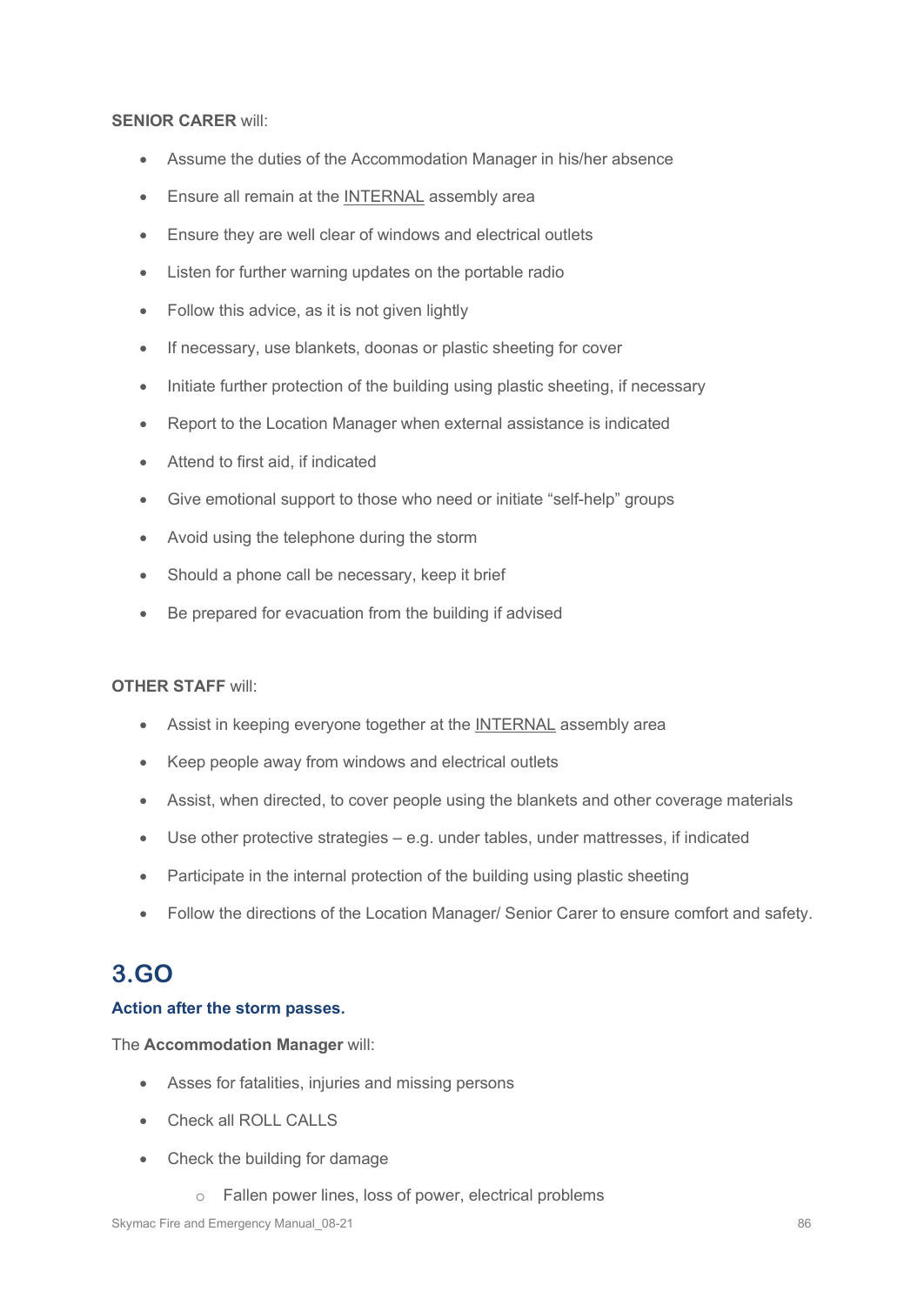- o Damage or disruption to water supply
- o Gas leaks
- o Roof/building damage
- o The need for temporary accommodation
- **Ring "000" for urgent assistance –**
	- o **Ask for POLICE**
	- o **State the name and address of the Care Facility**
	- o **The frail and elderly are involved**
	- o **State the problems**

#### OR

• Contact the **Local Police** and ensure the crisis is over

#### AND

- Maintain communication with the Senior Carer of the advice she/he has received from the emergency services. Communicate the **"All Clear"** status
- Inform all of the hazards internal and external environment
- If no "000" call was necessary contact if indicated:
- Electricity Authority Energex Emergency "13 19 62"or Power Outage "13 62 62"
- Water Board Authority Urban Utilities "13 26 57"
- Gas Authority AGL "13 12 45"
- Insurance Company to arrange for approved trades people to repair the care facility
- Local Council on "617340 3888" and contractors for advice/repair of damage
- Attend to the documentation
- Report to the GM
- Supervise the restoration process
- Conduct a debriefing session as soon as possible.